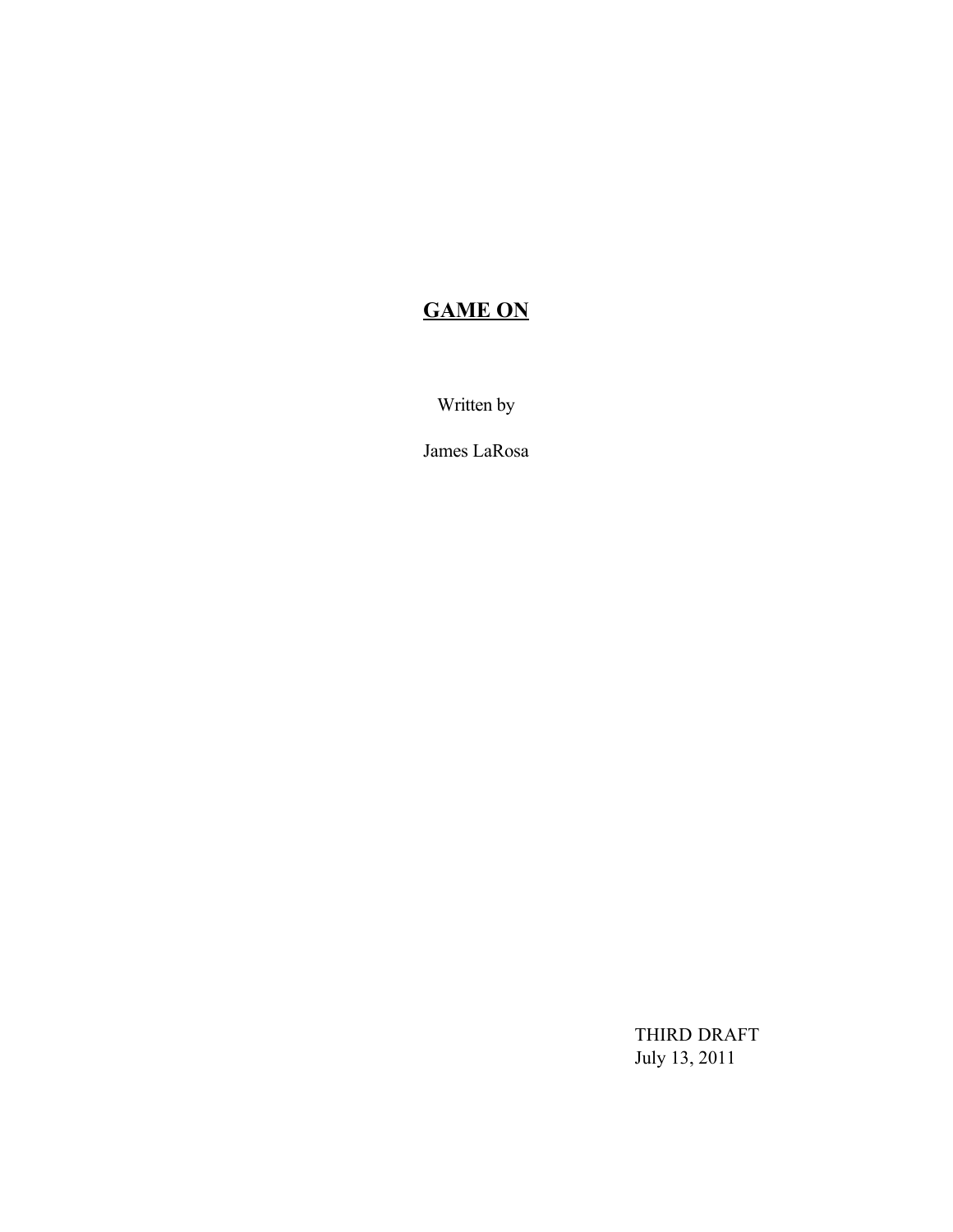GAME ON

OPEN ON:

INT. APARTMENT - NIGHT

An UNSEEN YOUNG WOMAN packs in a hurry. She's throwing dresses, jewelry and every last stitch of make-up into suitcases.

As her high heels make their way out, we work our way through her apartment. It's cleaned out, except for the only thing she left behind, on her bare mattress: A DEVIL GIRLS UNIFORM.

As we CLOSE-UP on the logo...

SMASH TO:

INT. AHSHA'S HOUSE - LIVING ROOM - MORNING

CLOSE-UP on the same logo, but this time it's in a picture frame, worn by a young woman in the '80s.

AHSHA PERRY (22, African American) pushes it aside on the mantle for more mirror. She's doing some rushing of her own, simultaneously buttoning her blouse and applying lipstick.

> AHSHA My biggest strength is my passion. I give one hundred percent to everything I do.

Her mother SLOANE (early 40s) appears behind her in the mirror.

> **SLOANE** Easy on the lipstick, Ahsha, you're interviewing at a bank, not a brothel.

Ahsha blots as Sloane buttons Ahsha's top blouse button and puts a suit jacket on her.

> SLOANE (cont'd) Okay, your biggest weakness?

AHSHA Sometimes I'm too passionate. (then) How is being too passionate a weakness again?

SLOANE It's better than saying you steal.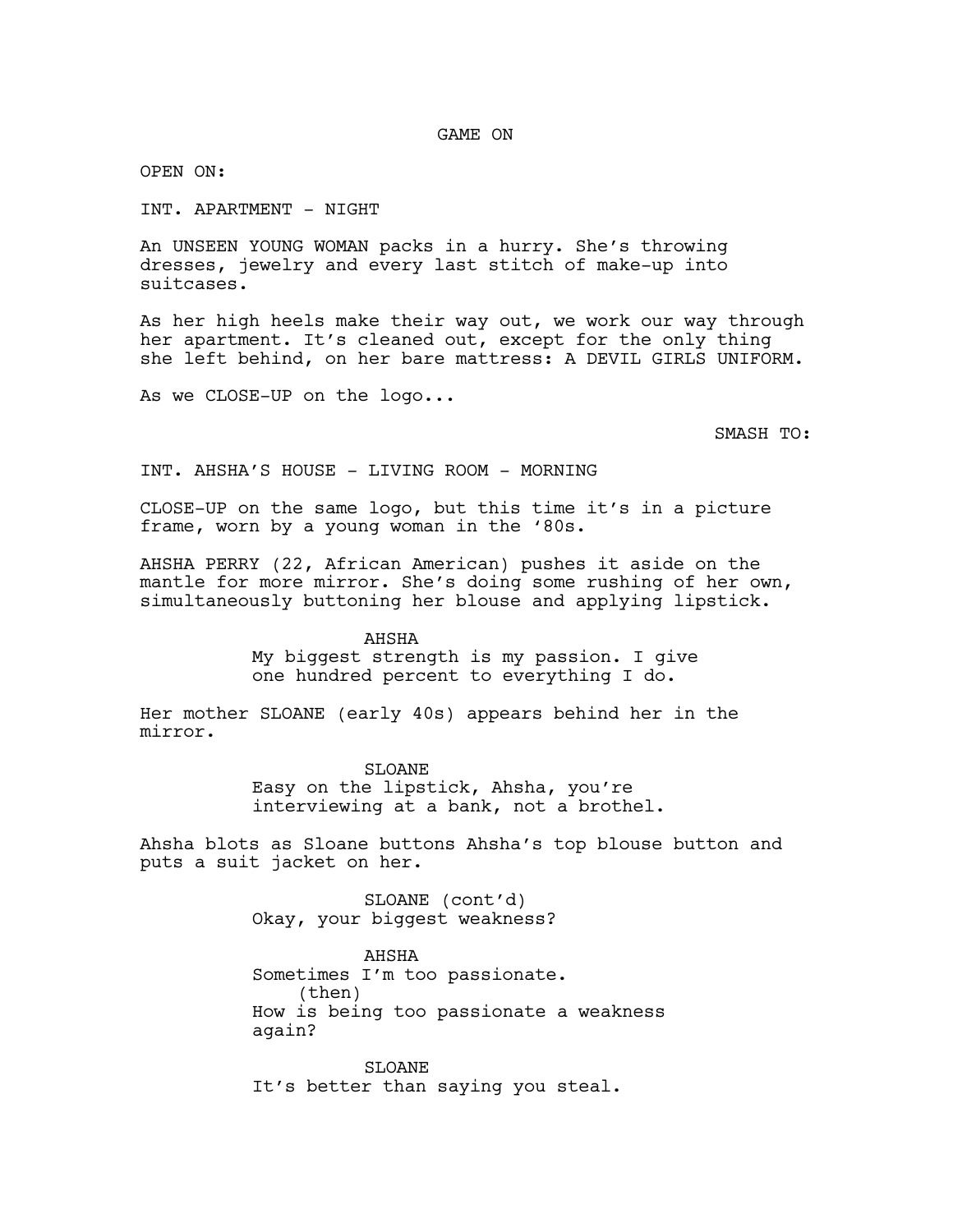AHSHA

If you don't want me to have what's in your purse, don't leave it open on your desk.

Sloane's smile fades.

AHSHA (cont'd) Oh come on, that was funny.

# SLOANE

(taking her in) I'm sorry Ahsha, I just...this is what we worked for. You, in that suit, with your degree, heading out into the world. It's the first day of the rest of your life.

AHSHA Why does this feel like a tampon commercial?

# SLOANE

(swats her) Make jokes. For where I was when I had you, you could've turned out a whole lot different.

AHSHA You act like you were sleeping on a dirty mattress in a crack den. You were an original Devil Girl.

Ahsha picks up the photo. It's Sloane. She handles it like a holy artifact.

> AHSHA (cont'd) (wistfully) I wish I got to see you perform live.

Sloane takes the picture and puts it back on the mantle.

#### SLOANE

Professional basketball was no place for children. It was barely a place for grown women. Leaving that behind was the smartest thing I ever did.

AHSHA Things change. It could be totally different now. (then) You know, they're holding try-outs for this year's Devil Girls today.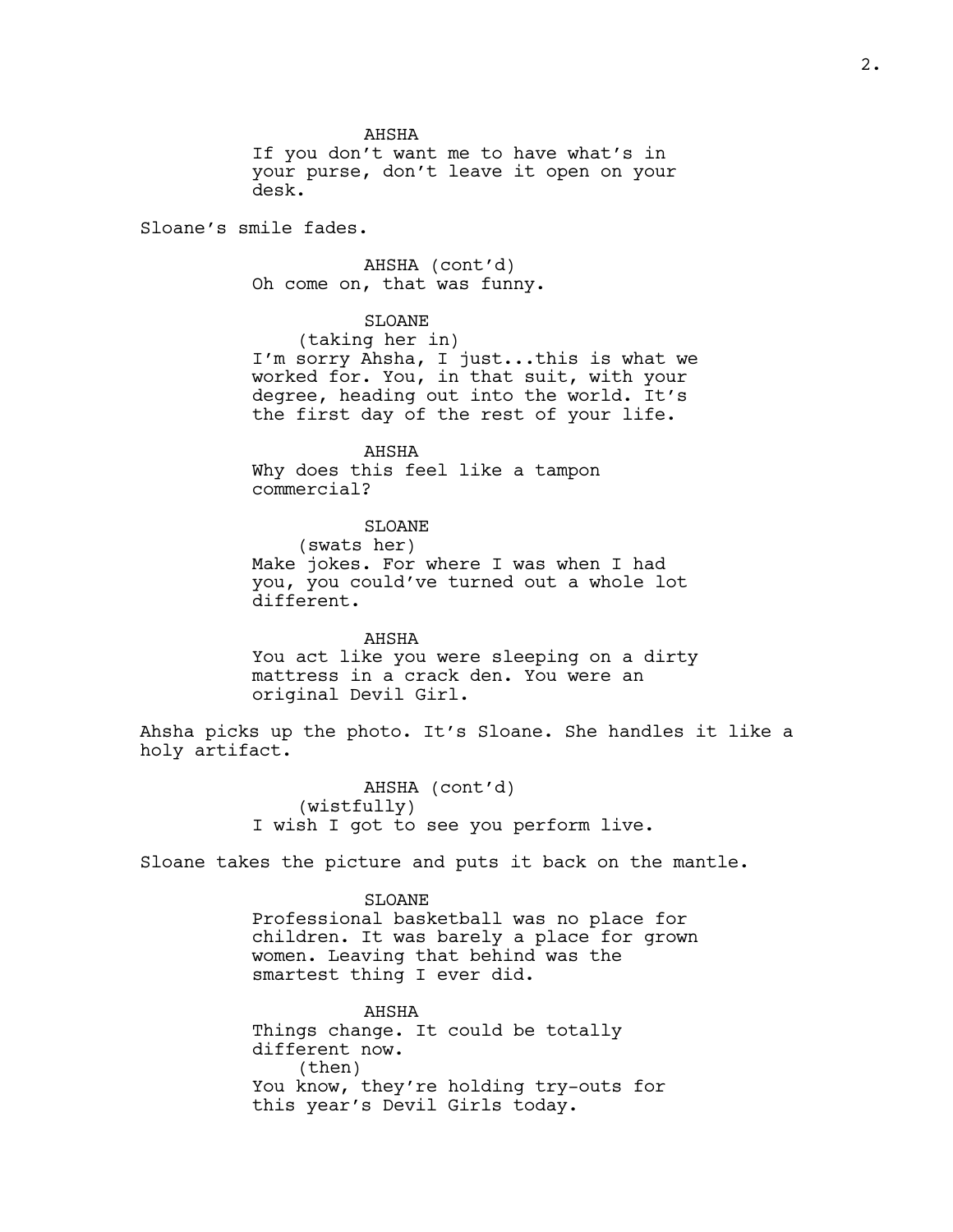SLOANE I think I'm a little past the age cutoff.

Not really where Ahsha was going with that.

SLOANE (cont'd) Now, I got you this interview, if you're late I will beat your ass so help me Jesus. (off Ahsha's faded smile, comforting) I'll take off my rings.

Ahsha snaps herself out of it as a car horn BLARES.

AHSHA That's German.

She hugs her mom and heads out.

SLOANE You got this!

INT. GERMAN'S GREMLIN - MORNING

Ahsha gets in, kisses GERMAN (22, Mexican). Sweet, soulful, he absolutely knows what he has in Ahsha. And vice versa.

> GERMAN You look...interviewy.

AHSHA I look like a black Nancy Grace.

He pulls away from the house.

GERMAN So where to Nancy?

A beat. She takes a folded well-worn piece of paper from her pocket. She's not bold enough to do more than leave it open on her lap. It's a Devil Girls flyer, announcing AUDITIONS.

> GERMAN (cont'd) (as unsure as she is) You're doing it?

#### AHSHA

I don't know. I don't know I don't know. The first day of the rest of my life might be my last if my mother found out. But I've wanted this since...I don't remember not wanting this. (MORE)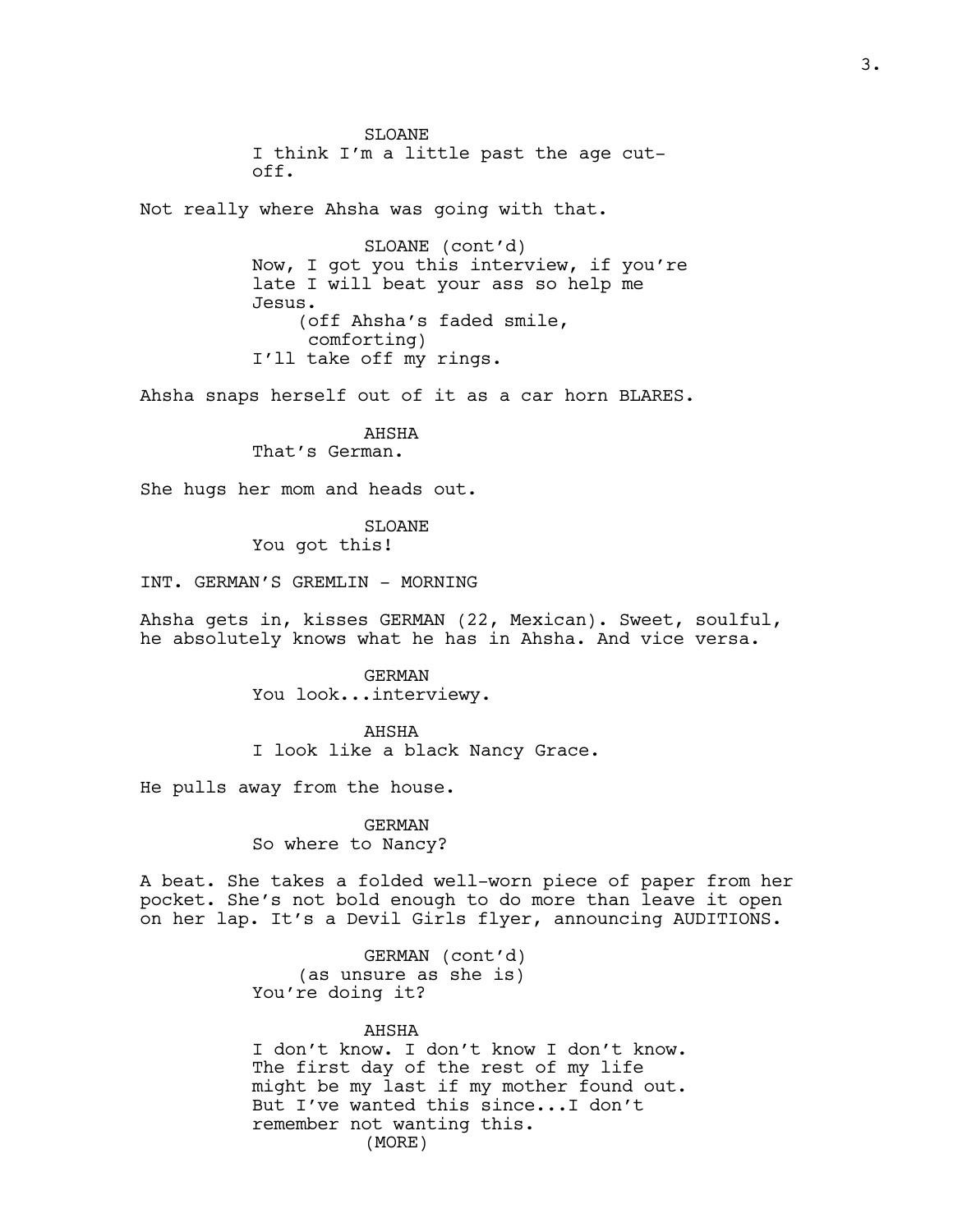GERMAN Well, the captain of the basketball team you cheered to division champs wants you to go for it. Being a Devil Girl would be bomb.

AHSHA What does the high school gym teacher want me to do?

GERMAN

He kind of wants to see you in the little outfit too. But it's not my decision any more than it is your mom's.

He arrives at the corner. Left or right? An agonizing beat. Her eyes catch the mini-Devils basketball hanging from his keychain.

Finally, she flips his directional left. They both lock eyes. Left it is.

EXT. DEVILS STADIUM - MORNING

A line of HOT TWENTYSOMETHING WOMEN stretches around the block, all desperate for their shot at fame.

A REPORTER comes to us from the frontlines.

# REPORTER

(to camera)

It's that time again, the annual open call for the Los Angeles Devil Girls. The premier dance team in professional basketball, Devil Girls are celebrities in their own right, tantalizing fans in the nosebleeds on down to the movie stars, recording artists and politicians in the front row. Some have even gone on to become megastars in their own right, from Grammy winners and supermodels to choreographers and fashion moguls. Some little girls love to play with them-- (holds up a Devil Girls Barbie)

--but these women behind me dream of being them. And they've come from all over the country for their chance to make that dream a reality.

Behind her, hopefuls ham for the camera.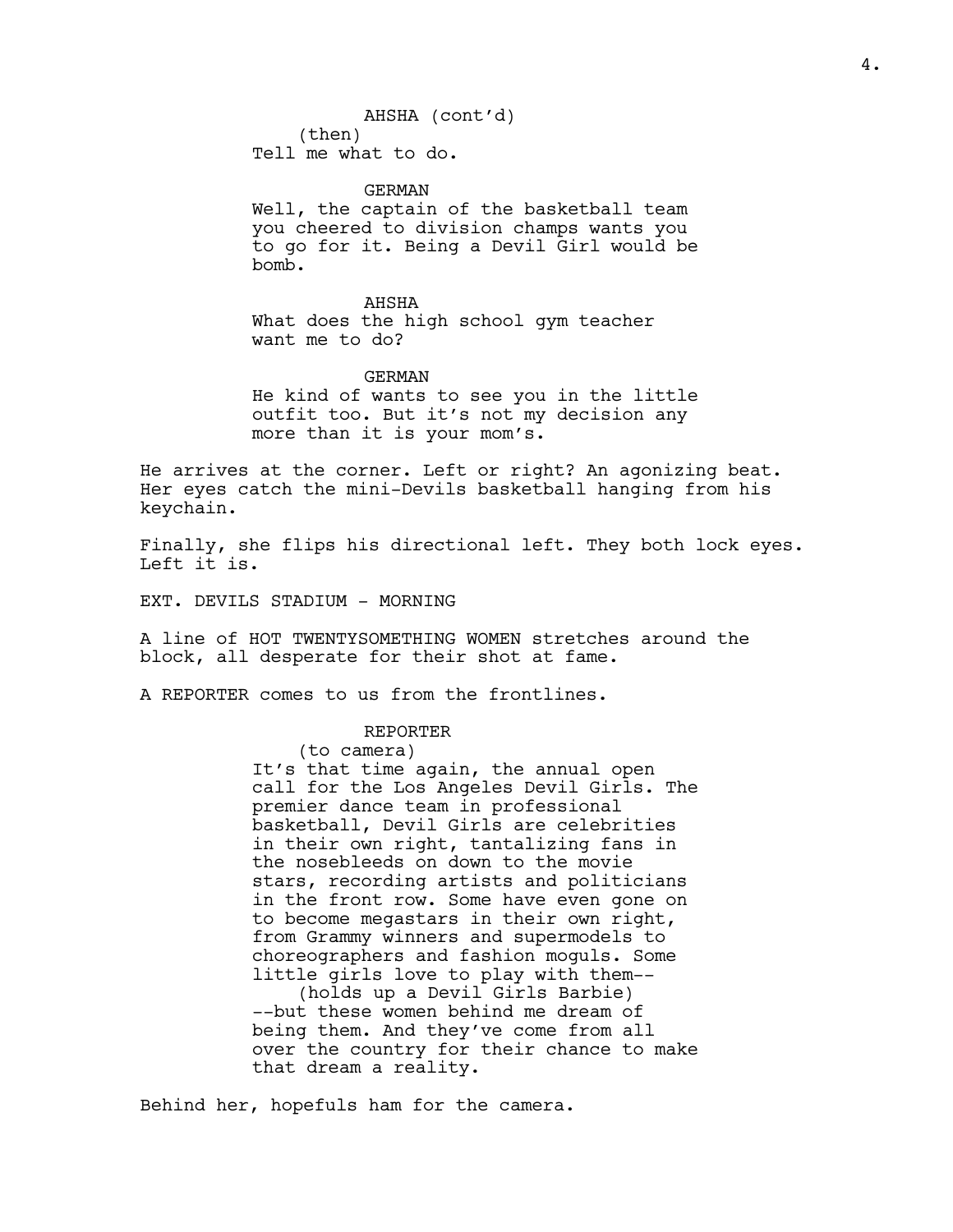MARISSA (25, White), a giant ball of energy, smiles and waves frantically at the camera before dropping into a split.

KYLE (25, White), sex on legs, does a twirl in a crazy-short skirt then runs up and kisses the camera.

#### NEARBY

Sizing up the crowd, current captain JELENA HOWARD (27, African American). Already in a Devil Girls warm-up jacket, she is the Barbie doll. Literally.

> OLIVIA (O.S.) Survey says?

Former Devil Girl-turned-basketball wife OLIVIA MICHAELS (40, white) joins her. Everything about her reeks excess, from her \$80,000 Dolce & Gabbana sunglasses to her custom made Christian Louboutins.

JELENA

I haven't seen this many orange midgets outside of a chocolate factory.

OLIVIA

You know we have to groom them, Jelena. Bad tans and bad hair are fixable. It's what's underneath that we're looking for. Diamonds in the rough.

JELENA

That's fine, I just wish I didn't need a Hepatitis shot before doing it.

Olivia just shakes her head.

OLIVIA You're going to have to oversee the makeovers with Mia gone.

Jelena looks at her blankly.

OLIVIA (cont'd) She took off. Packed up her apartment, cleaned out her locker. The only thing she left was this.

Olivia hands her a bag. Jelena pulls out Mia's uniform.

JELENA Wow. I knew she was struggling, but...

OLIVIA Really? I didn't.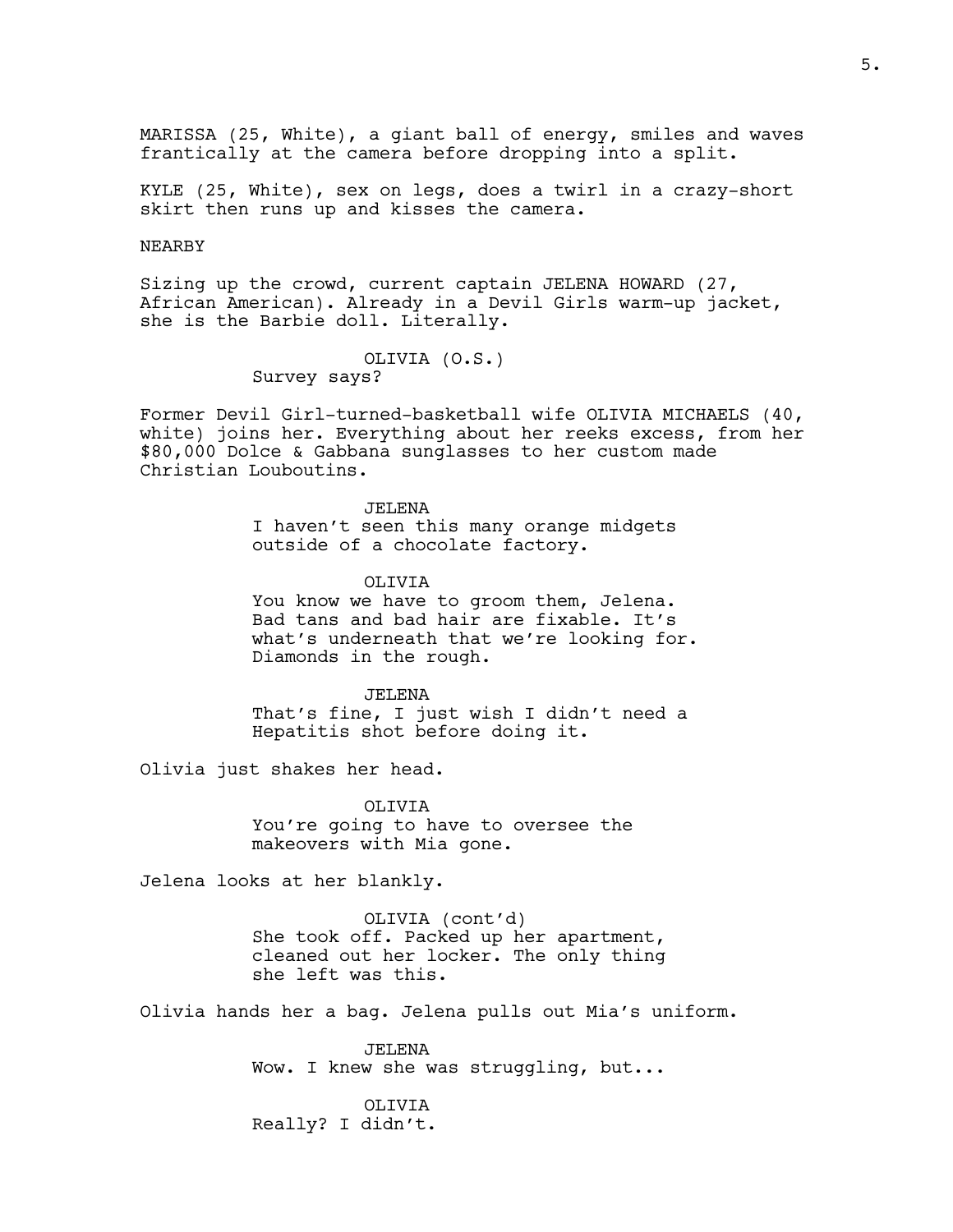JELENA I'm captain, it's my job to know.

OLIVIA Well now it's my job to replace her. You know how hard that's going to be? She has over a million Twitter followers, she's a star.

JELENA Not the star. And she was never going to be if she couldn't hack it.

It's all very civil, but it's clear the only thing Jelena and Olivia can trust in their relationship is that each one needs the other.

> OLIVIA You could go a little easier on them.

JELENA I could. But then the line wouldn't be this long.

OLIVIA The line is this long because I took shaking my ass in the second row in a half empty stadium and turned it into a fifty million dollar industry.

JELENA (assuaging her) You don't want your cash cow jeopardized, I get it.

OLIVIA I'm married to a Devil. I don't need cash. I need to know I'm not sending girls to slaughter the minute I sign them. If I'm going to have the best we can't be chasing them away.

JELENA Don't worry, Olivia. You have the best.

Jelena smiles, hands her back the bag and moves on. Olivia just surveys the crowd. She's got her work cut out for her.

EXT. DEVILS STADIUM - PARKING LOT - MORNING

German pulls up. He and Ahsha see the mass of people. They both just gawk.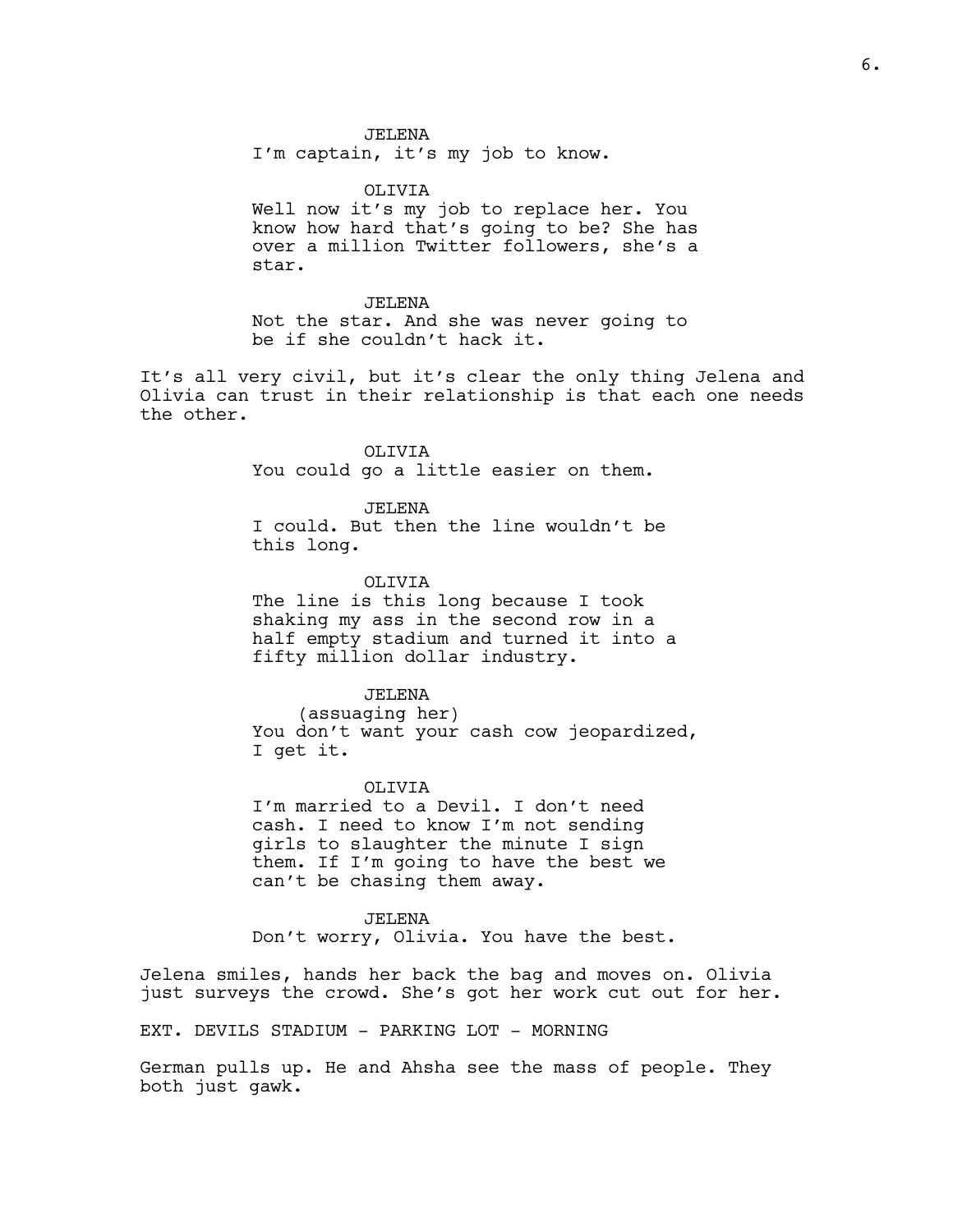GERMAN I can throw it in reverse and leave nothing but a skid mark.

So tempting. She looks at him. Then back at the stadium.

INT. DEVILS STADIUM - GYM - MORNING

Olivia's front and center before the gathered masses. They buzz over her presence, and the presence of the giant rock on her finger. She's offered a bullhorn. Not necessary.

> OLIVIA Ladies! Welcome. I know you're nervous. I was nervous when I tried out. Push through it. This is your moment to show everyone what you've got. Make this moment count.

They fan out, as Ahsha enters. She's thoroughly intimidated by her surroundings.

> AHSHA (steadies herself, to Olivia) Hi, I'm--

Olivia just slaps a number on her chest and walks on.

Okay then.

CUT TO:

A MONTAGE. Girls stripped down to barely there outfits are made to sweat as Olivia puts them through serious paces. Ahsha's in the thick of it.

> OLIVIA Up and out, up and out, you in the back, keep up or step out, 1, 2, 3 no no no, back line in the red--

She doesn't even need to make eye contact as her assistant heads to the back to pull the girl from the line-up.

GLIMPSES of more cuts as the weakest are weeded out, the ones who don't hit it as hard, who don't have "the look."

Ahsha's already sweating like a pig. But so far she's keeping up.

> OLIVIA (cont'd) These are simple steps. If you're having any trouble do yourself a favor and tap out now.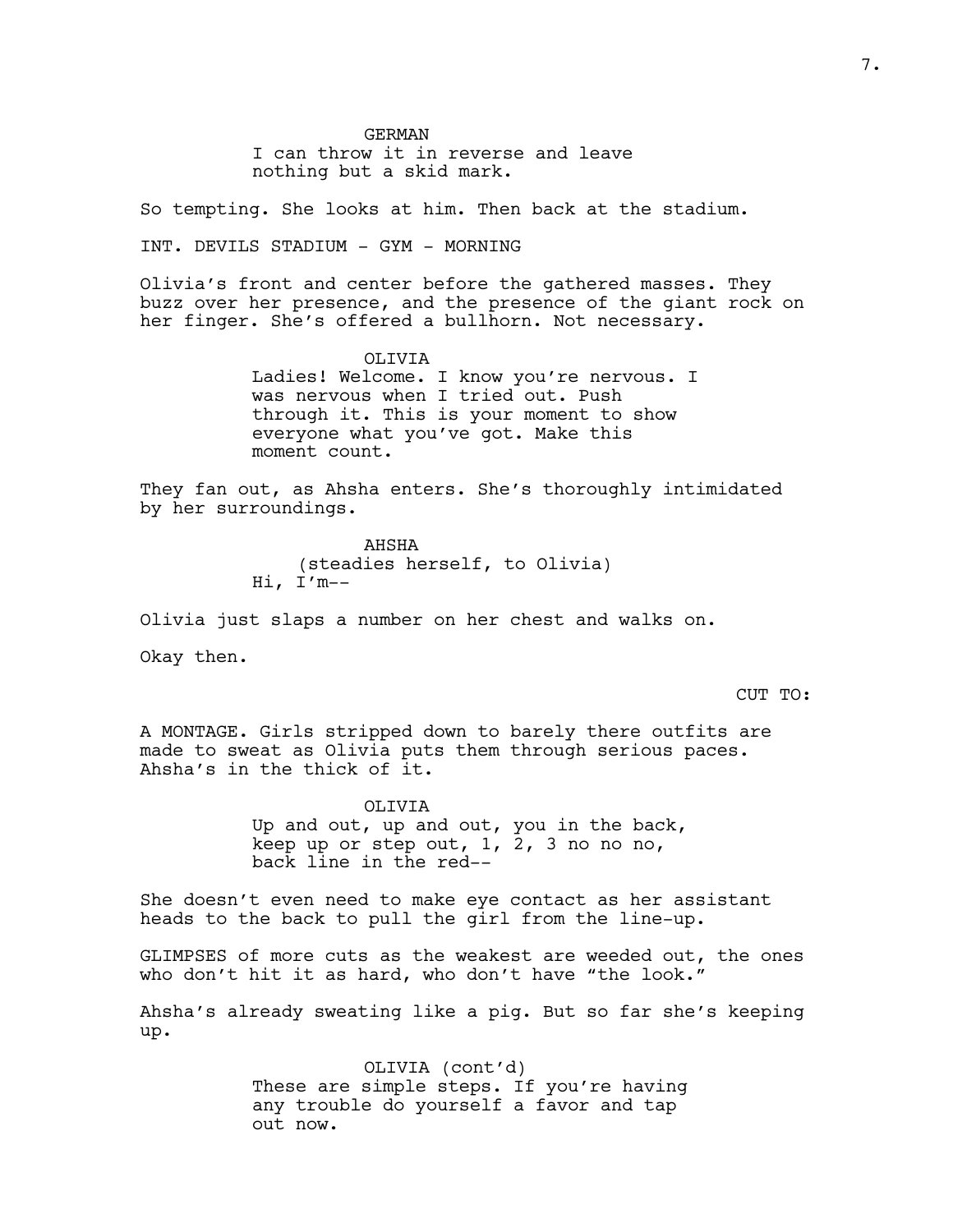The Reporter is there filming, Jelena by her side.

REPORTER I'm with Devil Girls captain Jelena Howard. Jelena, what's your role here today?

# JELENA

(as phony as can be) I'm here as a cheerleader for them. I live and die for the Devil Girls and I'm just here to lend all these girls my love and support.

MALE VOICE (O.S.) I LOVE YOU JELENA!!!

JELENA (smiles) I love you too!

Jelena feigns embarrassment, but she eats the attention up.

Until it's taken away.

REPORTER (looking off) Wow she's good.

The camera man shoots beyond Jelena. To Ahsha, dancing. She's raw, but with that million dollar smile, you can see her star quality. Jelena sees it. And she doesn't like it.

MORE auditioning as the ranks deplete. One STAND-OUT lands hard on a flip - and crashes to the ground. Her ankle swells as, her dreams crushed, she's carried out in tears.

The dozens of girls who are left are drenched, broken, battered.

OLIVIA

Ladies.

Olivia gathers her things, heads for the door.

The girls murmur.

AHSHA So...what?

OLIVIA (turning back) Thanks for coming.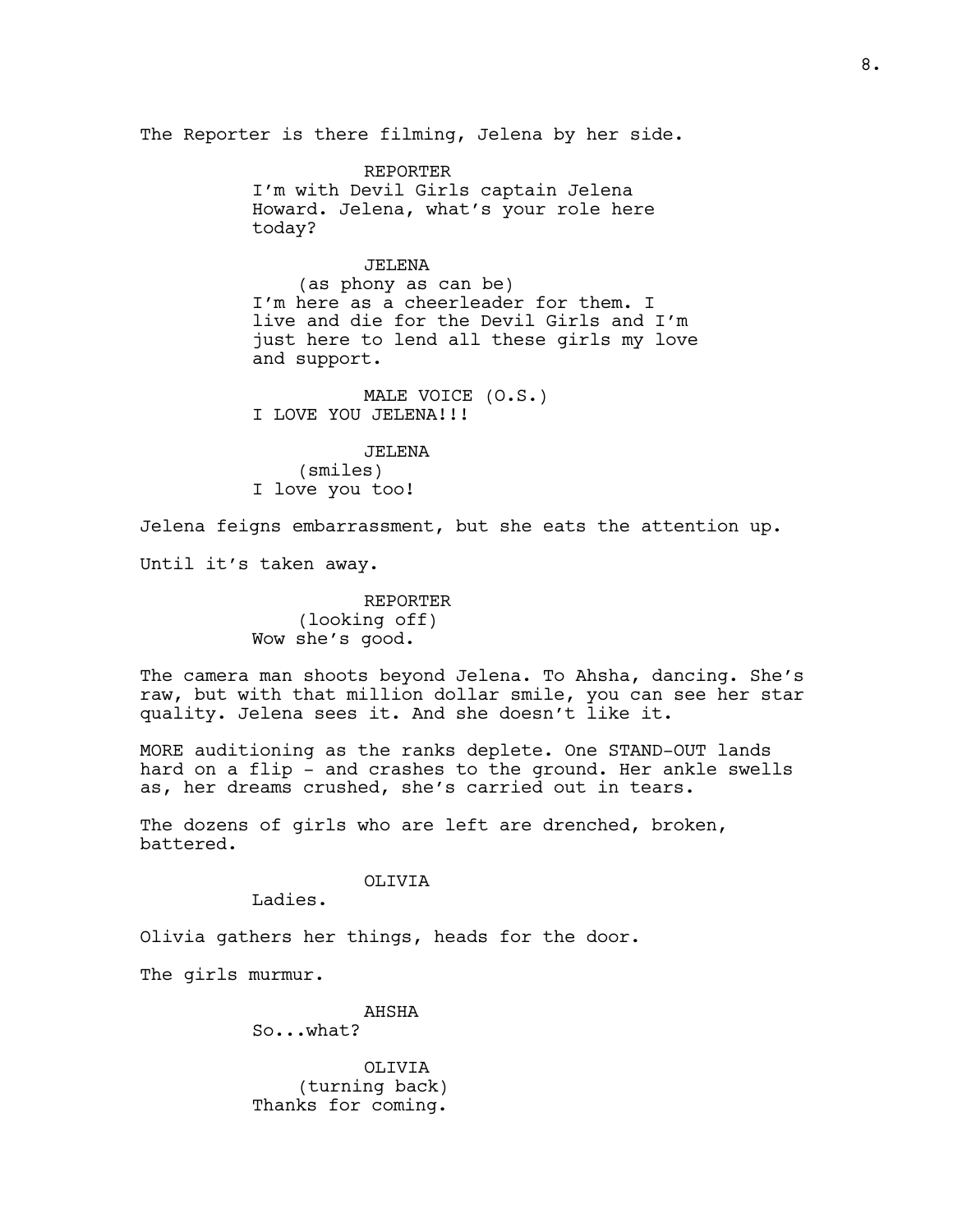With that, she's gone.

The girls look to each other, drowning in uncertainty. Ahsha more than anyone.

INT. AHSHA'S HOUSE - KITCHEN - LATE AFTERNOON

Ahsha arrives home, dressed in her interview suit. Sloane looks over from making dinner. She mutes Judge Judy.

SLOANE

I hope it was worth it.

AHSHA (beat) What was worth it?

SLOANE Being gone all day. It takes less effort to rob a bank. Did you get it?

AHSHA There were a lot of people interviewing.

SLOANE (going for the phone) I'll just call Maxine.

# AHSHA

(quickly) No! (then) I'm an adult. I need to take it from here.

SLOANE You're right. You're right. Go change, you're sweatier than Whitney Houston after the third encore.

Ahsha smiles. Thanks.

INT. AHSHA'S HOUSE - BATHROOM - CONTINUOUS

Ahsha starts the shower and slides out of her suit.

AHSHA (calling out to her mother) I smell mashed potatoes. Did you make fried chicken? (then, to herself) I would kill for two piece and a biscuit right about now. Two piece, a biscuit, and a mouthful of Vicodin.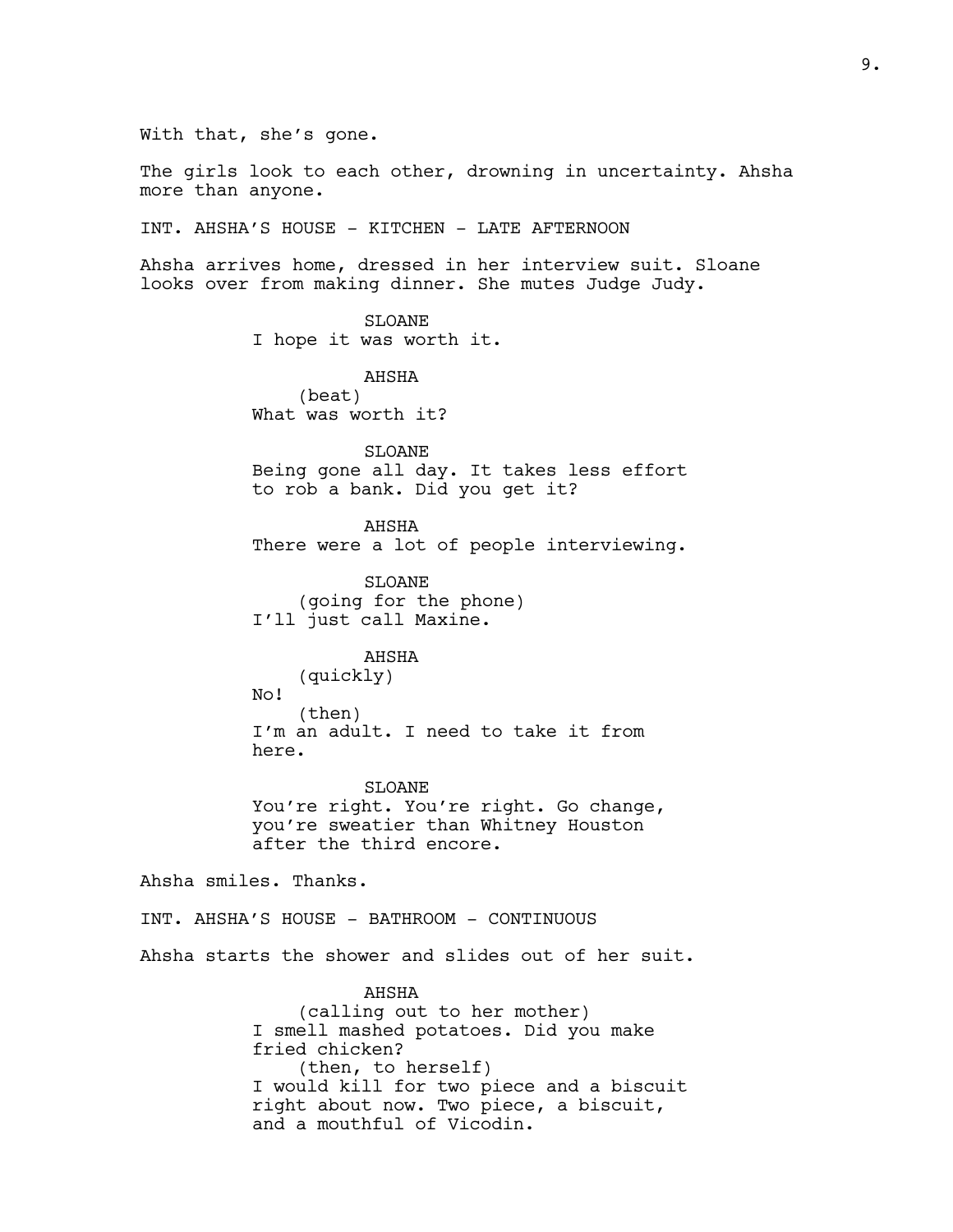She steps in the shower.

WOMAN'S VOICE (muffled) --Some little girls love to play with them...dream of being them...

Ahsha cocks her ear. Who is that?

WOMAN'S VOICE (cont'd) And they've come from all over the country for their chance to make that dream a reality.

Suddenly, Ahsha's bolt upright. She grabs a towel and races back into the kitchen sopping wet.

INT. KITCHEN - CONTINUOUS

Ahsha arrives just in time to see herself on the TV screen, frozen mid-leap behind Jelena. Oblivious to the camera.

Sloane's in shock. Which swiftly turns to rage.

AHSHA I can explain.

SLOANE Did I have a stroke? Am I having one now?

AHSHA Working at a bank isn't my dream.

SLOANE It's nobody's dream. But it's what you do. It's what people do.

AHSHA It's not what you did.

SLOANE Did you think I was joking when I said I was lucky to get out? That is a wild world.

AHSHA And I'm just a little girl.

SLOANE (unwilling to go there) We worked so hard to get you through school.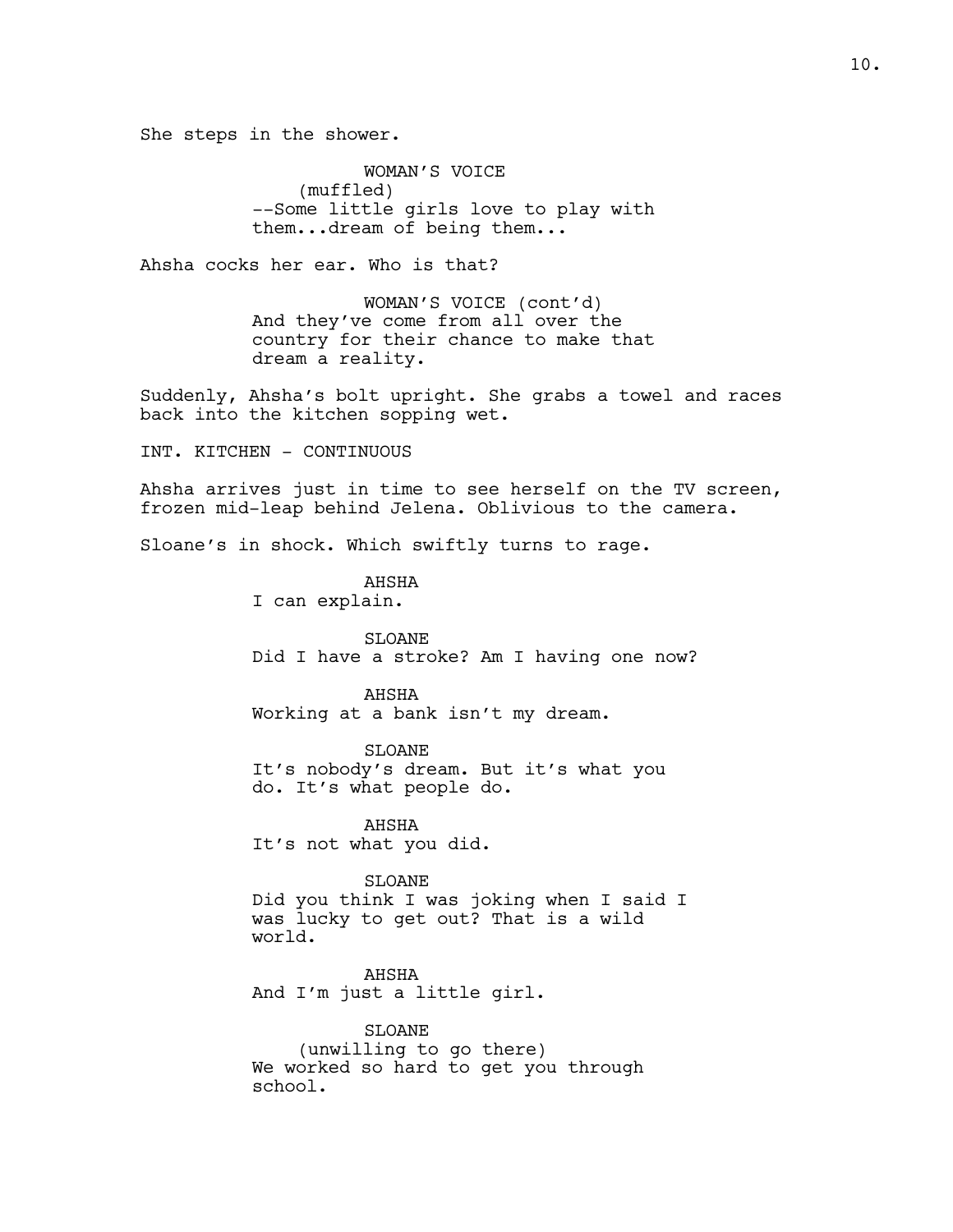AHSHA

I know, do you know how many overnighters I had to pull just so I could be captain of the cheerleaders?

SLOANE Oh, that's why you went!

AHSHA It was for me.

Sloane's stopped.

AHSHA (cont'd) You got to dance in front of twenty thousand people. You got to live your dream. This was my shot. I took it.

# SLOANE

Ahsha--

AHSHA You can relax. There were like a hundred other girls there by the end.

SLOANE ...you made it to the end?

AHSHA They're not going to call me.

#### SLOANE

(beat) Ahsha, your cell rang while you were in the shower.

A beat. Ahsha reaches into her purse on the table.

AHSHA It was probably German.

She digs it out, then reads the caller ID. Sloane doesn't have to ask. Ahsha dials her voicemail, then listens. Finally, she hangs up.

> AHSHA (cont'd) They picked thirty girls to come back tomorrow. (beat, then) I'm one of them.

Neither of them knows how to respond. Ahsha's really hanging on for Sloane. Finally--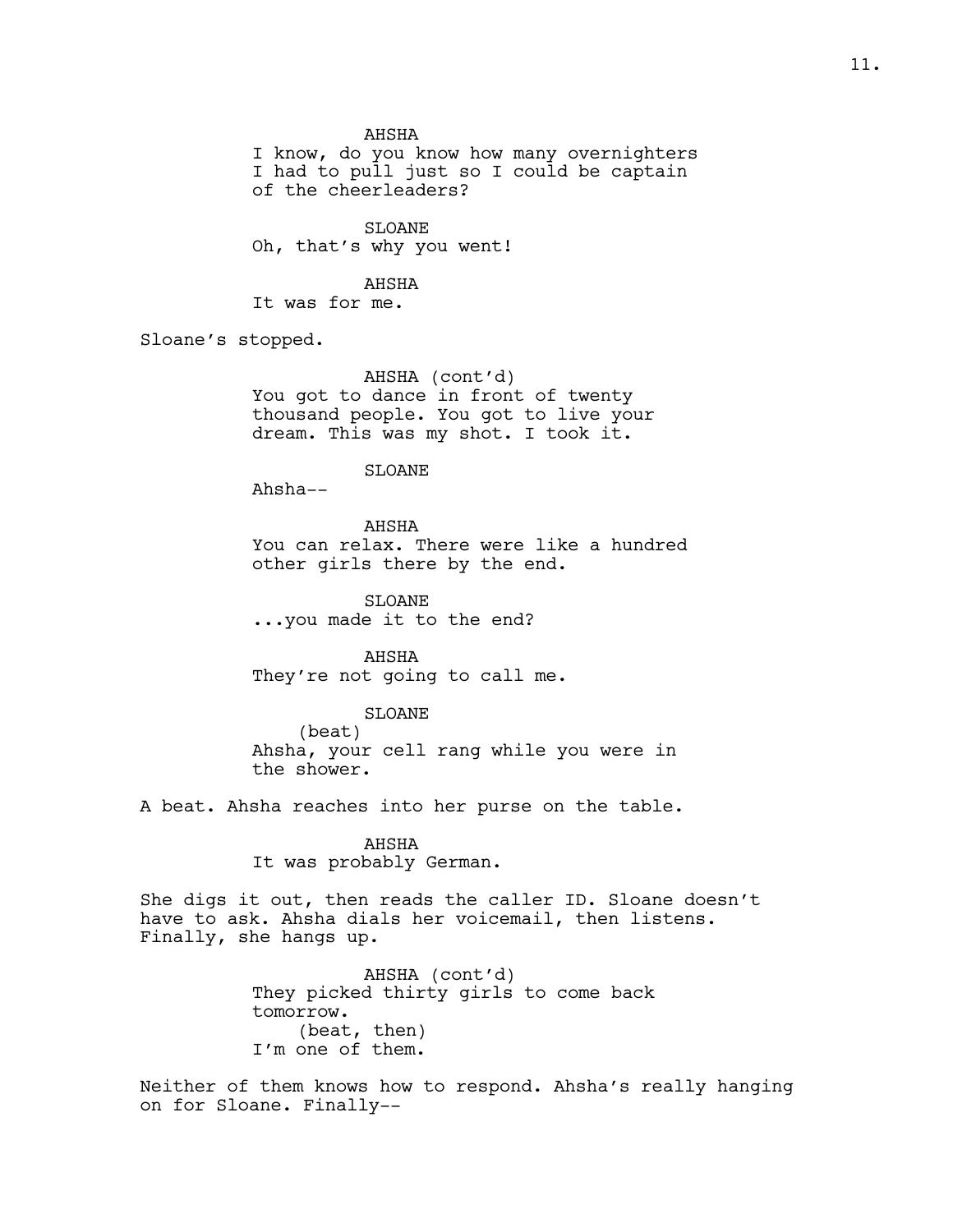#### SLOANE

(not wanting to be cruel) I guess if this is your shot, you better take it.

Ahsha smiles wide, then hugs her mother.

# AHSHA

(her emotions pouring out) This is insane! What should I do? How should I dress?

# SLOANE

For battle. The final stage of try-outs is against the current squad.

AHSHA What are you talking about?

#### SLOANE

Devil Girls have to re-audition every year. They'll be there tomorrow. There are 16 spots, and they're not going to give theirs up without a fight.

In one swift turn, Ahsha goes from absolutely elated to absolutely terrified.

# END OF ACT ONE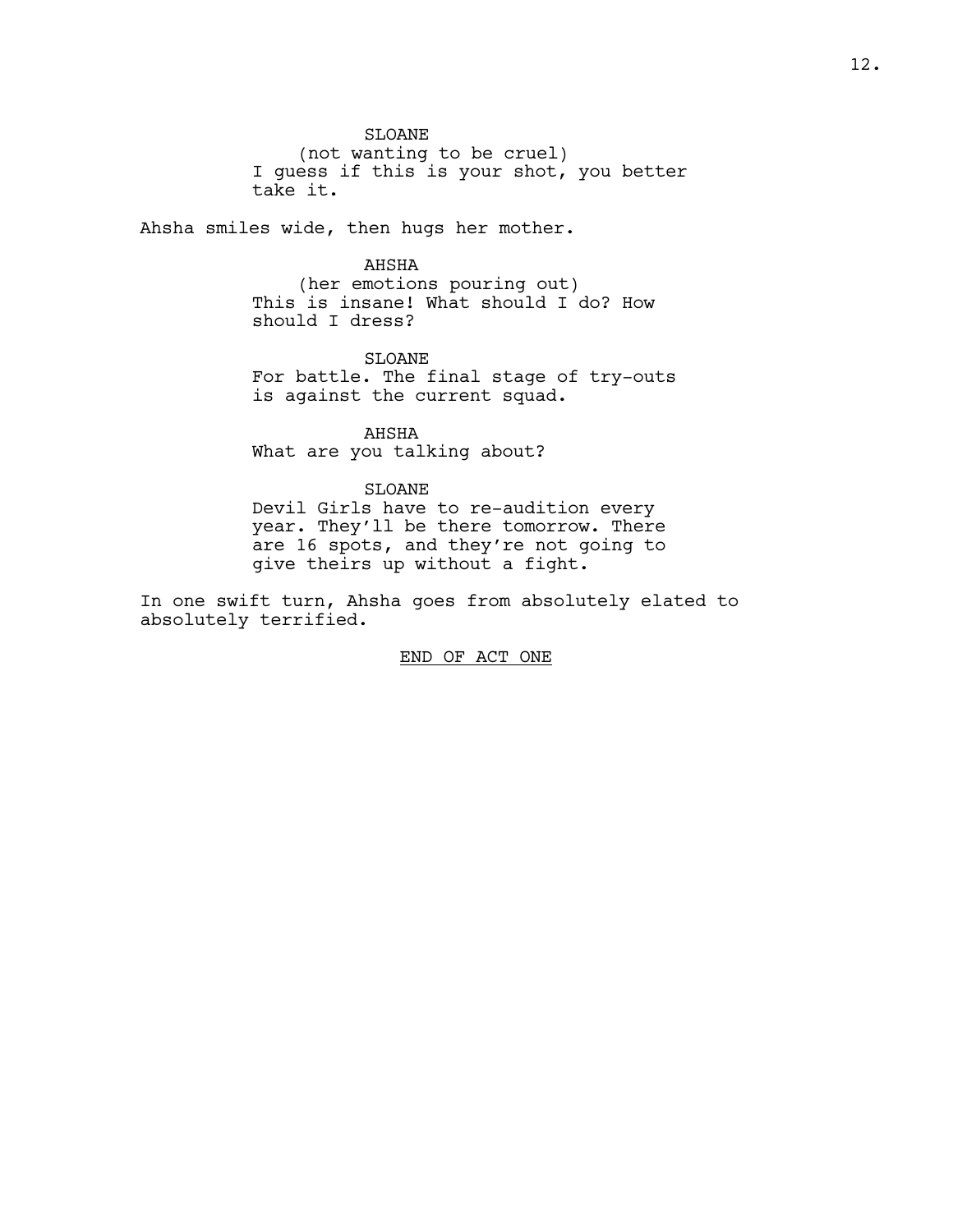#### ACT TWO

INT. DEVILS STADIUM - CORRIDOR - MORNING

Olivia, on her way in, finds COACH DAVENPORT (40s, walking intimidation) on his way out. Fried by life, he has a low tolerance for bullshit. Which is why he's making a run for it.

> OLIVIA Pete, the entrance to the gym is this way.

COACH DAVENPORT There is no point in my being here.

OLIVIA Your judging finals is brilliant PR. You're a former All-Star coming back to coach your old team. It's great promotion

She walks him toward the gym.

for you, enjoy it.

#### COACH DAVENPORT

(not so fast) They're not promoting me, they're not even promoting basketball. This is about the dancers, which have gotten completely out of control. They've become mass marketed blow-up dolls and they're killing the sport.

OLIVIA They have bigger fan bases than some of your starters.

COACH DAVENPORT I took this job because I care about the game--

# OLIVIA

You took this job because your wife is bleeding you dry in the divorce. Come on, the quicker you're in, the quicker you're out.

COACH DAVENPORT I don't know anything about dancing. I didn't even dance at my wedding.

OLIVIA And look where that got you.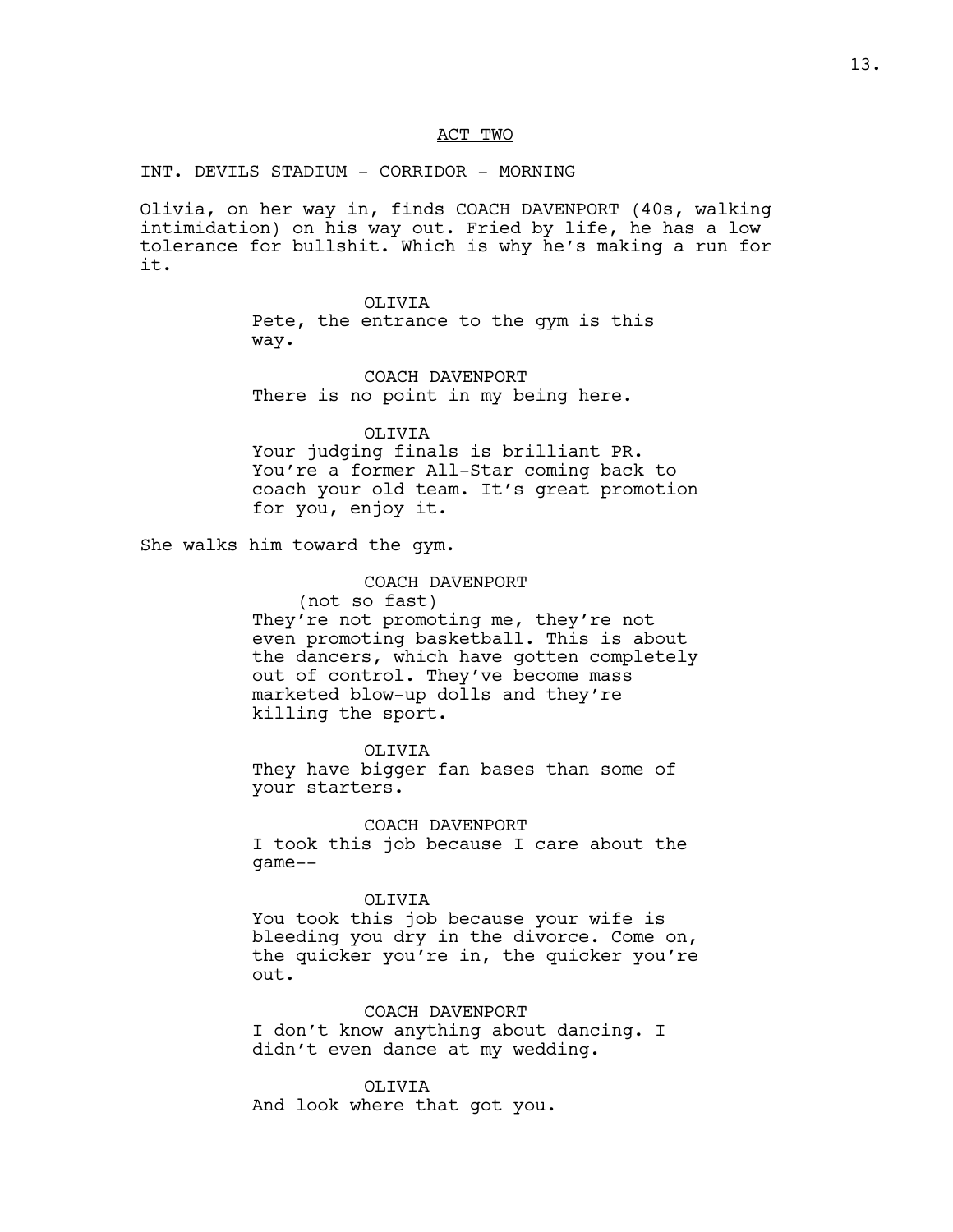She opens the door and holds it for him. In or out? Finally, grudgingly, he enters.

INT. DEVILS STADIUM - GYM - MORNING

Our finalists wipe the sleep from their eyes as they change into their dance outfits, stretch and warm up. All eyes are on the far corner, where the vets are camped out.

WITH THE VETS

They're all wearing Devil Girls colors to set them apart. And intimidate the newbies. Among them, RAQUEL (26, Latina), as emotional as a telenovela heroine and twice as drama plagued.

> RAQUEL (to Jelena) Mia's gone? When?

JELENA Last night. Took off like Toni Braxton from the IRS.

The other girls didn't know either. They're all shocked. Among them, DESIREE and LEXI. Desiree is impossibly gifted by God and Lexi is impossibly gifted by a half-dozen plastic surgeons. Both exist to back up Jelena.

> RAQUEL I can't believe this. (beat, surveying the new girls) You think any of them could replace her?

> > JELENA

Mia? No.

The implication being, Raquel possibly. Jelena smiles. Her brand of friendship can sting like hell.

Olivia steps from behind the JUDGE'S DESK.

OLIVIA (rounding them up) Ladies.

Dozens of hearts in throats. They make their way over, among them bubbly Marissa and southern fried Kyle, who we saw mug for the camera.

> OLIVIA (cont'd) You're the best of the best. Unfortunately we only have 16 slots so most of you aren't going to make it through the weekend. (MORE)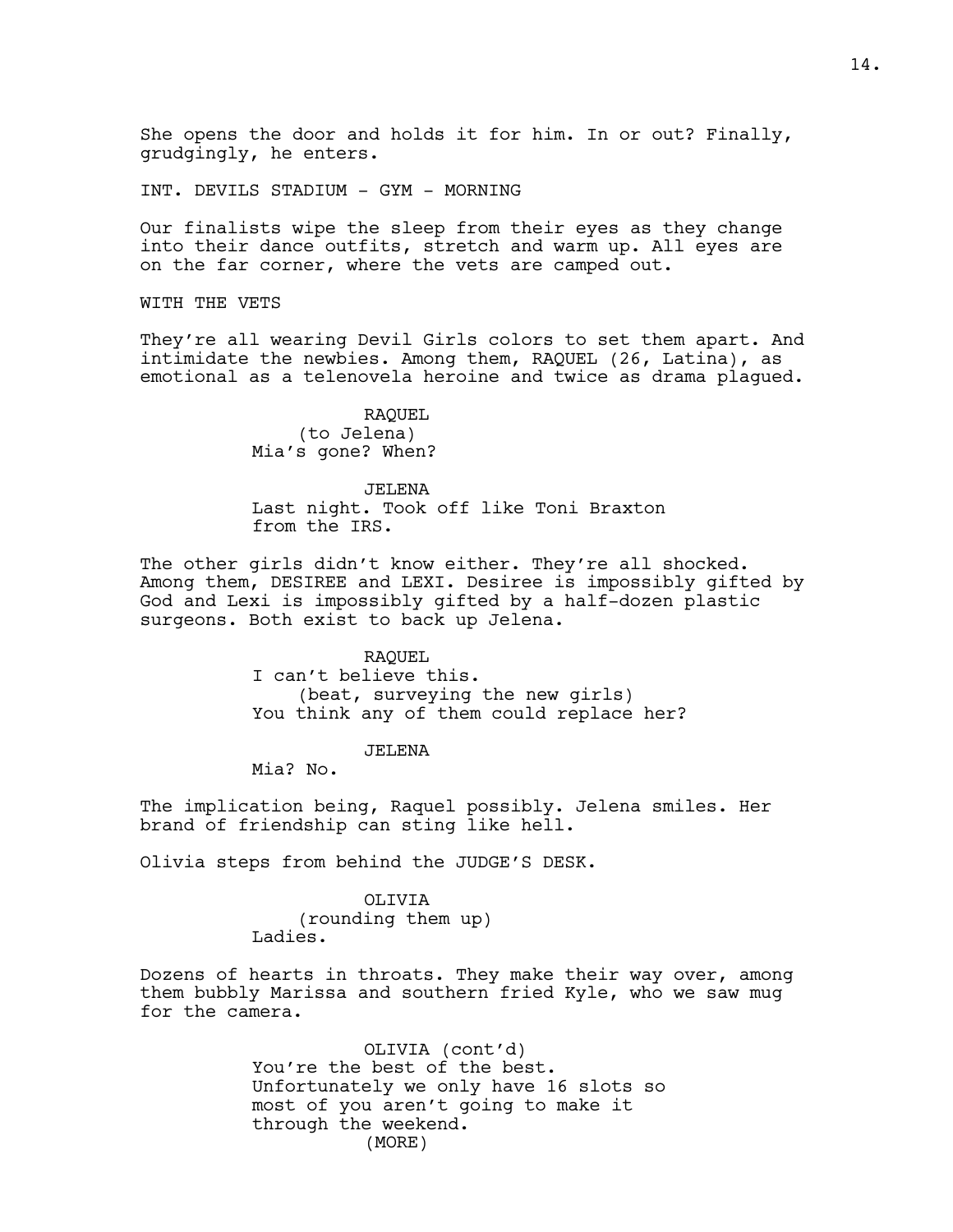Half of you won't make it through the day. You're stiff. You're tired. Block it out. Today is your solos. Your chance to show us who you are. And as you can see, the competition just got tougher. (then) We also have an addition to the judges' table for the finals. Welcome former Devil and brand new Devils head coach Pete Davenport. OLIVIA (cont'd)

She steps aside for Coach Davenport. He's miserable.

COACH DAVENPORT I don't know anything about dancing. Let's make a deal, I won't waste your time if you don't waste--

The gym doors swing open. Ahsha rushes in. She faces dozens of blank stares.

> AHSHA (mortified) I am so sorry. My boyfriend's car broke down on the 405. Not really broke down, more like exploded. I left them there and took a cab all the way from--

COACH DAVENPORT Who are you?

AHSHA Ahsha. Ahsha Perry.

COACH DAVENPORT Ahsha Ahsha Perry, if I have to be here at 6:30 a.m., so do you.

#### AHSHA

Of course. I totally understand professionalism, trust me. I was captain of my cheerleading squad in college, I know how important--

COACH DAVENPORT First solo is yours.

AHSHA First..? (beat, it sinks in) I need to change, warm up--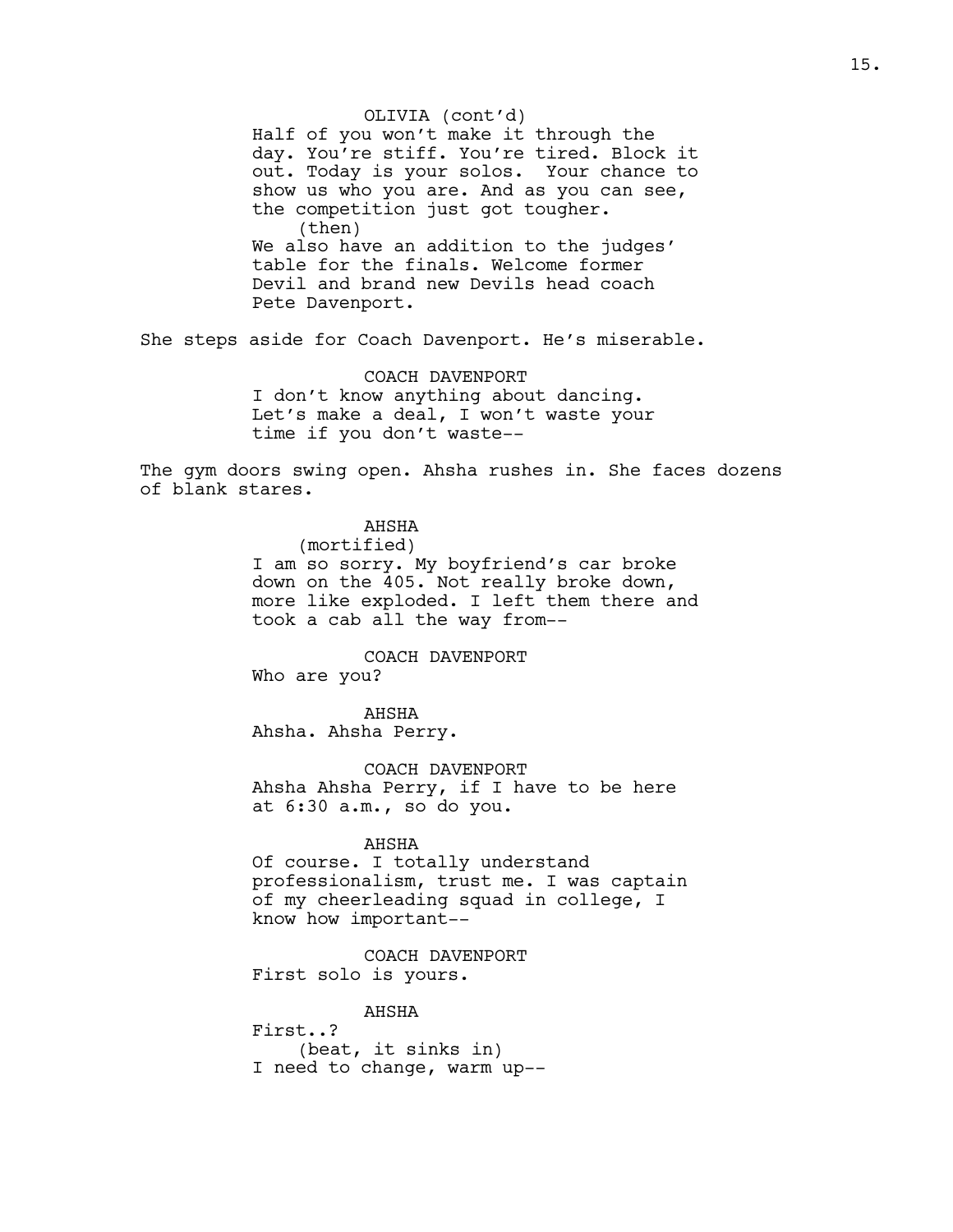He's waiting. The silence is suffocating. She looks to the other women, all of whom both feel for her and are thrilled it's not them on the carpet.

She goes up. She takes a CD from her bag and hands it to a third judge, former Devil Girl GEORGIA (32), who pops it into the player. She hits play.

As the MUSIC STARTS, so does Ahsha. She's immediately overwhelmed. She can barely put two steps together, especially in jeans and bare feet. Her biggest nightmare, and she's dancing it. She steels herself just enough to salvage it and avoid total humiliation, but as Georgia stops the music, Ahsha knows she sucked. So does everyone else.

> COACH DAVENPORT (to Olivia and Georgia) Can I tell her?

OLIVIA (hesitating, to Coach Davenport) We're doing cuts at the end of the day.

COACH DAVENPORT She was terrible.

OLTVTA She's the daughter of an original Devil Girl.

COACH DAVENPORT

Nepotism?

OLIVIA

Loyalty.

Ahsha can hear each and every word.

COACH DAVENPORT Why am I even here?

#### AHSHA

Can I just... (then) I don't want to be judged on who my mom is. Was. I want to be judged on me, what I can do. And this...this wasn't it. I just, my whole life I never dreamed of being a dancer. I dreamed of being a Devil Girl. To have the entire Devils Stadium in my hand, on its feet. Being here, it's all I ever wanted. Please, I just...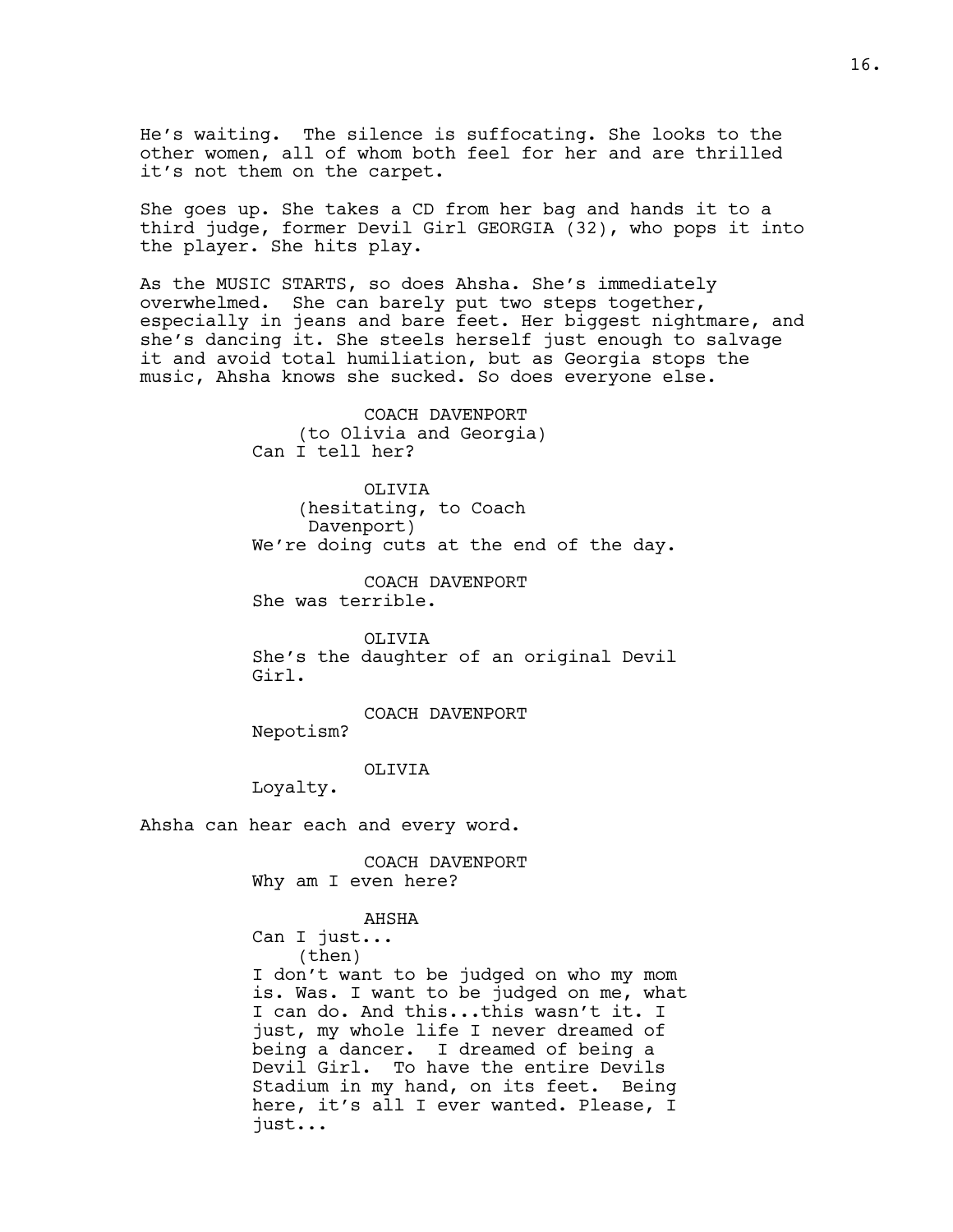She can't go on.

OLIVIA (to Coach Davenport) I think you made your point. And you didn't see her dance yesterday.

Coach Davenport looks at her sternly. There needs to be a compromise.

> OLIVIA (cont'd) (turns back to Ahsha) Second chance. You're going to dance later. Blow it again and you're out. (reading her clipboard) Desiree, you're up.

As Desiree takes her place, Ahsha exhales. She dodged a serious, and very public, bullet.

INT. DEVILS STADIUM - LOCKER ROOM - MORNING

Ahsha washes her face after a good cry. A hand reaches out a box of tissues. Jelena's.

> AHSHA (beat, wide-eyed) You're Jelena Howard. You're the captain of the Devil Girls. What am I talking about, you are the Devil Girls. I love you. But not in a lesbian way, but if you asked me to make out with you I totally would. That was a joke. (then, to herself) Oh my God, say something not embarrassing. (then) When I was leading my squad, I pretended I was you.

Oh, so close. Jelena smiles.

JELENA You think you can come in here with your college cheerleader shtick, your 'I have a dream' speech and your busted choreography and take one of our spots? (then) Your mommy may have scored you a second chance, but there's only so long before even you realize you don't have what it takes. Devil Girls don't need do overs. They don't need to beg. And they don't play pretend.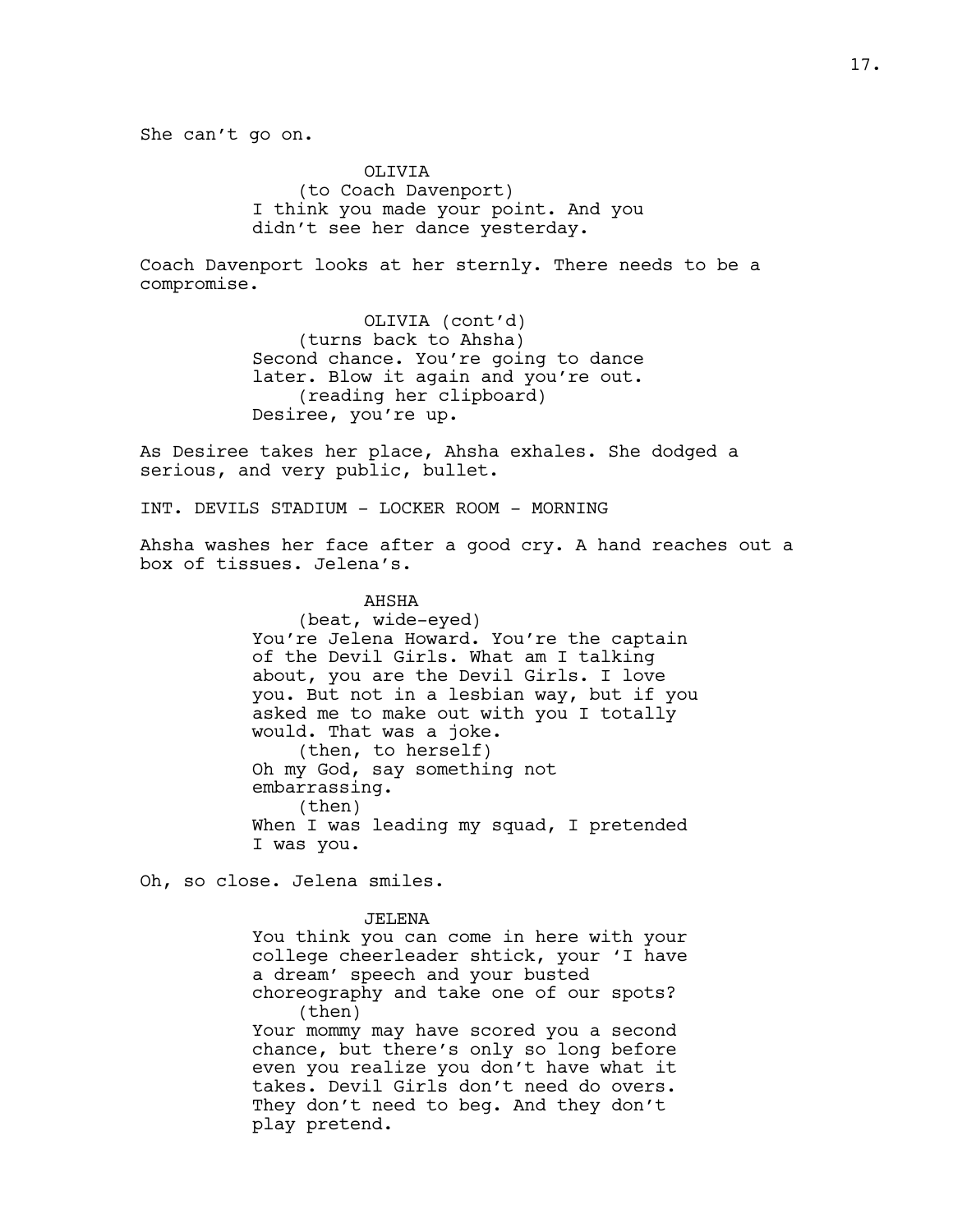She drops the box of tissues on her lap and walks on. Ahsha's still frozen in the same position. Nearby Raquel leans over. She can't resist anything in distress. RAQUEL Don't let Jelena get to you. AHSHA Her bark is worse than her bite? RAQUEL No, her bite is worse. She's just trying to push you. AHSHA To do my best or slit my wrists? RAQUEL Either way, win-win. AHSHA I'm shaking. I'm literally shaking. Ahsha holds out her hand. She's not lying. RAQUEL Try doing this with a 4-year-old at home. AHSHA I love kids. I bet he's cute. RAQUEL He is cute. And expensive. With a deadbeat daddy. AHSHA I'll babysit him if you babysit me. Jelena is one scary mother effer. RAQUEL (smiles) Deal. INT. DEVILS STADIUM - GYM - DAY Kyle is in the middle of her solo. It's full of bumps, grinds

and popping behinds. The only thing missing is a pole. When she's finished, even Coach Davenport has to drink a glass of water.

> COACH DAVENPORT Uh...thank you.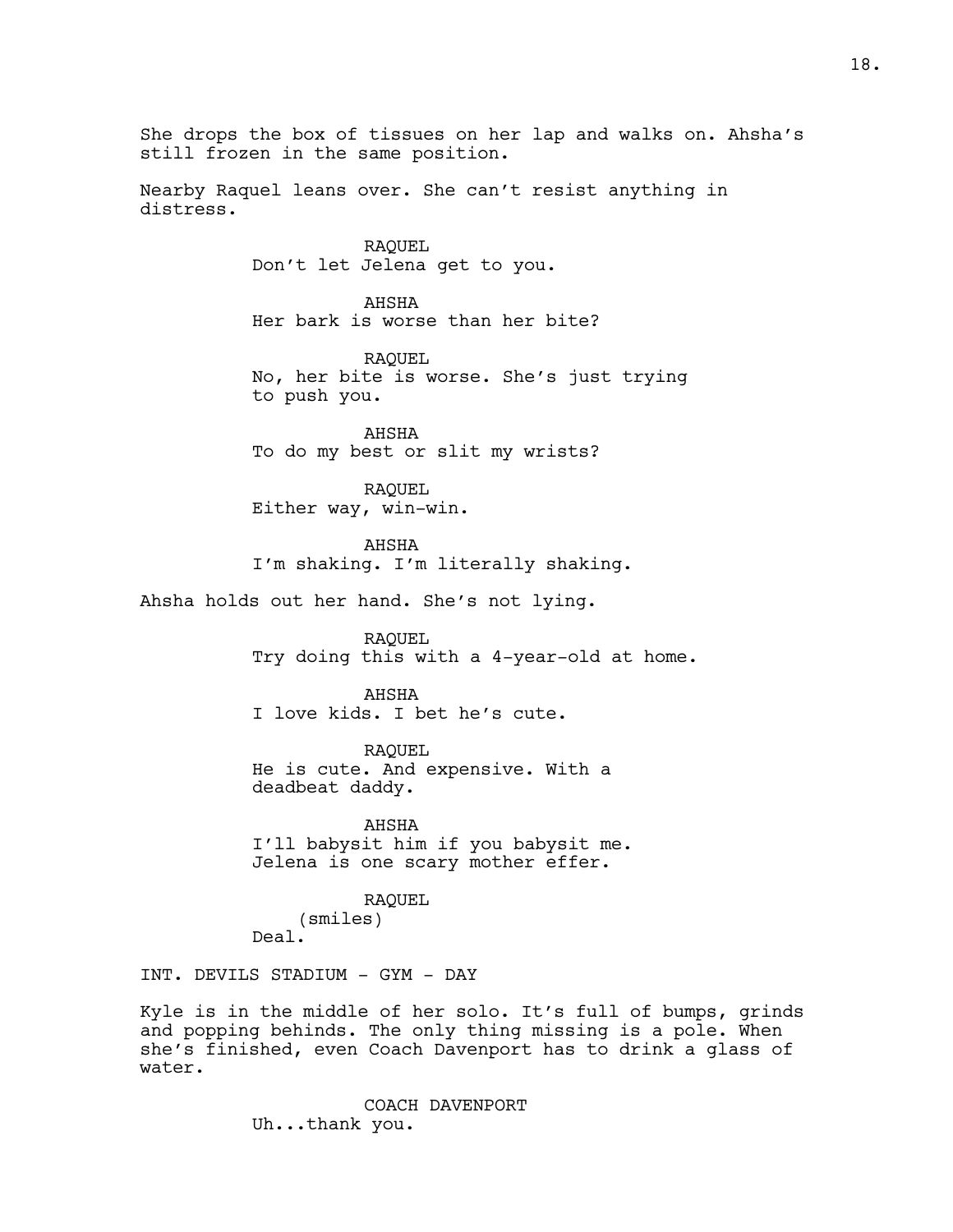KYLE (smiles proudly) Anytime coach.

And she means it.

The GYM DOORS OPEN. In walks a few DEVILS, looking mighty fine in their uniforms. Especially ringleader DEREK FINN (25, African American). He's mischievous. And sexy as hell. They're all here to check out the merchandise.

> DEREK Well hello ladies.

The girls perk up.

KYLE Which one of you boys wants to help stretch me out?

COACH DAVENPORT No one is stretching anyone out. My boys are not on the menu. (goes to the guys, low and stern) And vice versa. The door to your locker room is on the other side of the stadium.

DEREK This isn't a short cut?

COACH DAVENPORT To the bench. How'd you like to warm it till your ass has bedsores?

DEREK (leading the guys off, so his coach can hear) He don't let us have no fun.

The other guys laugh. Coach Davenport just shoots them a look.

Derek nearly runs into Ahsha on his way out. He likes what he sees. They both do. Time slows, but she shakes it off. She continues on. Derek watches after her. Damn.

EXT. DEVILS STADIUM - PARKING LOT - DAY

Raquel rummages through the action figures and pee wee soccer gear in her trunk, pulling out the change of clothes she was looking for. She slams the trunk shut, revealing JESSE READE (30s). His suit and tie can't cover up the bare knuckle brawler underneath.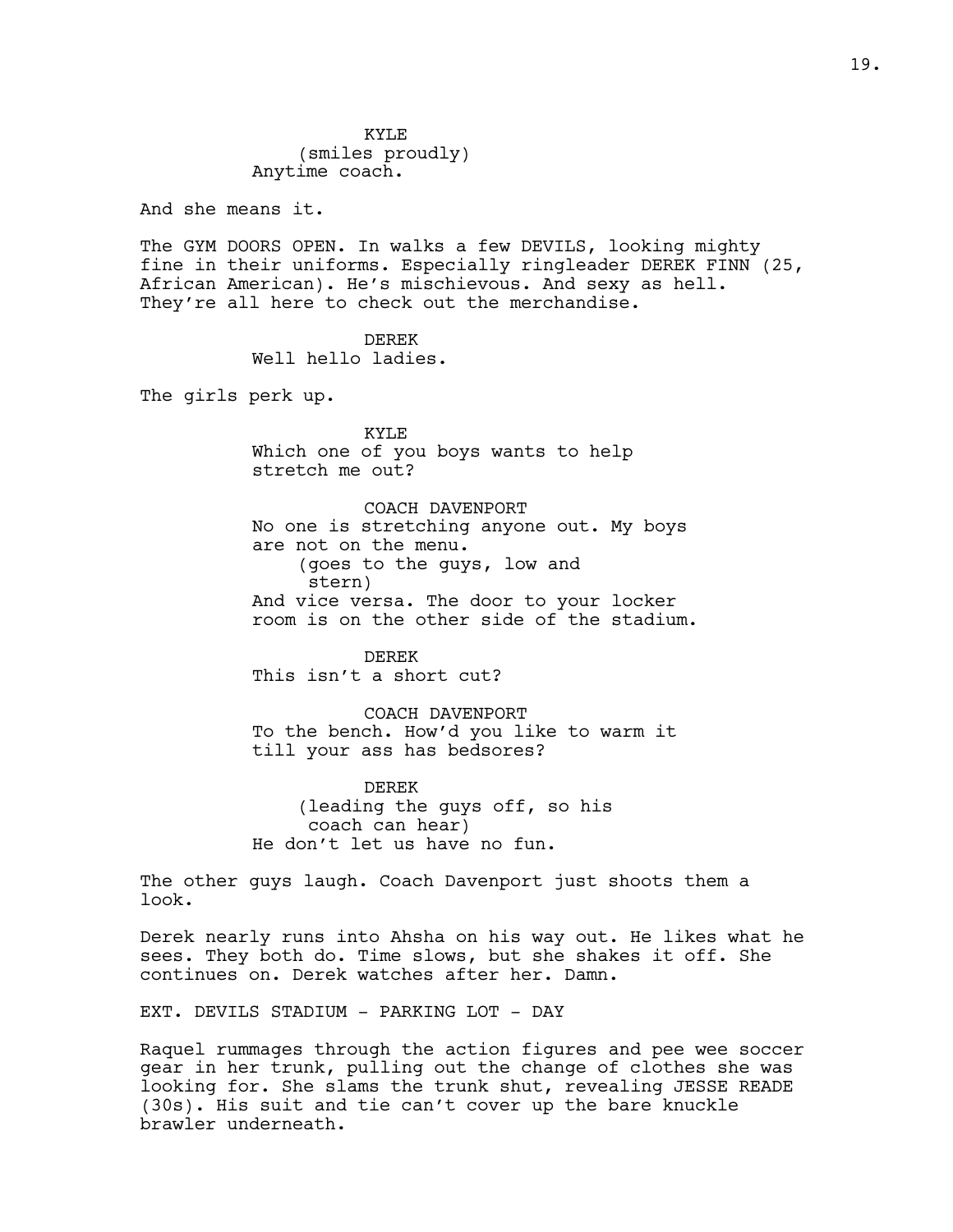RAQUEL

Jesus.

JESSE Close. Looking good, Raquel.

RAQUEL Thanks. I have to get back inside, they could call me--

He steps closer, blocking her way.

# JESSE

Miguel had a smart mouth with my girlfriend last time I had him. I don't want to deal with that tomorrow. Whatever you told him about her, fix it.

# RAQUEL

You'd be amazed at the hours and hours we spend not talking about you.

JESSE Maybe that's the problem. He has no respect. No fear.

RAQUEL He shouldn't fear you, he's four.

#### JESSE

You're screwing up, big time. (then) But I've got something that'll chill you out. A vacation.

#### RAQUEL

A..?

He slides his hand along her waste en route to an envelope in his pocket. He hands it to her. She opens it.

> RAQUEL (cont'd) (beat, confused) This is from a lawyer. (then) You're suing me?

JESSE This visitation BS ain't working for me. He needs a man in his life full-time.

RAQUEL So find me one!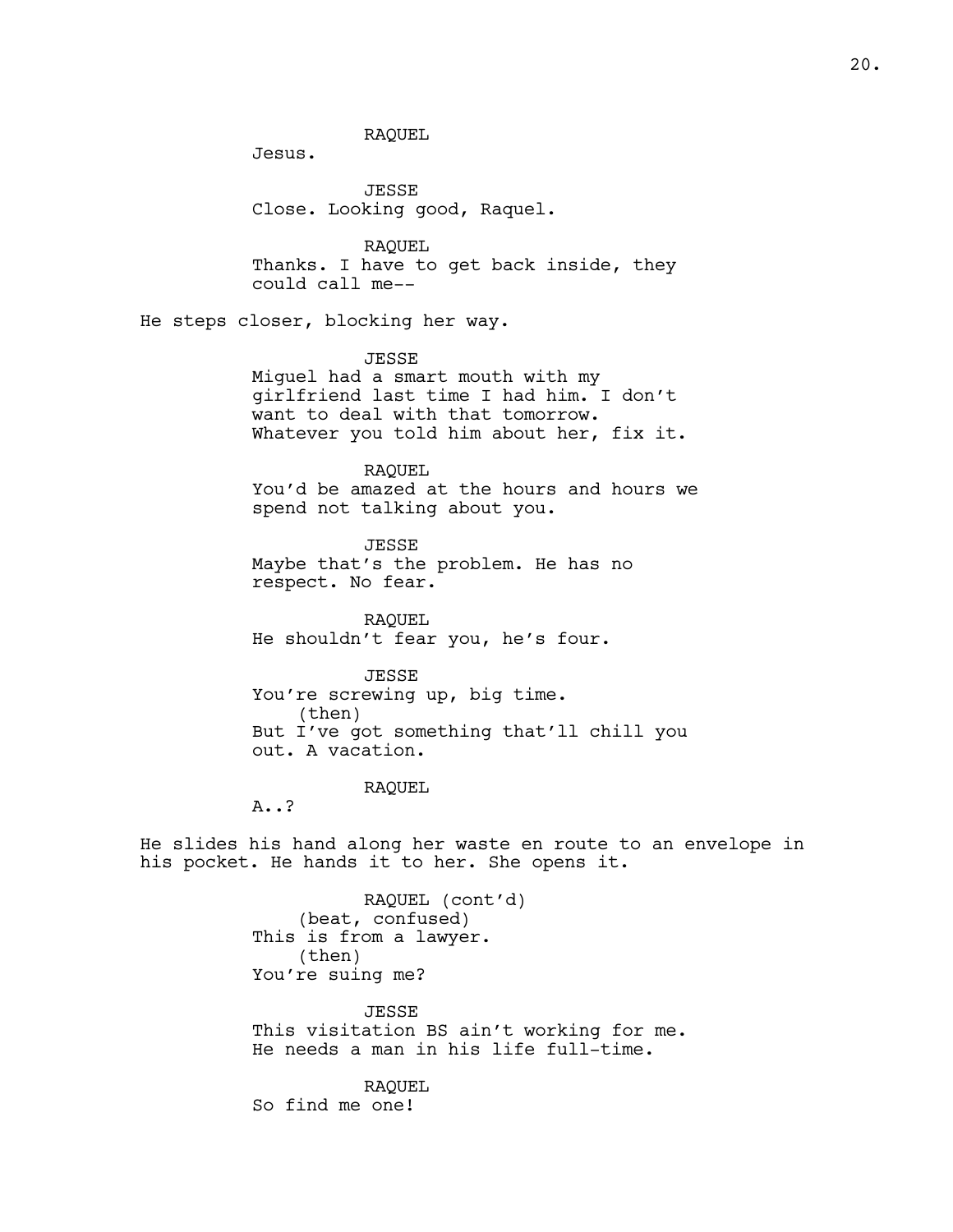AHSHA (O.S.) Raquel? Ahsha appears. She doesn't know what she's walked in on. AHSHA (cont'd) I thought we could run through our solos together. Work out the kinks? RAQUEL Sure. JESSE I want him ready at 7am, not a minute later. He smiles at Ahsha, then gets in his Lexus and drives off. RAQUEL (explaining) Miguel's father. AHSHA What kind of deadbeat dad drives a Lexus? RAQUEL The kind that manages half the players on this team. Shaken, Raquel heads inside. Ahsha just follows. INT. DEVILS STADIUM - LOCKER ROOM - DAY Kyle puts on make-up. In the mirror, she catches Lexi and Desiree whispering behind her. Whispering about her. KYLE Which one of you has the crush? Busted. DESIREE We heard rumors and we have to know. Are they true? KYLE What rumors? LEXI That you're a, uh...exotic dancer? KYLE (laughs) Exotic dancer? Oh God no. (MORE)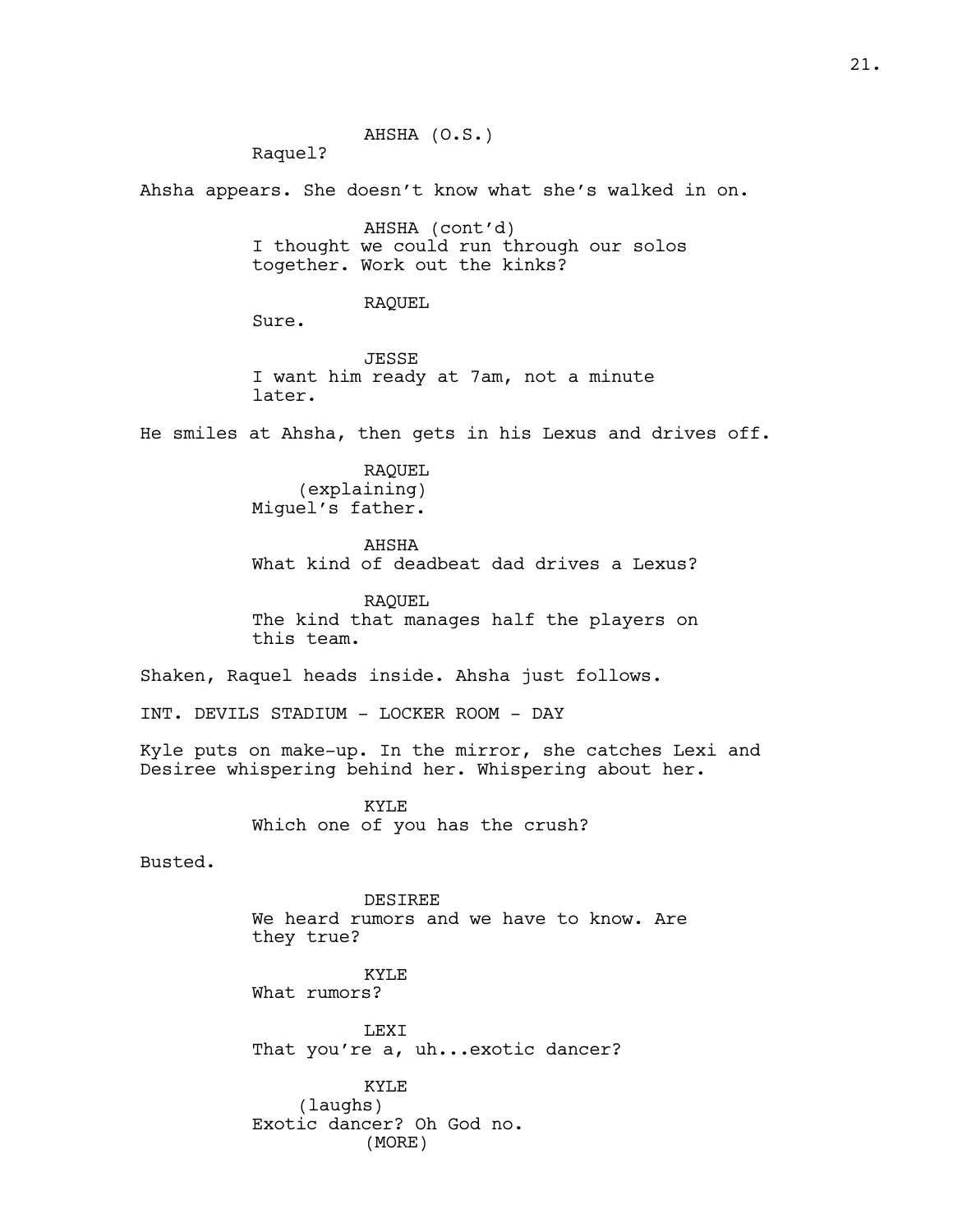Kyle smiles, walks out. Oh yes she did.

INT. DEVILS STADIUM - GYM - DAY

In a corner, Ahsha works on her solo. Nearby, Jelena and Raquel look on. Raquel's wound up, tight.

#### JELENA

What did you expect? He was a greaseball when you hooked up with him.

RAQUEL

I was in love.

#### JELENA

You're always in love. Honestly Raquel, if you took two seconds to think about the consequences of your actions you wouldn't be in the sinkhole you're in now. And dragging your kid down with you.

OLIVIA (calling over) Raquel!

RAQUEL (to herself) Oh God not now.

She looks to Jelena for help. As far as Jelena's concerned, she's given it.

A beat, then Raquel makes her way over.

Her MUSIC begins. She dances as best she can. But she's clearly on edge. She pushes through it, experience helping her out but not quite saving the day. She smiles, but all she can feel is complete dread.

CUT TO:

A MONTAGE of more solos, including Marissa and Lexi. Finally, Jelena takes center stage. She hasn't even started and everyone stops what they're doing. She needs no introduction, especially since she's friends with most of the judges.

> OLIVIA Whenever you're ready Jelena.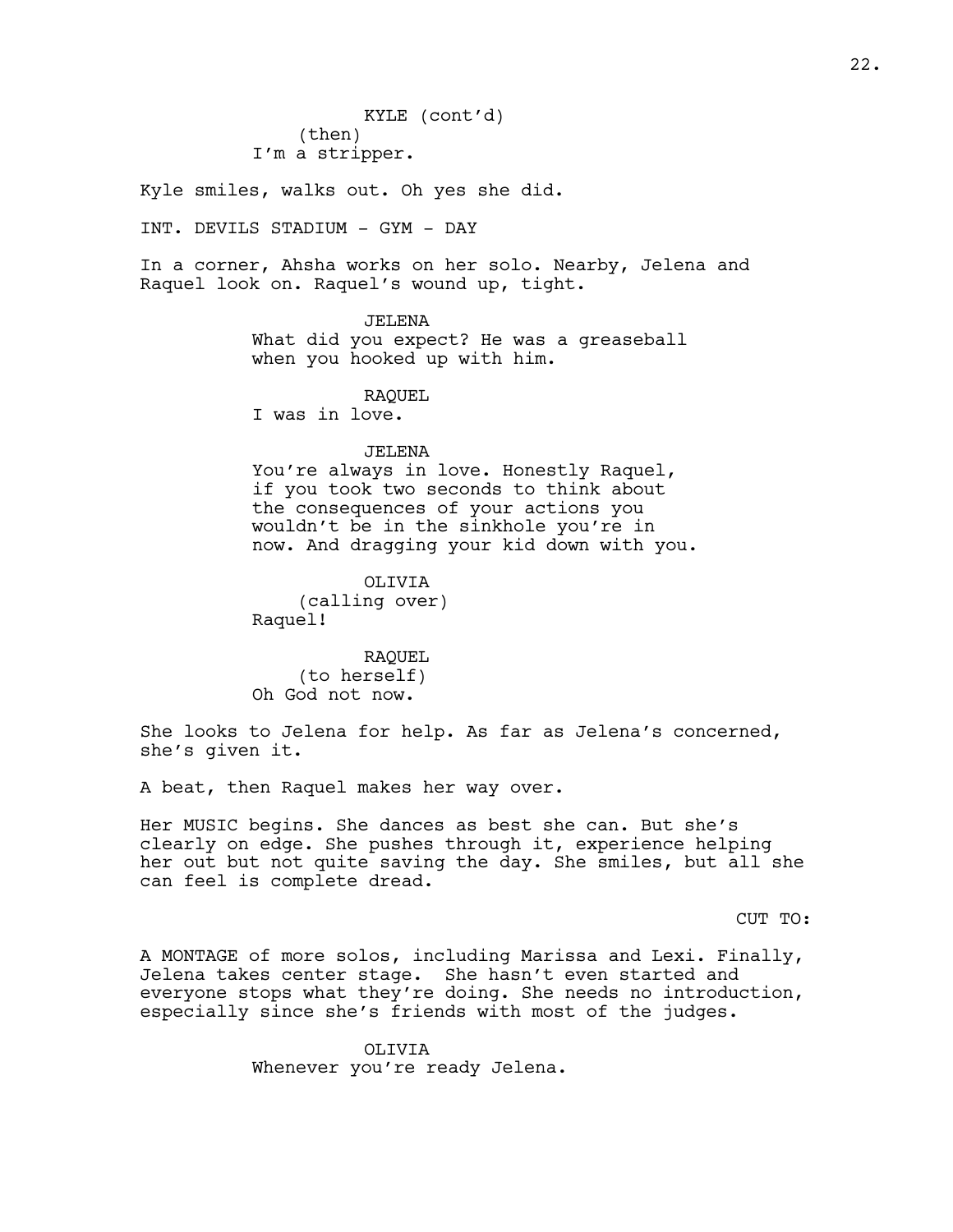She starts. As Ahsha, Raquel, et al look on, Jelena kills it. There's a reason she's not only a star, she's THE star. She finishes. With that, solos are done. Almost.

> OLIVIA (cont'd) (calling out) Ahsha Perry.

AHSHA (to Raquel) I'm supposed to follow that?!

Raquel pushes her to the front. Ahsha passes Jelena.

JELENA Break a leg.

Shit.

Her heart in her throat, Ahsha's MUSIC STARTS. No choice, she dives into her solo. She's not as good a cheerleader as Jelena. No one is. But she obviously has something in her genes because she's a better dancer. The beauty in her technique is just full emotion. Something Jelena doesn't fail to notice. It ends in silence.

Ahsha steps off, to Raquel.

RAQUEL (genuinely) Good job.

AHSHA Good enough?

Everyone else is wondering the same thing.

BY THE JUDGES' TABLE

Olivia has a last powwow with the other judges. Finally--

OLIVIA Ladies. You're going to be split into groups of six for tomorrow. If you're not in a group, good fight and good night.

Olivia places her lists on the table. The girls RUSH IT.

A slew of hopefuls are crushed.

Raquel finds her name, along with Marissa and Kyle. So does Ahsha.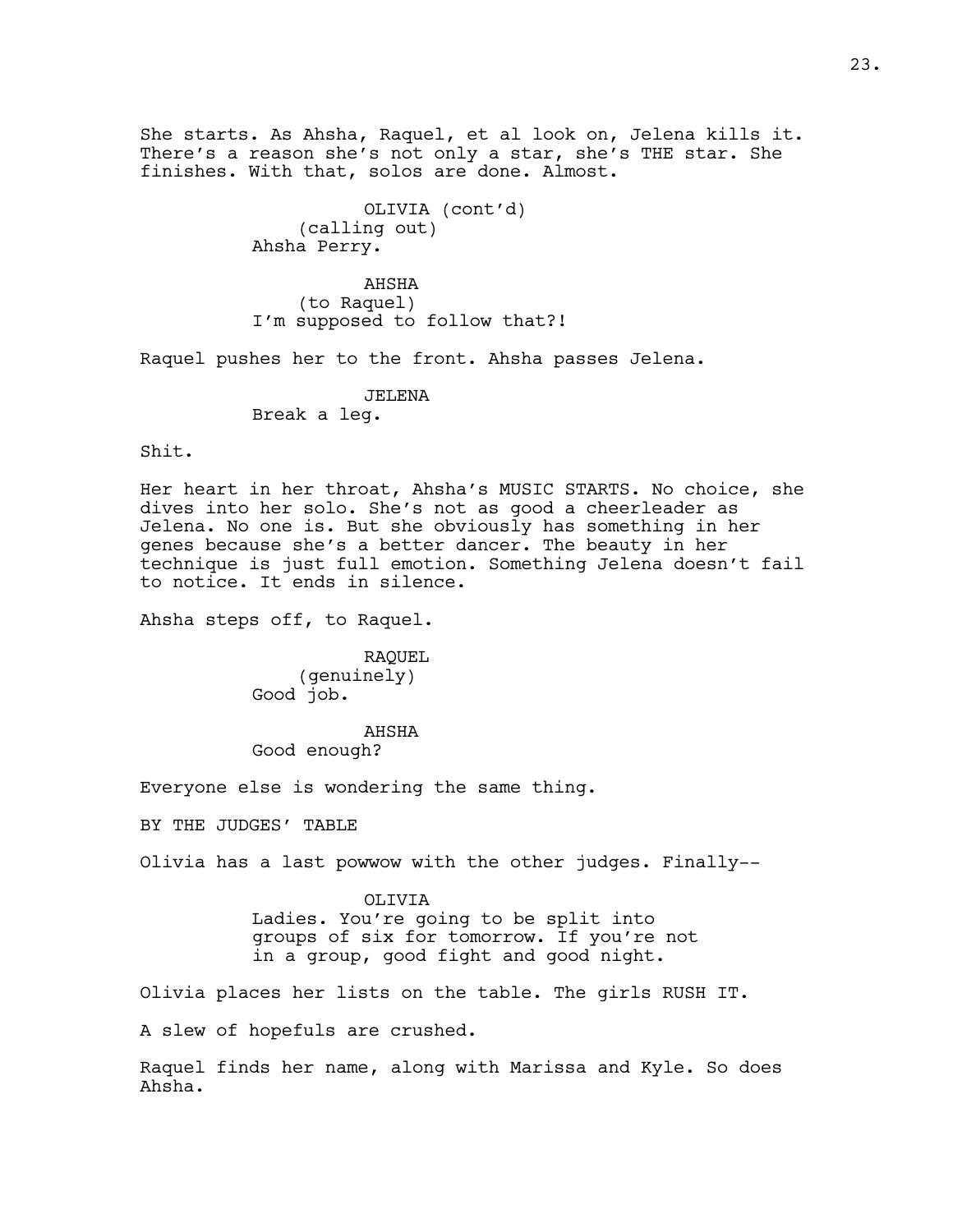AHSHA

Yes! (to Raquel) We're in the same group.

JELENA (over their shoulder) So we are.

Ahsha's smile disappears.

JELENA (cont'd) It's your lucky day. You really want to know what it's like to be a Devil Girl? I'm going to show you. Make sure your mommy signs your permission slip. (then) Game on.

She walks on. Ahsha goes cold.

END OF ACT TWO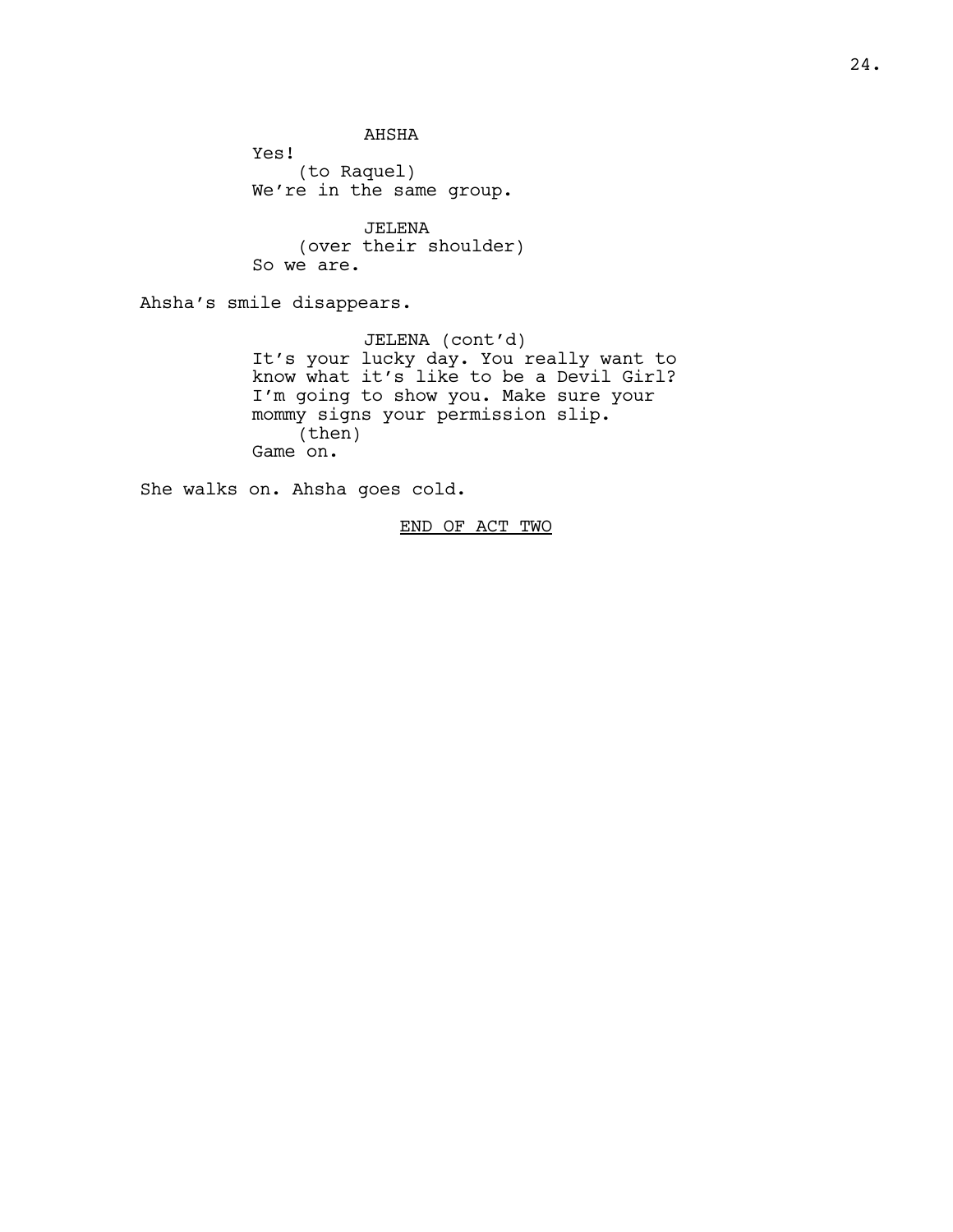#### ACT THREE

# INT. DEVILS STADIUM - GYM - DAY

The girls are in their groups of six. Jelena leads hers, working out choreography for Raquel, Ahsha and the rest.

## JELENA

(to the newbies) We have 45 seconds. Doesn't seem like a long time but it's an eternity if you're crapping yourself. Every year one group craps itself. That will not be this group, even if that means I run you all into the ground. Got it?

Got it.

### RAQUEL

What if we did the Latin routine we did two years ago, but maybe mix it up with some Broadway?

JELENA

Don't you remember what happened to that group that did Broadway last year? It was like watching a Saw death set to "All That Jazz."

AHSHA

(summoning the nerve to speak up) We did a routine during Homecoming, it was a throwback to old school cheerleading but we did it to NWA--

JELENA (quickly) Stick it in the suggestion box.

RAQUEL I don't know. NWA is cool...

AHSHA (encouraged) It started like this--

Ahsha begins the routine.

JELENA (stopping her) If we want to learn how to convulse we'll find a choreographer with epilepsy. (then) (MORE)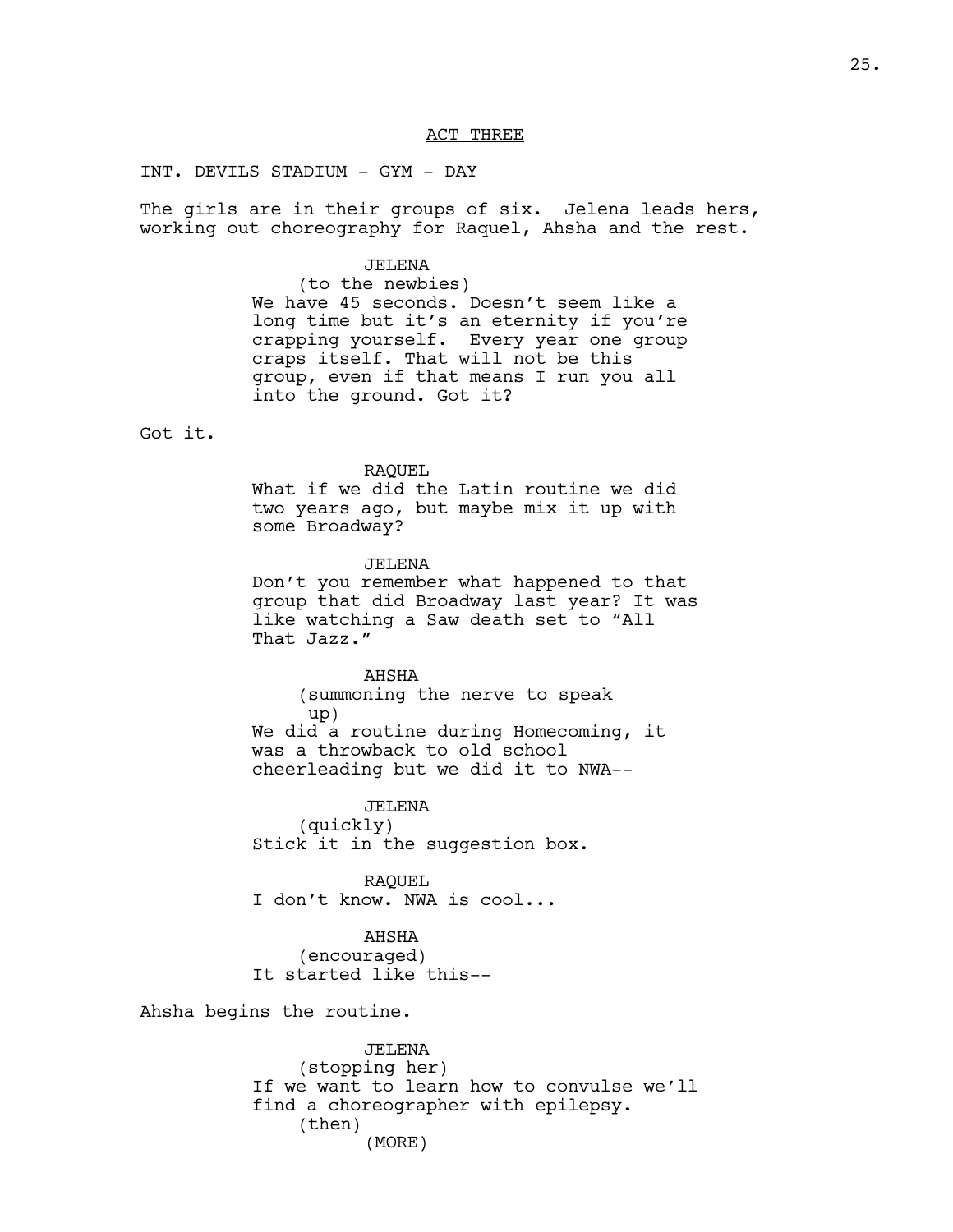You three look tight, you're not getting any extension. A lap around the stadium will get you right. JELENA (cont'd)

She means Ahsha and the other two girls not in Devils colors. This is bullshit. Finally, no choice, they head off. Raquel feels worse and worse for her.

## IN ANOTHER CORNER

Lexi, Marissa and Kyle are getting along slightly better in their group.

# LEXI

Marissa and Kyle, you start out in the back, but then you go back-to-back and slide to the front. You've got to use each other for balance or you'll both fall on your asses.

KYLE

Can't we go front-to-front? It's hotter.

**LEXT** I don't know what you do in the champagne room, but this is Devils Stadium. We're not trying to make tips here, we're trying to make art.

KYLE Stripping can be art.

The other girls react. She's a stripper?

#### **LEXT**

Yeah, I'm sure Andy Warhol did his best work on some dude's lap.

#### KYLE

I'm pretty sure he did actually. (then) I'm just trying to spice this thing up, and so far the only thing I'm bringing to this routine is a book. This needs to be killer, I'm done stripping for car salesman in Carson.

# MARISSA

Good for you.

#### KYLE

If I'm going to get out, I need to dance for higher class guys. And the front row here is as A-list as it gets.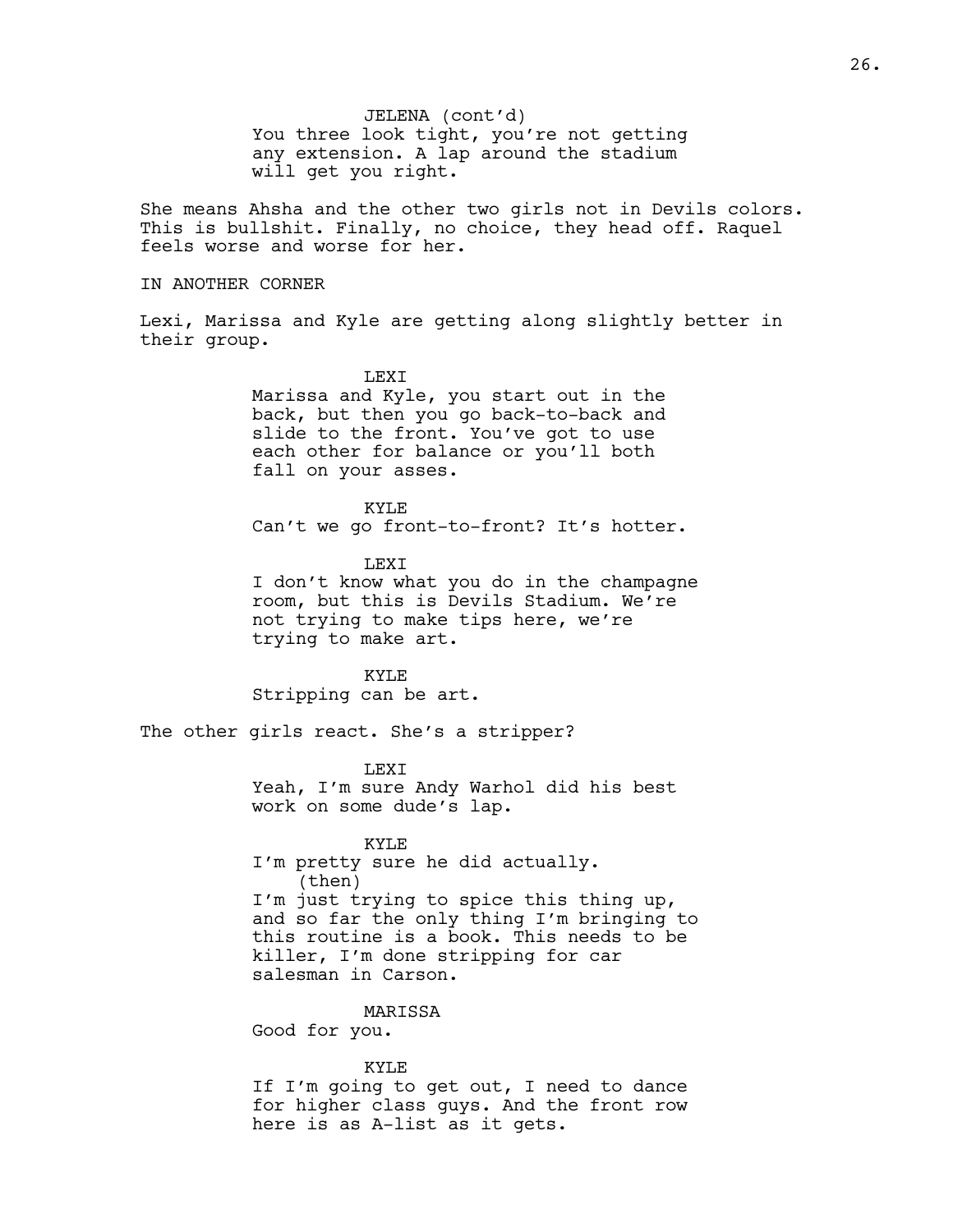#### LEXI

(beat) You're a whore. You're just here to screw rich guys.

KYLE I'm here to dance for rich guys.

LEXI So the herpes is extra?

Kyle shoves her. Lexi shoves her back. In seconds they have clumps of each other's hair in their fists.

# MARISSA

Guys!

Marissa and the others struggle to pry them apart.

EXT. DEVILS STADIUM - PARKING LOT - DAY

Ahsha runs, the two other newbies in the distance. She rounds a corner, then hits a wall. A 6'7" broad shouldered wall that knocks her to the ground.

Derek.

AHSHA Oh my God.

DEREK Are you okay?

She's legitimately dazed. He helps her to her feet, using his body to slide her up. They're close.

> DEREK (cont'd) You got all these curves but no brakes.

#### AHSHA

Wow. Really? (stepping back) Someone needs brakes, and it isn't me.

#### DEREK

I can't help myself, when I see an open chance to score I attack it. Did anyone ever tell you you look like Beyonce?

AHSHA No one sighted. I hope for your sake your game is better on the court.

She runs on. He smiles, runs with her.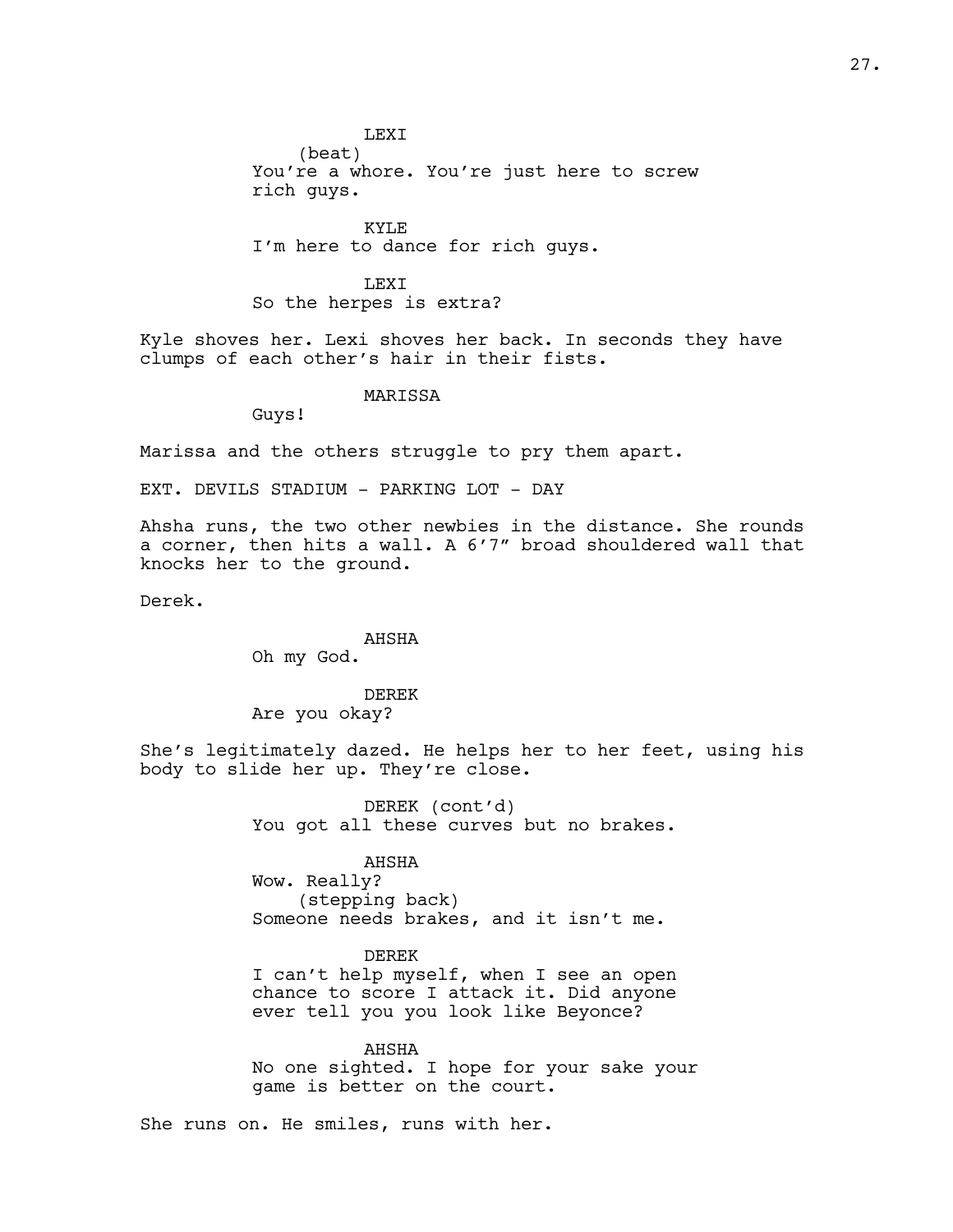DEREK Okay okay, that was B game. Let me give you my A. AHSHA I don't have time for your alphabet, I have to finish out here so I can go inside and work on my routine. DEREK Can I watch? AHSHA You a fan of dance? DEREK I'm a fan of a whole bunch of things. AHSHA You don't stop. He does, right in front of her. DEREK You know, most girls like basketball players. AHSHA I love them. Got one of my own in fact. DEREK You got a boyfriend? AHSHA Yup. DEREK Who does he play for? AHSHA Didn't I hear your coach say something about no messing around between Devils and Devil Girls? DEREK Are you sure? The music was so loud he could've been saying anything. She eyes him.

> DEREK (cont'd) (smiles) Technically you're not a Devil Girl.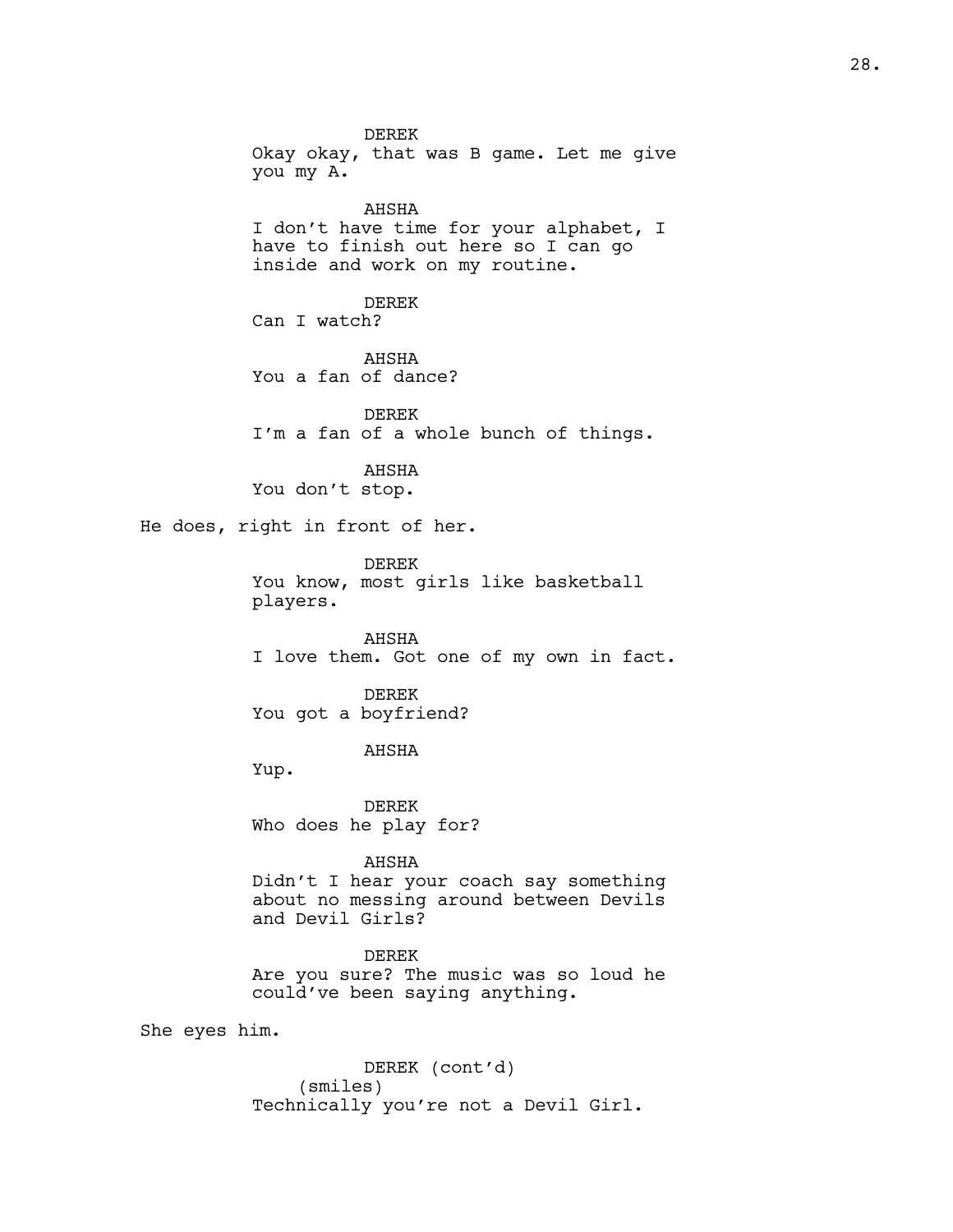AHSHA I don't think my boyfriend cares about your technicalities.

She's unyielding.

DEREK Cold shower for me then.

He takes off his shirt, unveiling obscene abs. A little show for her as he heads inside, and God damn it if it didn't work. The dude is an Adonis.

INT. DEVILS STADIUM - GYM - DAY

Jelena runs through the routine with her group.

JELENA 1 and 2 and come to the front, lift, lift, NO! Ahsha, again. (then) 1 and 2 and come to the front, lift, lift, damn it! Ahsha, again!

Ahsha has no strength left it her legs. Or her will.

JELENA (cont'd) Ahsha, since you can't hold the lift, we have to get rid of it. We're tossing you instead, you'll have to twist into the open spot.

RAQUEL She'll break her neck.

JELENA There's a hole now, it's her fault, she needs to fill it.

AHSHA I can do it.

RAQUEL You'll kill yourself.

AHSHA

Let me try.

JELENA It's settled.

Ahsha starts to climb Desiree.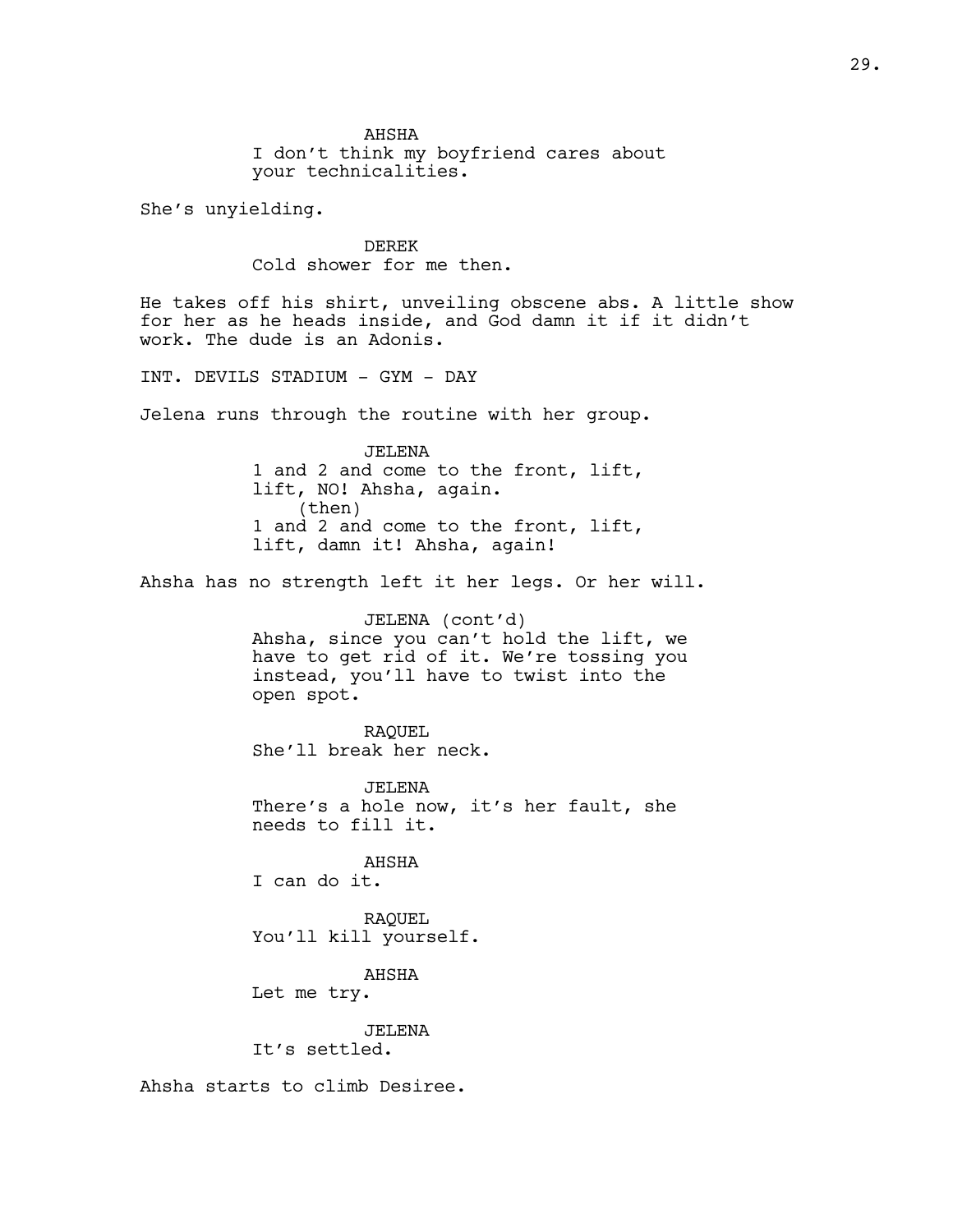RAQUEL (pulling Ahsha down) It's not settled.

JELENA Raquel, don't you have a kid of your own to worry about?

RAQUEL (beat, almost inaudible) Unbelievable.

JELENA

Excuse me?

Everything that's been building up inside Raquel comes to a boil.

RAQUEL

I am so tired of seeing you terrorize people Jelena. You think you can just push people around. You're a bully, you've always been a bully and I'm sick of it!

A hush falls.

Jelena eyes her. No one has ever stepped up to her, and for it to be her closest friend on the squad? She'd never show it, or admit it to herself, but somewhere deep deep down, Jelena's hurt.

Jelena's not one to get into a public spat. But it's clear. Raquel's made an enemy for life. And, as Jelena eyes her, so has Ahsha.

> RAQUEL (cont'd) (beat, the reality sinking in) Jelena, listen, I'm sorry. I think I'm just letting this Jesse thing get to me--

The GYM DOORS OPEN. In walks God, AKA TERRENCE WALL (26, African American). The Kobe of the Devils, Terrence makes his way through with his entourage, Derek included, igniting ridiculous fanfare.

MARISSA

(awed) Oh my God.

AHSHA I didn't know Terrence Wall was going to be here.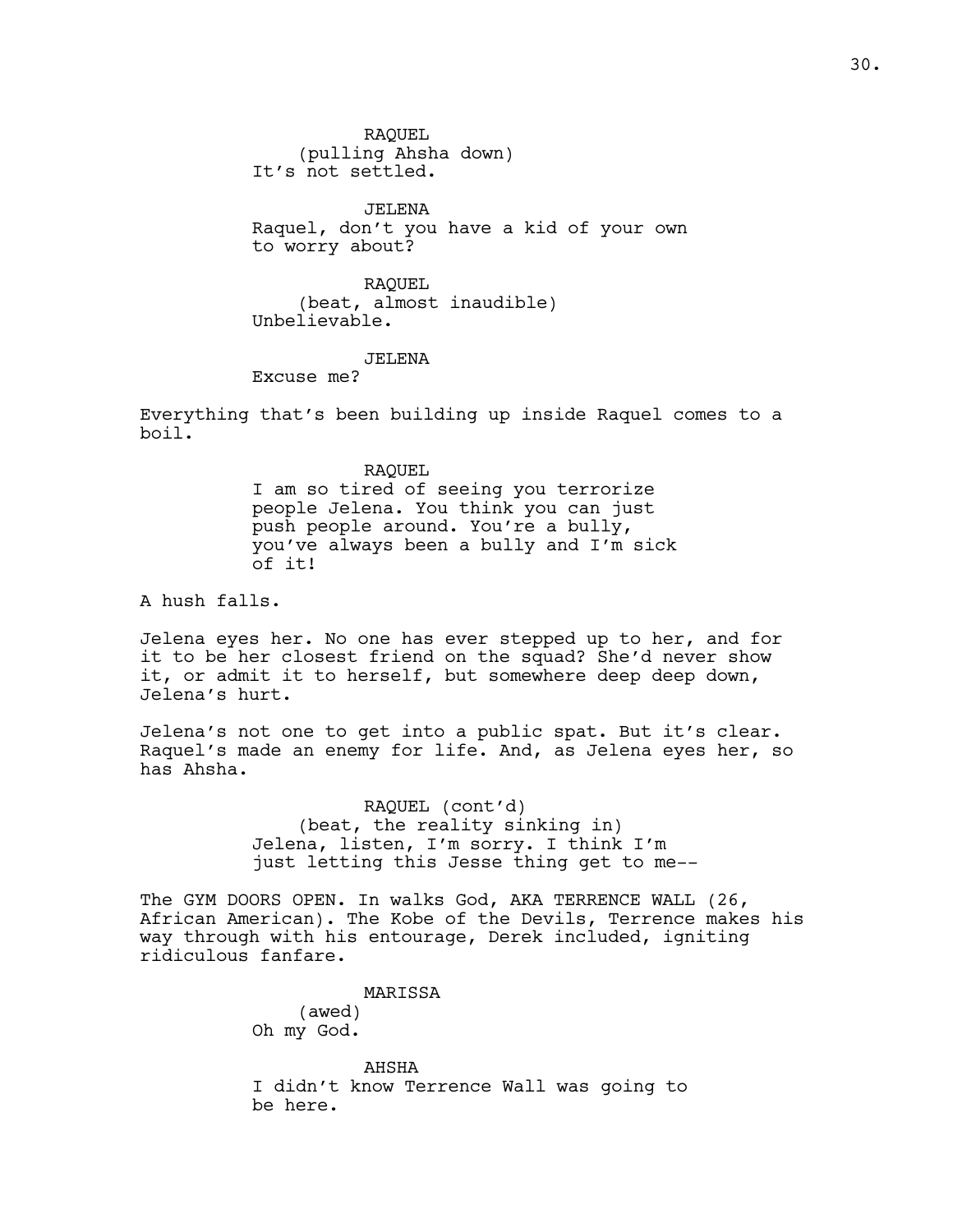Jelena meets up with him and they share a huge kiss. The other girls can't help but notice - was it for their benefit perhaps?

> AHSHA (cont'd) How can she get away with sleeping with a player when no one else can?

RAQUEL (still shaken) Different rules for different folk.

Ahsha and Derek lock eyes. He smiles. She turns away, but the chills are still there.

> AHSHA You risked a lot standing up for me.

RAQUEL Nah, it'll be fine.

So why does Raquel look like a dead woman walking?

BY THE JUDGES' TABLE

One of the guys who came in with Terrence, Devils owner OSCAR KINKADE (50, larger than life). He swings by to check on Coach Davenport.

> OSCAR (full-on shit-eating grin) Pete, lighten up for Christ's sake. Look at all the ass I set you up with today.

COACH DAVENPORT Is this why you made me do this?

OSCAR My way of rolling out the red carpet. Though some of these girls are more hardwood if you know what I mean. (then) I mean they wax their--

COACH DAVENPORT I got it. (then) Listen, thanks but no thanks. Cut me loose, please.

OSCAR Too late to yank you now, you've judged half the try-outs. There are rules and regulations that need to be followed. (MORE)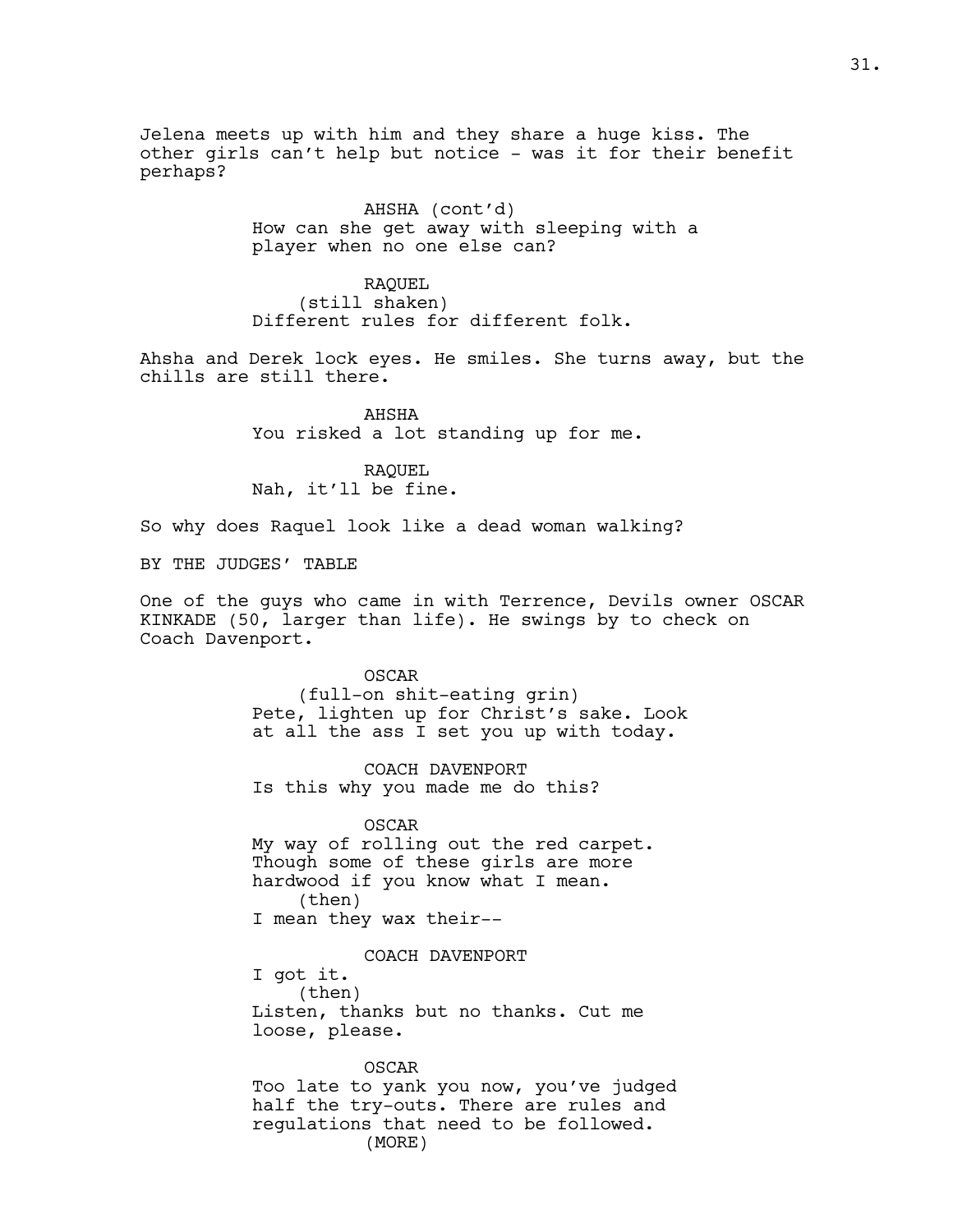(on one of the girls) Oof. Georgia honey, pull that one. She looks like Mickey Rourke. OSCAR (cont'd)

A beat, as Georgia awkwardly goes to the girl and ushers her out in confusion and tears.

> OSCAR (cont'd) (on a passing Kyle, who saw the whole thing) I like that one.

COACH DAVENPORT I wonder why.

OSCAR Pete. She's not coming back to you. Go for the rebound already.

It may be Oscar's style to manhandle the goods, but it's not Pete's. Oscar winks at Kyle, then walks on. Pete's left to consider his words.

Olivia marches in.

OLIVIA Looking for Group A. Group A.

Ahsha looks to Raquel.

AHSHA

That's us.

Raquel breathes deep, joining Jelena and the other girls up front. The MUSIC STARTS. Whatever friction they had, they not only start strong, they're killing it. In the end, they pull off a great routine. Ahsha surprises everyone, including Jelena, by pulling off the move she wanted her to do.

> RAQUEL (to Jelena and Ahsha) We did it.

Ahsha hugs her, while Jelena steps off.

MONTAGE of the other groups going up. Finally--

OLIVIA

Group E.

Marissa and Kyle head up with the rest of their group. The music STARTS. And they're immediately off. Marissa struggles, dragging down Kyle and Lexi with her.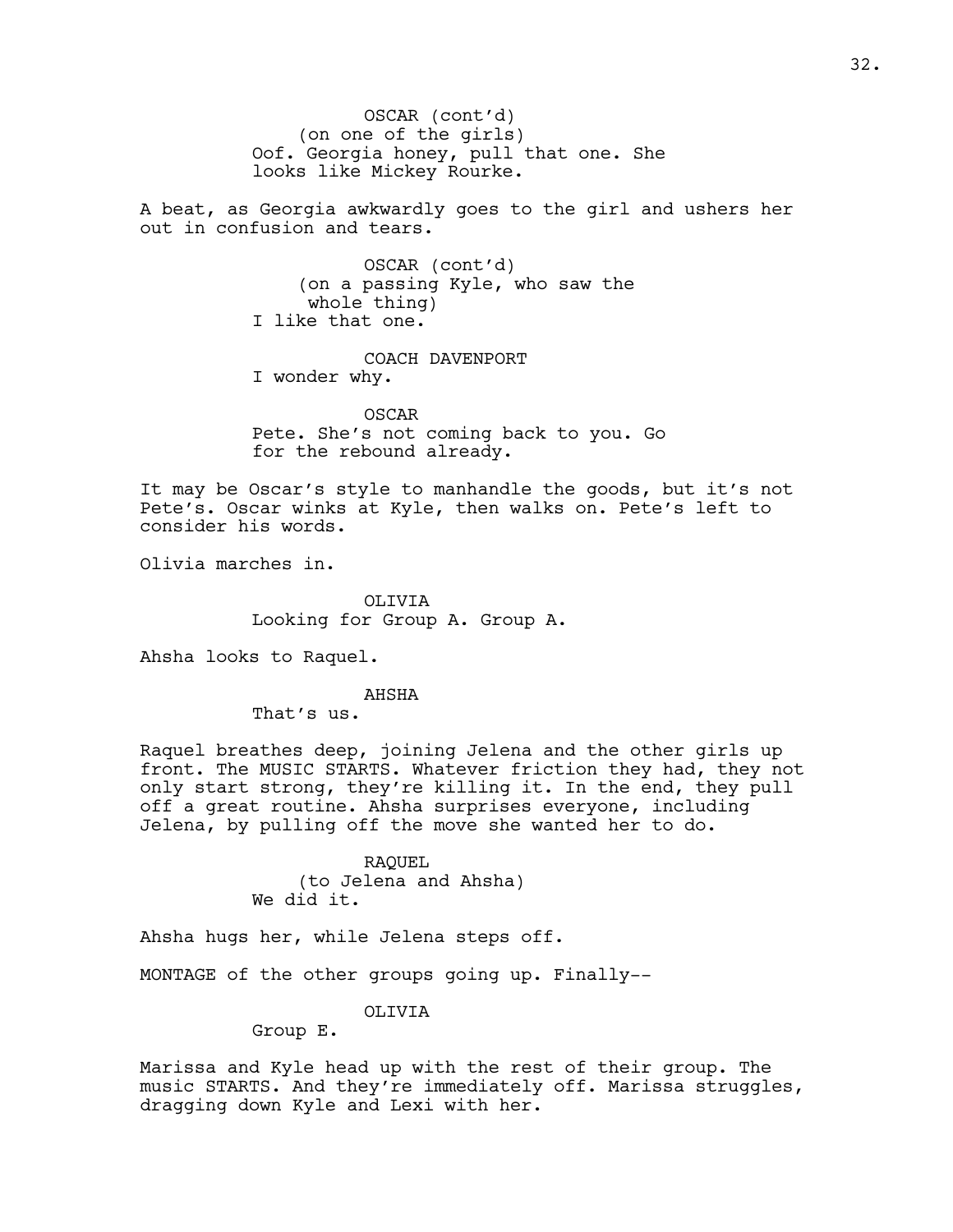AHSHA Oh my God. They're the group that craps itself.

The MUSIC STOPS. No one in the group can speak.

Raquel, Marissa, Ahsha, they're all staring at the judges as they finalize their decision. There's little debate.

Olivia stands.

OLIVIA When I call your name, step forward. Monica, Billie, Jordan, Jordan #2, Marissa...

Marissa perks up. She steps forward.

OLIVIA (cont'd) Alison, Lakeisha, Kyle...

Kyle smiles, steps forward. Raquel and Ahsha look on as Olivia continues reading off names. Finally--

> OLIVIA (cont'd) (to those singled out) Thanks for coming. Everyone else, rest up. Tomorrow's the big day.

Kyle's nonplussed. Marissa's just stunned. Ahsha feels bad for them, but she can't help the smile that springs across her face.

As the girls disperse in various states of disarray, Raquel lingers.

> RAQUEL (unsettled) We lost a couple of our own in that cut.

# JELENA

Scared?

#### RAQUEL

Yeah.

Raquel looks to her for commiseration.

JELENA (smiles) You should be.

Jelena walks off. Raquel hangs behind, undone.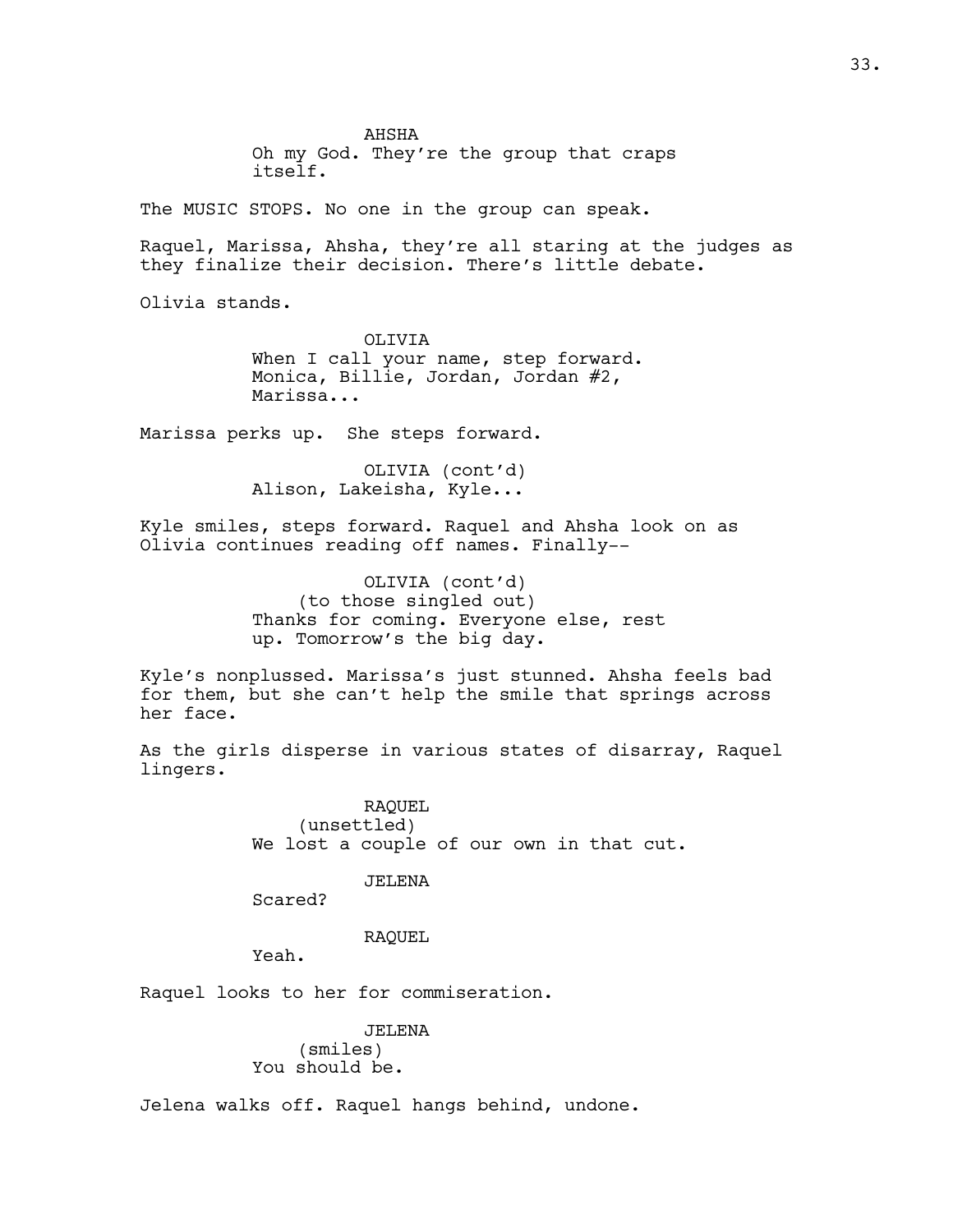# INT. TERRENCE WALL'S MANSION - BEDROOM - NIGHT

The CRESCENDO to crazy sex, the kind only two athletes can have. Jelena lays beside Terrence, both spent. The look on his face says it all. Whatever Jelena did to him, no one else has. Or can. And she sure as hell knows it.

> TERRENCE (when he's finally able to speak) Let's go to Maui.

> > JELENA

When?

#### **TERRENCE**

Now. Just hop on my jet and go. We can be smelling like cocoa butter and everything your mother warned you about in 6 hours.

JELENA

We still have one more day of try-outs.

**TERRENCE** Like you're not making the team.

#### JELENA

It's not about making the team, it's about making the team I want. Mia screwed us over by taking off.

#### TERRENCE

Olivia has plenty of girls to pick from.

# JELENA

Exactly. A lot of dead weight. I need to make sure that dead weight gets cut.

#### **TERRENCE**

You are one hard ass bitch.

She grabs him by the back of his hair. He grabs her by hers. They smile, sink into the sheets for round two.

INT. RAQUEL'S APARTMENT - MIGUEL'S BEDROOM - NIGHT

Raquel's in bed with her son MIGUEL (4). She's reading him a bedtime story.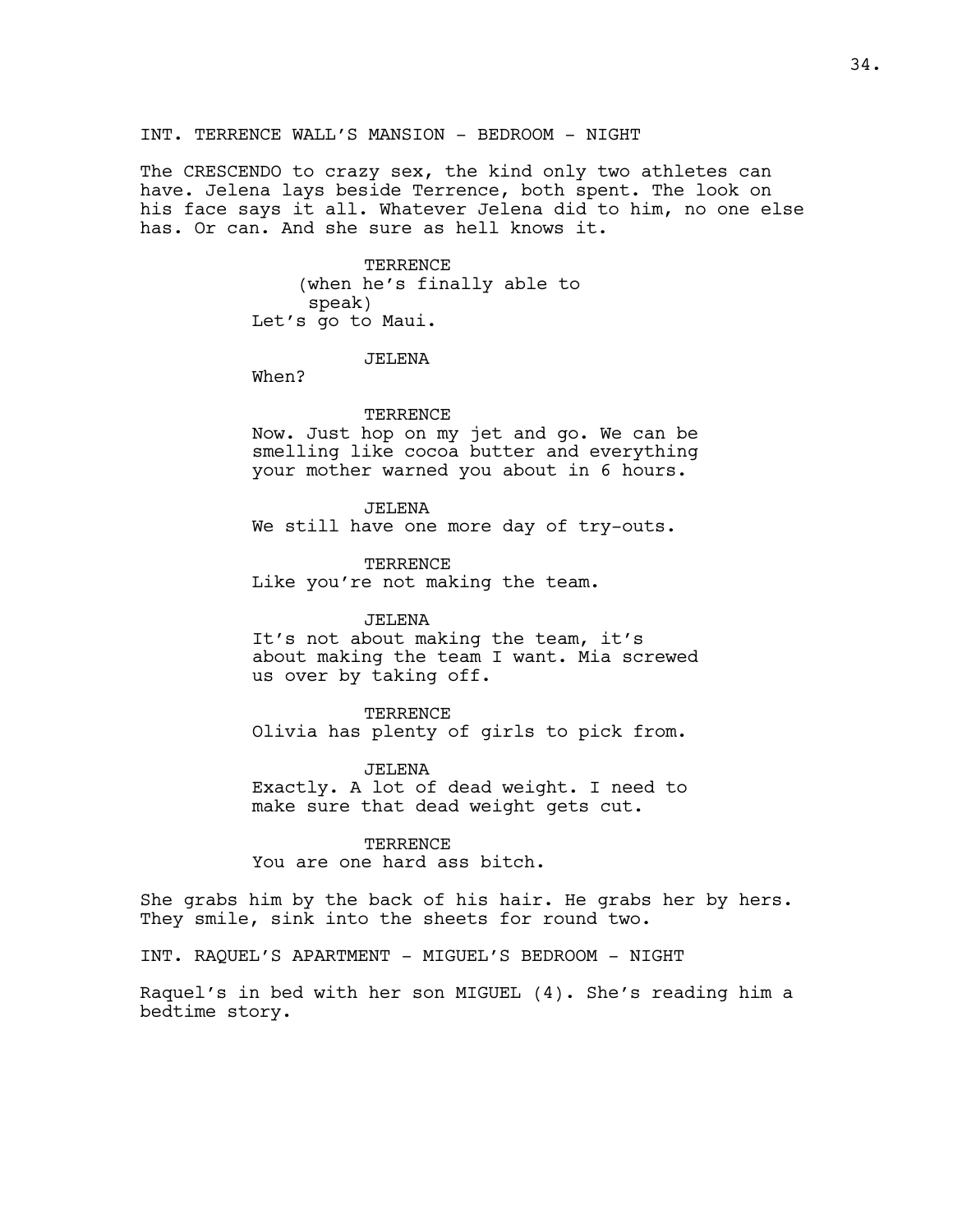RAQUEL

(reading)

"...and for all I know he is sitting there still, under his favorite cork tree, smelling the flowers just quietly. He is very happy." The end.

She puts the book down. Then picks up another.

MIGUEL

I'm tired.

RAQUEL Don't you want to hear one more?

He makes a face. Clearly she's the one who can't sleep.

RAQUEL (cont'd) I should pack your bag for tomorrow anyway. Your dad's picking you up bright and early.

She gets up and pulls out his overnight bag.

MIGUEL Are you okay mommy?

RAQUEL Of course I'm okay. Why wouldn't I be okay?

Even he can tell she's lying.

RAQUEL (cont'd) Mommy just...made a mistake today at work. That's all.

MIGUEL Did anyone get hurt?

If so, she's looking at him.

RAQUEL

I hope not.

MIGUEL Did you want to sleep in here tonight?

Raquel smiles.

RAQUEL

You snore.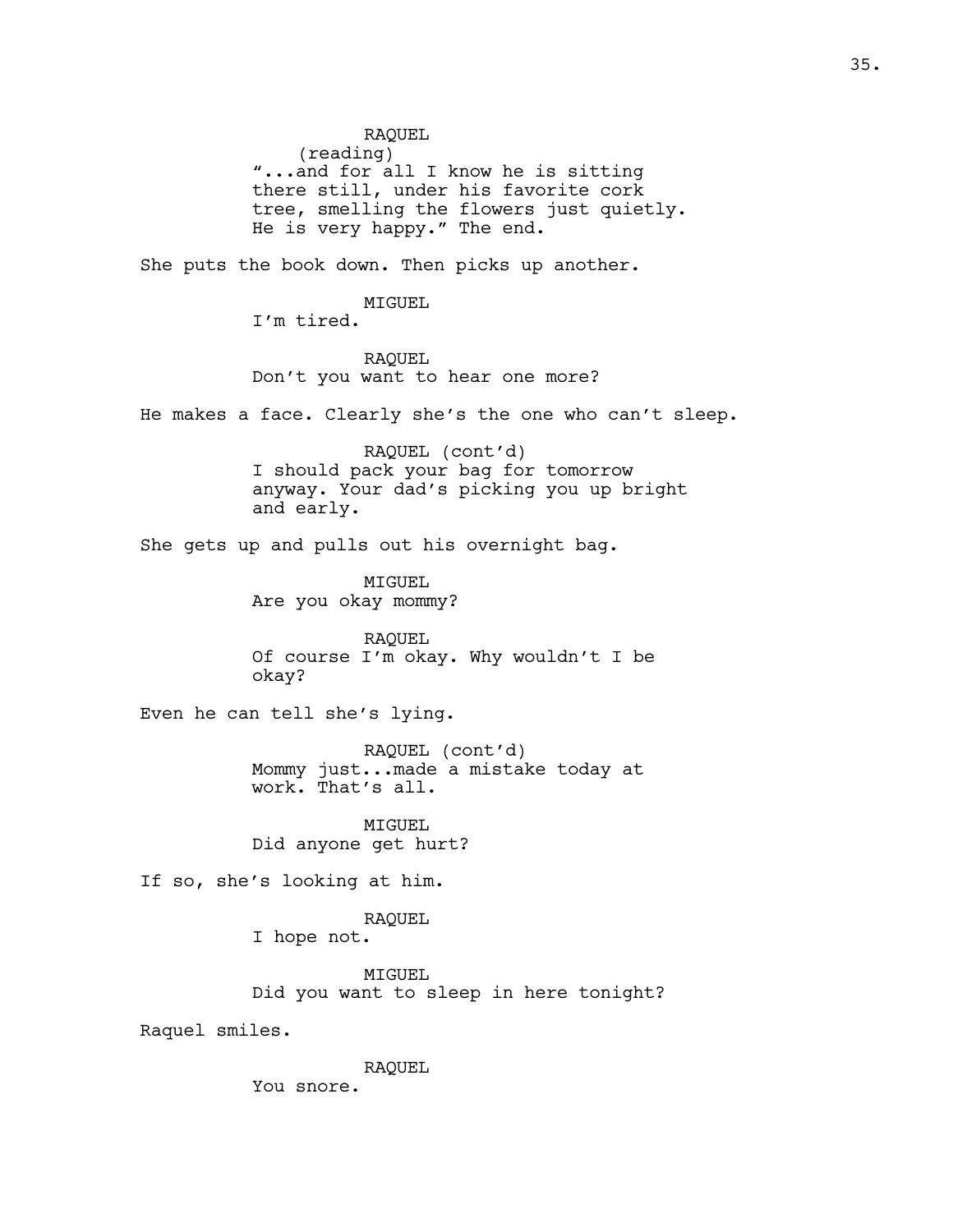You snore!

RAQUEL

Mentiroso!

She gets in bed and wrestles him. Until she hugs him, mostly to hide the fear on her face.

INT. DEVILS STADIUM - FRONT OFFICES - NIGHT

High heels slink along the hallway carpet. Up ahead, a door to an office is ajar, light on. Somebody's working late.

INT. OSCAR KINKADE'S OFFICE - SAME TIME

Oscar's at his desk wrapping up business on the phone.

OSCAR Don't know why she took off like that. Don't care. That girl has a big mouth, with what she knows let's hope we never hear from her again--

In the doorway, Kyle appears. She's wearing an XL Devils jersey. And nothing else.

> OSCAR (cont'd) Something I can do for you?

KYLE Actually? Yes. But first, there's something I can do for you.

She smiles.

OSCAR (into the phone) I'll call you back.

She kneels down in front of him. As he grips the phone with one hand and white-knuckles his desk with the other...

INT. AHSHA'S HOUSE - LIVING ROOM - NIGHT

CLOSE-UP on the TV, and a FOLLOW-UP PIECE on the try-outs.

REPORTER And after all that, we're down to 25. Who's tough enough to hold on for one more day?

An exhausted Ahsha clicks it off from German's lap.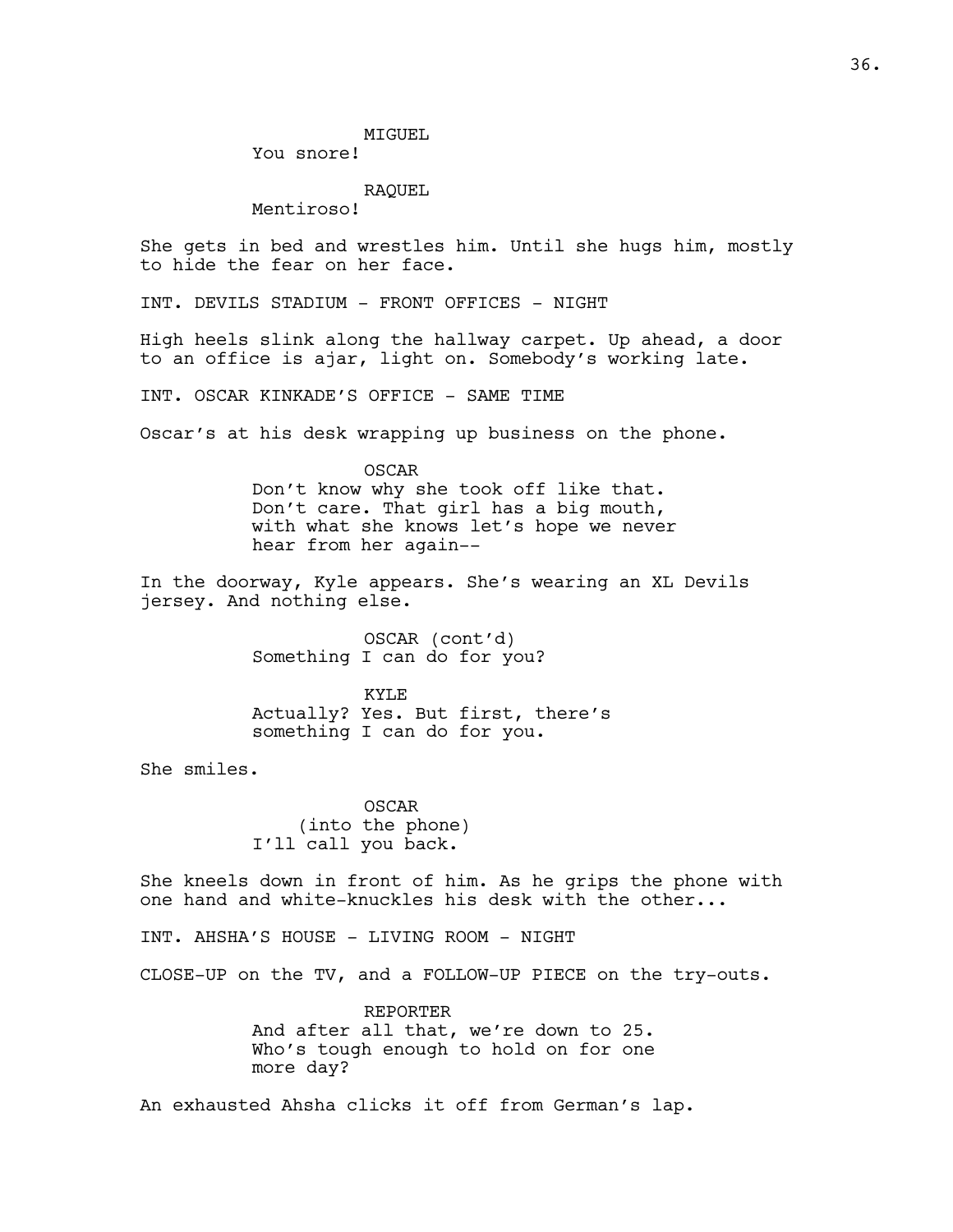SLOANE

It only gets harder.

AHSHA Cheer for me. I'm down by 30 at the half. (then) I don't know who was worse, the douchebag Devils coach who chewed me out the second I walked through the door or Jelena, the Kraken with pom poms squad captain who has it out for me why I have no idea.

GERMAN Which one had you running laps around the entire stadium?

AHSHA Kraken with pom poms.

SLOANE Why is a coach at try-outs?

AHSHA They made him a judge, part of some PR blitz. "Former Devil Davenport Returns to L.A., Praise Jesus!"

SLOANE Pete Davenport?

AHSHA You know him?

She does.

GERMAN Were any of the players there?

AHSHA (beat, cagey) They were around. (then) German, come with me tomorrow. I need you there.

GERMAN Tomorrow's Picture Day. All hands on deck. I should get going actually.

He lifts her off him. She walks him to the door.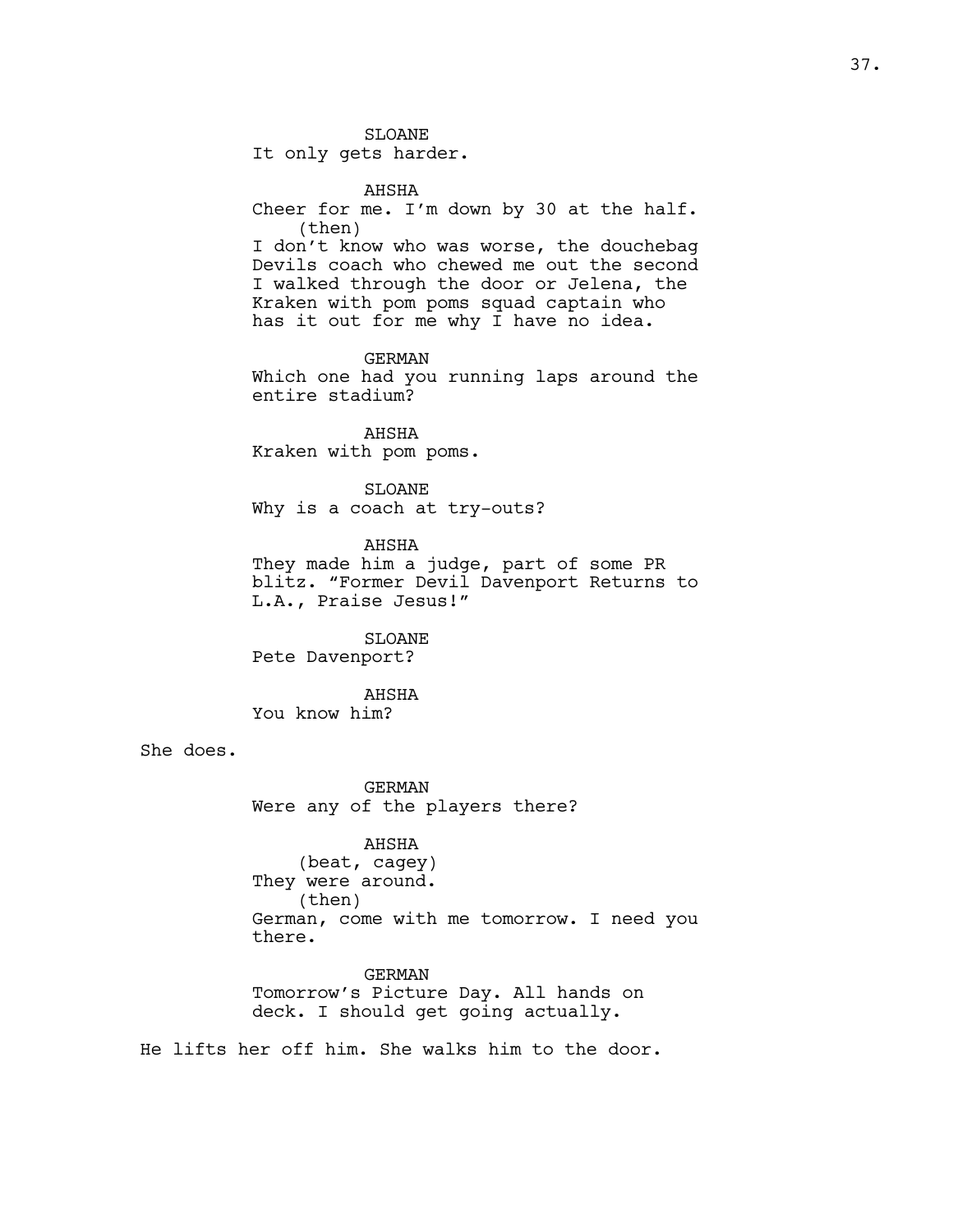GERMAN (cont'd) You're amazing Ahsha. When I got scouted I cracked. The way you're handling the pressure...

#### AHSHA

I love you.

They kiss, then he heads down the walk. She turns to go inside.

#### GERMAN

Ahsha.

She turns back.

GERMAN (cont'd) Is it really as awesome in Devils Stadium as you'd imagine?

She studies his eyes. So much longing.

# AHSHA

Nah.

They both know she's lying. He smiles sadly, then heads off.

Ahsha shuts the door, slumps back in the recliner.

SLOANE Ahsha, I remember girls like Jelena. If she's targeting you, it's because she sees you as a threat.

Ahsha wishes she could believe that.

AHSHA Will you come with me tomorrow?

SLOANE I can't. I said I'd never go back years ago and I meant it.

Ahsha nods. But by the look on Sloane's face, we're left to wonder - is that the real reason?

INT. TERRENCE'S BEDROOM - NIGHT

Terrence is asleep when Jelena's cell vibrates. She looks at the caller ID. She slinks out from under the covers and takes her cell into the master bath.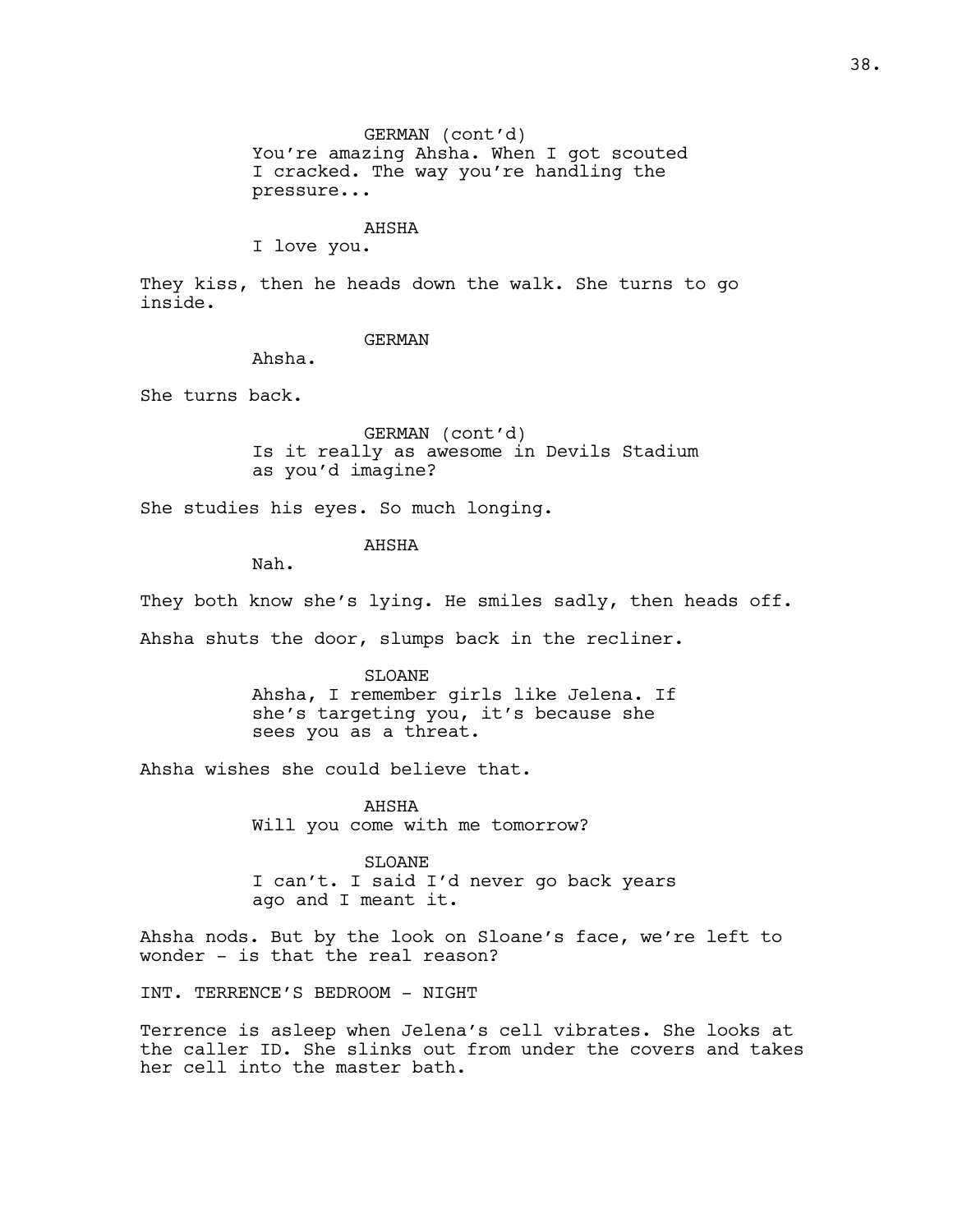# INT. MASTER BATH - CONTINUOUS

She closes the door. We see who's calling. "Mia".

JELENA (answering) What did I tell you about calling me? (then) I don't care, Mia. I'm not your shrink, I'm not your mother. The point of you getting gone was staying gone. Unless you want the alternative? (beat, then) I didn't think so. I'm doing you a favor. Call me again and I stop being so nice.

She hangs up. She fixes her hair in the mirror, then it's back to bed.

END OF ACT THREE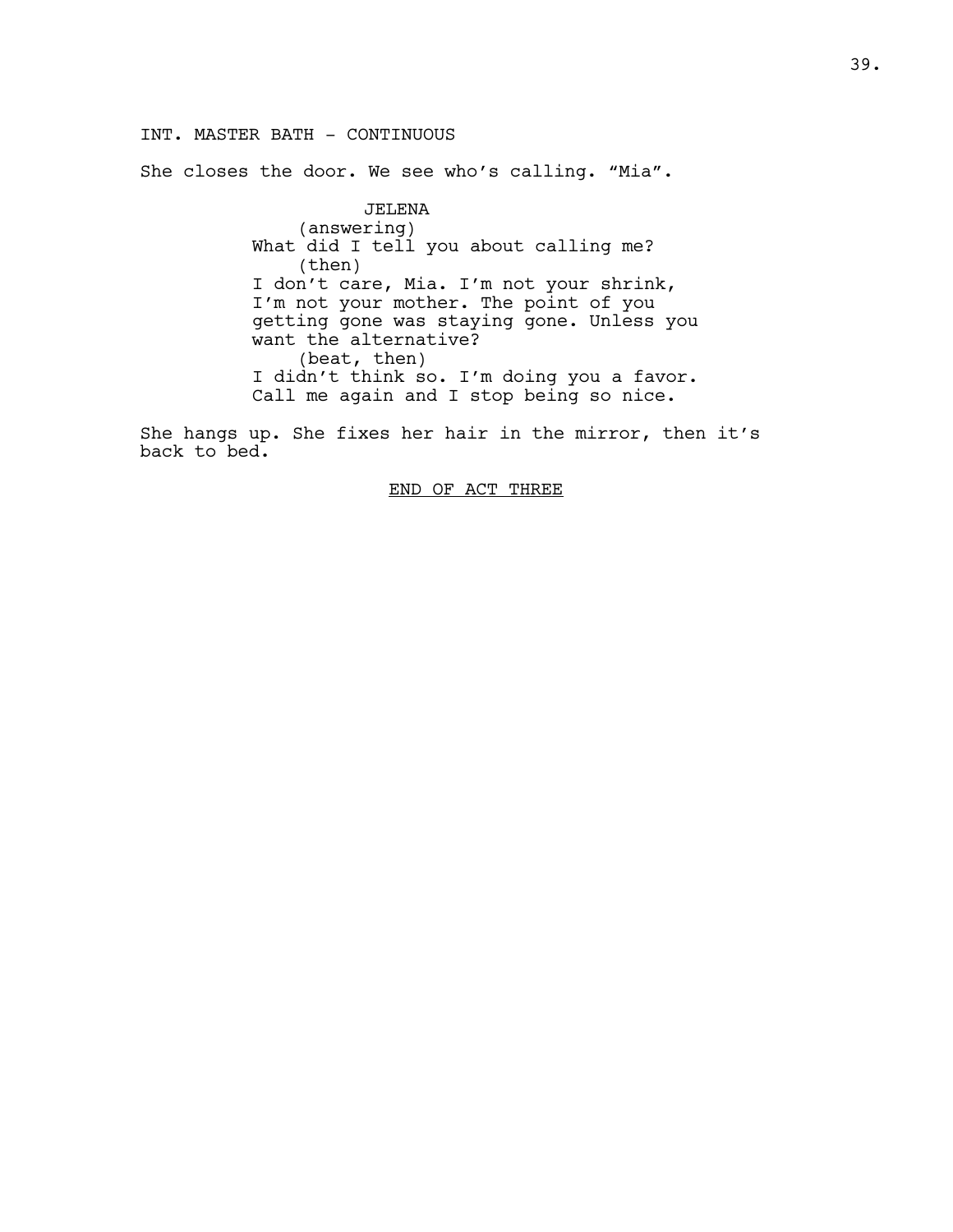#### ACT FOUR

INT. DEVIL'S STADIUM - MAIN COURT - MORNING

The girls arrive in various states of disarray. All of them are awed by stepping foot on the court.

# AHSHA Is this where we're trying out today..?

#### OLIVIA

We need to see you all on the Big Stage. You need to see yourself here.

Ahsha steps out onto the court. She breathes deep, both humbled and terrified by how close she is to her dream.

# DEREK

Coming through.

Derek brushes past Ahsha on his way onto the far end of the court. It sends chills up her spine. Which unnerves the hell out of her. He's joined by more Devils.

> AHSHA (to Georgia) They're going to be here while we dance?

## GEORGIA

(setting up) Devil Girls perform in front of millions of people. If you can't handle a few players, maybe this isn't the place for you.

AHSHA No, I was just...

Raquel arrives. And she's not alone. She's got Miguel in tow.

## MIGUEL Pretty girls!

Jelena looks over. What the hell is he doing here?

RAQUEL Jesse never came to pick him up this morning. Said he got "stuck in Vegas." I had no choice but to bring him here. (then) He knows what a distraction Miguel will be, he did this to mess me up.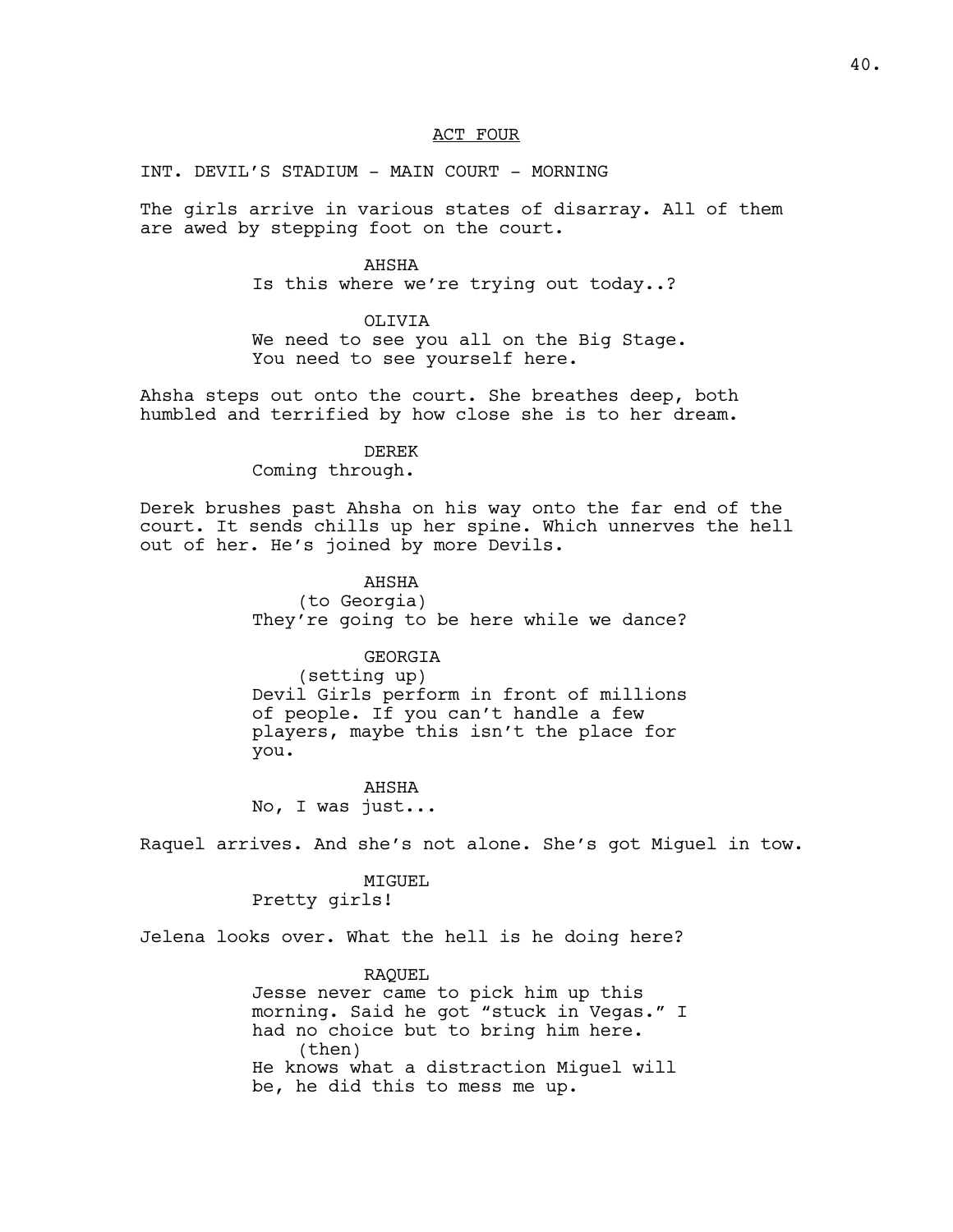JELENA Wow, I'm sorry.

Raquel exhales. It took something like this to get her friend back.

> JELENA (cont'd) As if you needed to look more fried around all these fresh-faced girls.

Jelena smiles, walks on. Past Kyle, who Coach Davenport and Olivia spot warming up.

> COACH DAVENPORT (calling over) Young lady.

No response. He snaps his fingers.

COACH DAVENPORT (cont'd) Young lady. Boy's name.

Kyle looks up.

KYLE (smiles) Kyle.

COACH DAVENPORT Kyle. You know you were cut yesterday, right?

# KYLE

Yeah.

COACH DAVENPORT You know what cut means, don't you?

KYLE Yeah. You changed your mind.

COACH DAVENPORT I didn't change my mind. Olivia didn't change her mind.

Olivia's cell RINGS.

COACH DAVENPORT (cont'd) Not trying to be a jerk here, we've just got work to do.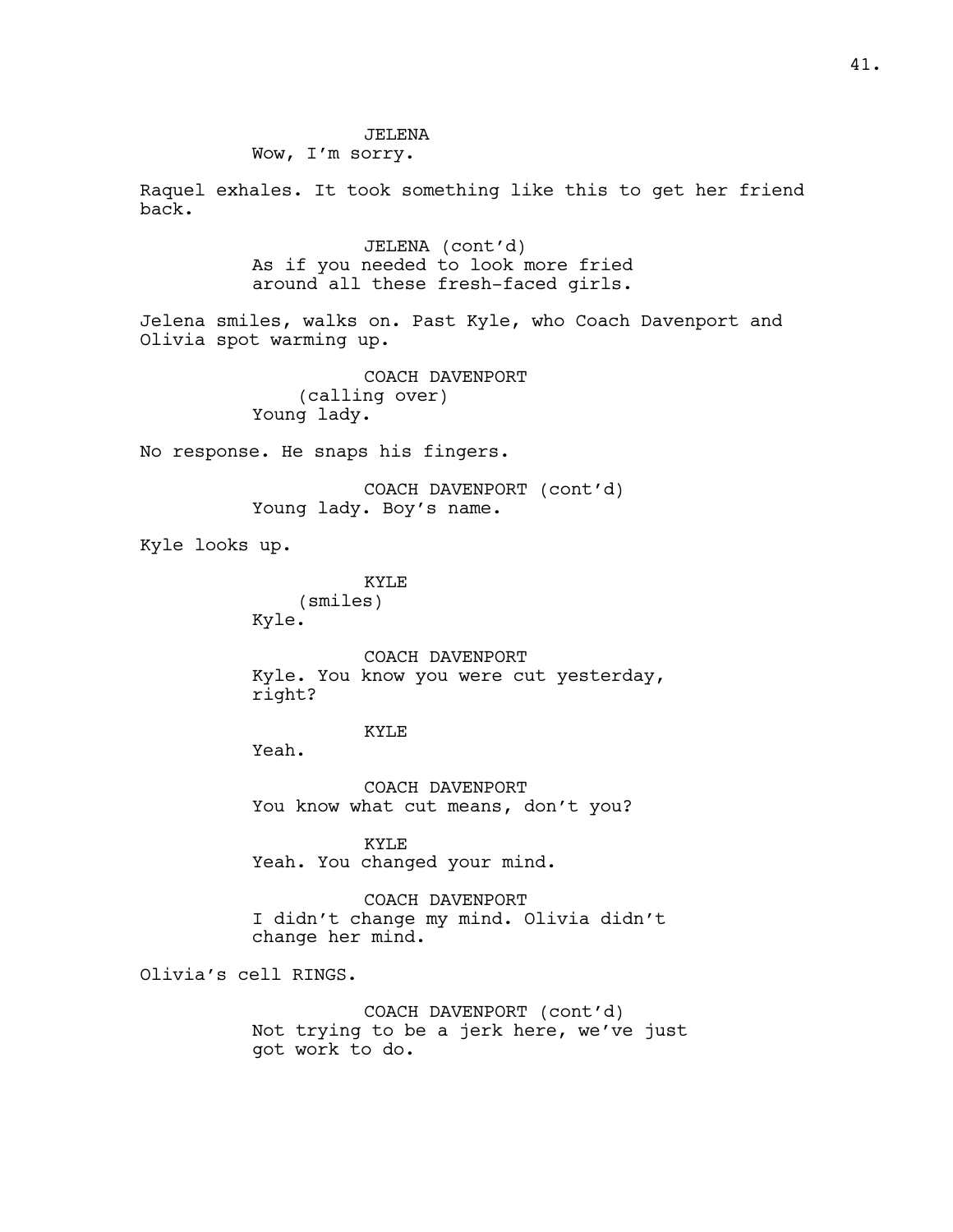OLIVIA (phone in hand) It's Oscar Kinkade. He wants us to...give Kyle Massey another chance.

Confused, Coach Davenport takes the phone.

COACH DAVENPORT It's Pete, what are--? (beat, then) You can't be serious. Oscar, come--

Oscar hangs up. Olivia and Coach Davenport look at each other, then turn to Kyle. She just grins.

ON THE COURT

Olivia circles them up.

OLIVIA Today we're doing a group number. An actual Devil Girls routine from last season. You need to pick it up fast.

# MONTAGE

Olivia works them through the routine. Ahsha's all nerves, trying to focus on the steps and not on Derek looking on in the distance. Little Miguel tries to join in, but Raquel ushers him away.

> OLIVIA (cont'd) More energy, harder hitting. (calling them over) Jelena, Raquel, Desiree, you've done this one a dozen times...

The women step out of the group then perform a sequence flawlessly. Or almost, as Raquel again has to push Miguel away.

> OLIVIA (cont'd) You have to be able to pick this up and do it in your sleep, like--

She snaps her fingers over and over.

OLIVIA (cont'd) Again. Again. Again. This is what it takes to be a Devil Girl. Show me you hear what I'm saying.

We continue on, with Ahsha avoiding Jelena's eyes and Derek's everything.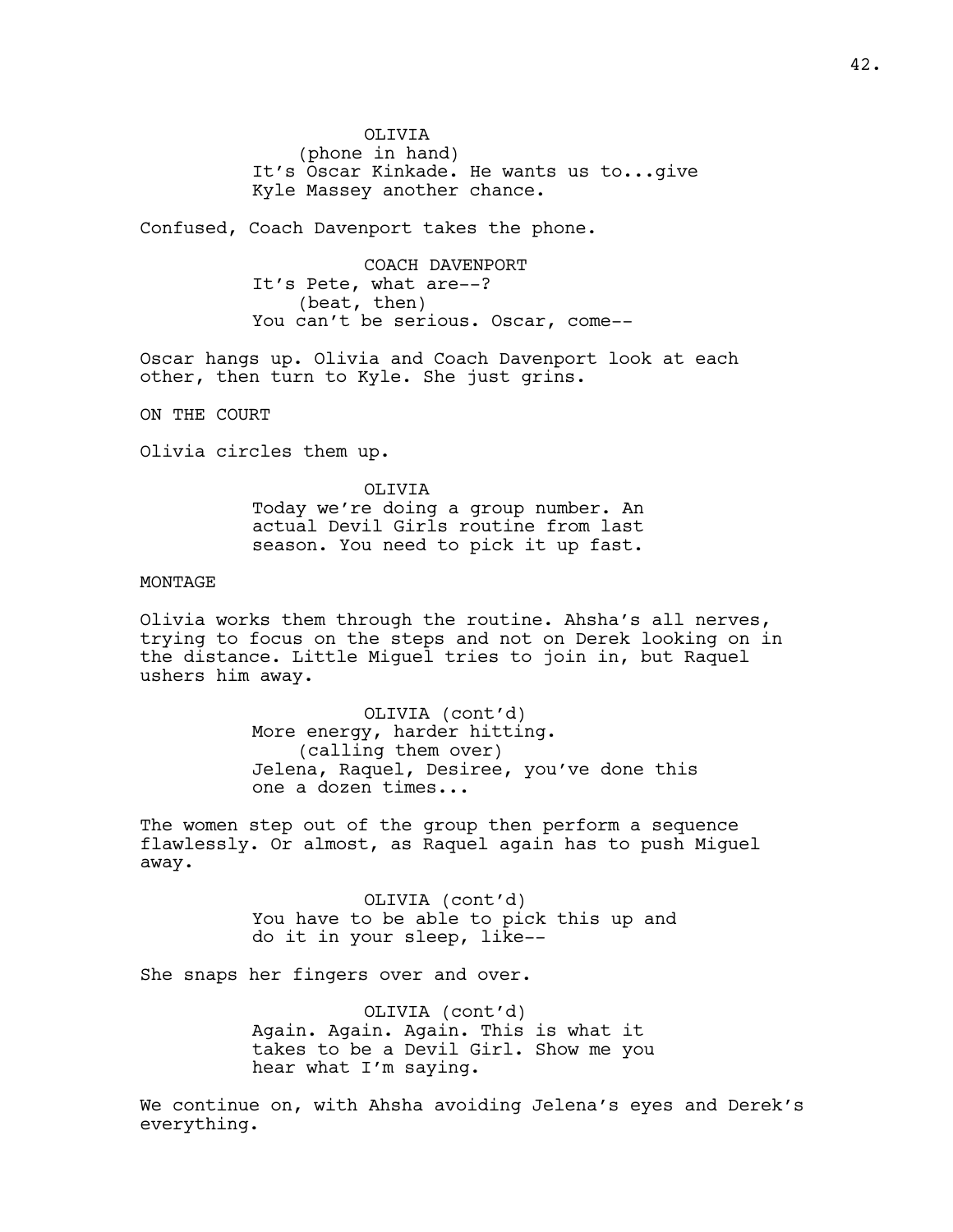Lexi's beside Kyle.

LEXI What are you even doing here? I thought they kicked your ass out?

KYLE I came back to give you this.

Kyle tosses Lexi a hair extension, a trophy from their brawl. Ahsha laughs. Lexi shoots Ahsha a look, stifling her. But Ahsha and Kyle still manage to share a smile. A moment of solidarity between privates in the middle of war.

THE STANDS - LATER

Ahsha towels off. Kyle's nearby chugging water.

# AHSHA

I'm going to go as you for Halloween. That was awesome.

KYLE You've got to be tough or these girls will eat you alive. You know, the ones that eat at all.

AHSHA

I don't get it, we're all in this together. That's the point right, unity? Team spirit?

#### KYLE

Oh my God it's like a unicorn humped a Care Bear and gave birth to you. Please don't make me worry about you, I can't stand all that gushy stuff.

AHSHA Why would you worry about me?

KYLE You have the talent to be the next Jelena.

AHSHA How is that a bad thing?

#### KYLE

That makes you a target. You have no idea what she'll do to make sure you're not as good as her.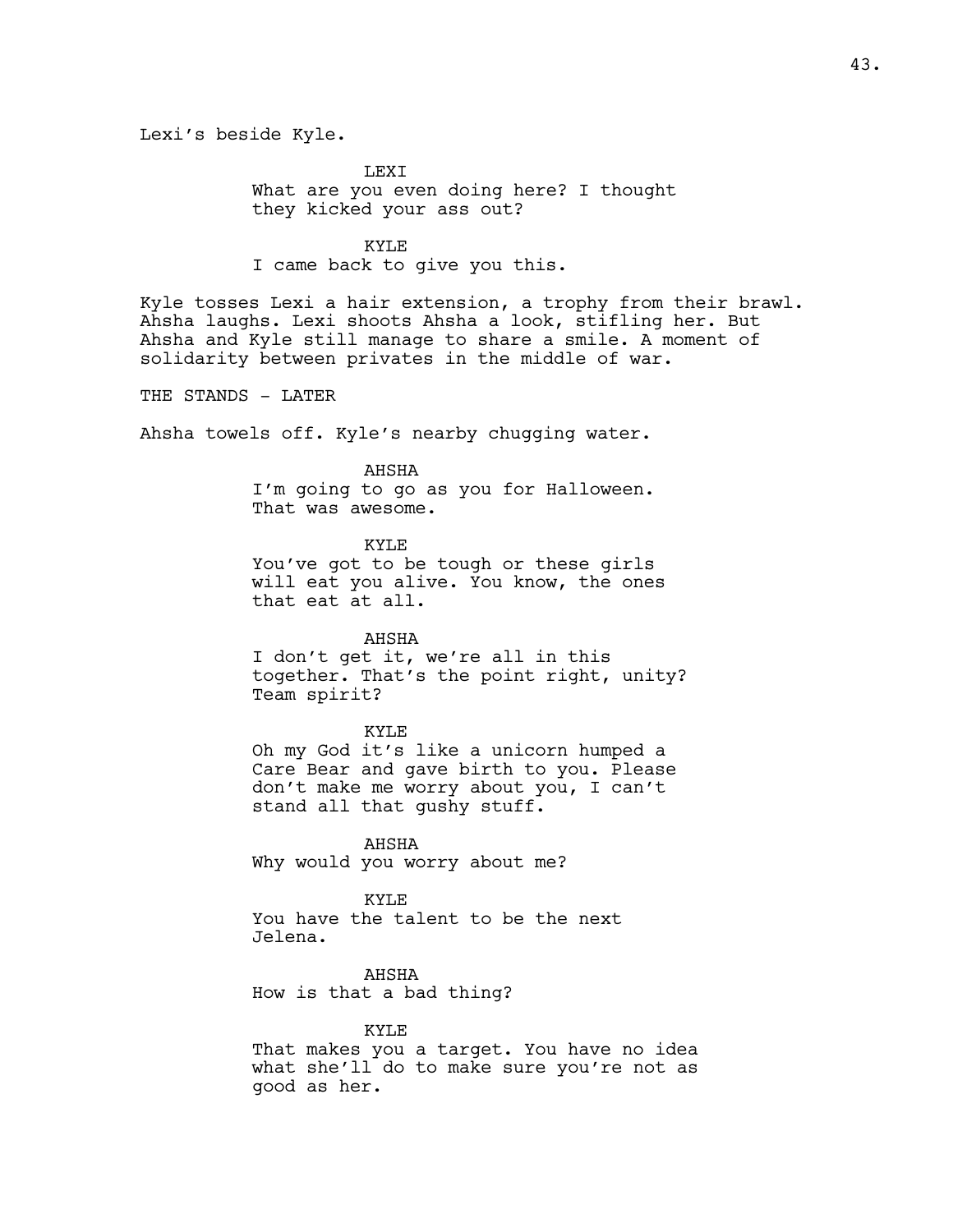AHSHA How do you know?

KYLE I may not be the best dancer here, but I know how the world works.

Kyle takes one more swig, then pours the rest over her head. She looks good wet. And she knows it.

> KYLE (cont'd) Watch yourself, Care Bear.

As she starts to head back, she turns to Ahsha. Is she coming? A beat, then Ahsha smiles. They head back together.

HALF COURT

The girls are gathered.

OLIVIA Showtime girls. Looks like you've drawn yourselves a crowd.

They have. The rest of the Devils have shown up, with Terrence and Derek front and center. Little Miguel looks on. Even Oscar Kinkade came down to check out the finals.

> OLIVIA (cont'd) Start the music.

Georgia presses play.

OLIVIA (cont'd) Last bit of advice. Dance like your future depends on it. (then) 5, 6, 7, 8--

They start. Whatever differences some of them have, they're dancing this together. Even Kyle is keeping up.

> OLIVIA (cont'd) Lexi! Kyle!

She motions them out of the group - to face off. They do, with each looking to stamp out the other. They're hitting harder, going bigger.

> OLIVIA (cont'd) Raquel! Jelena!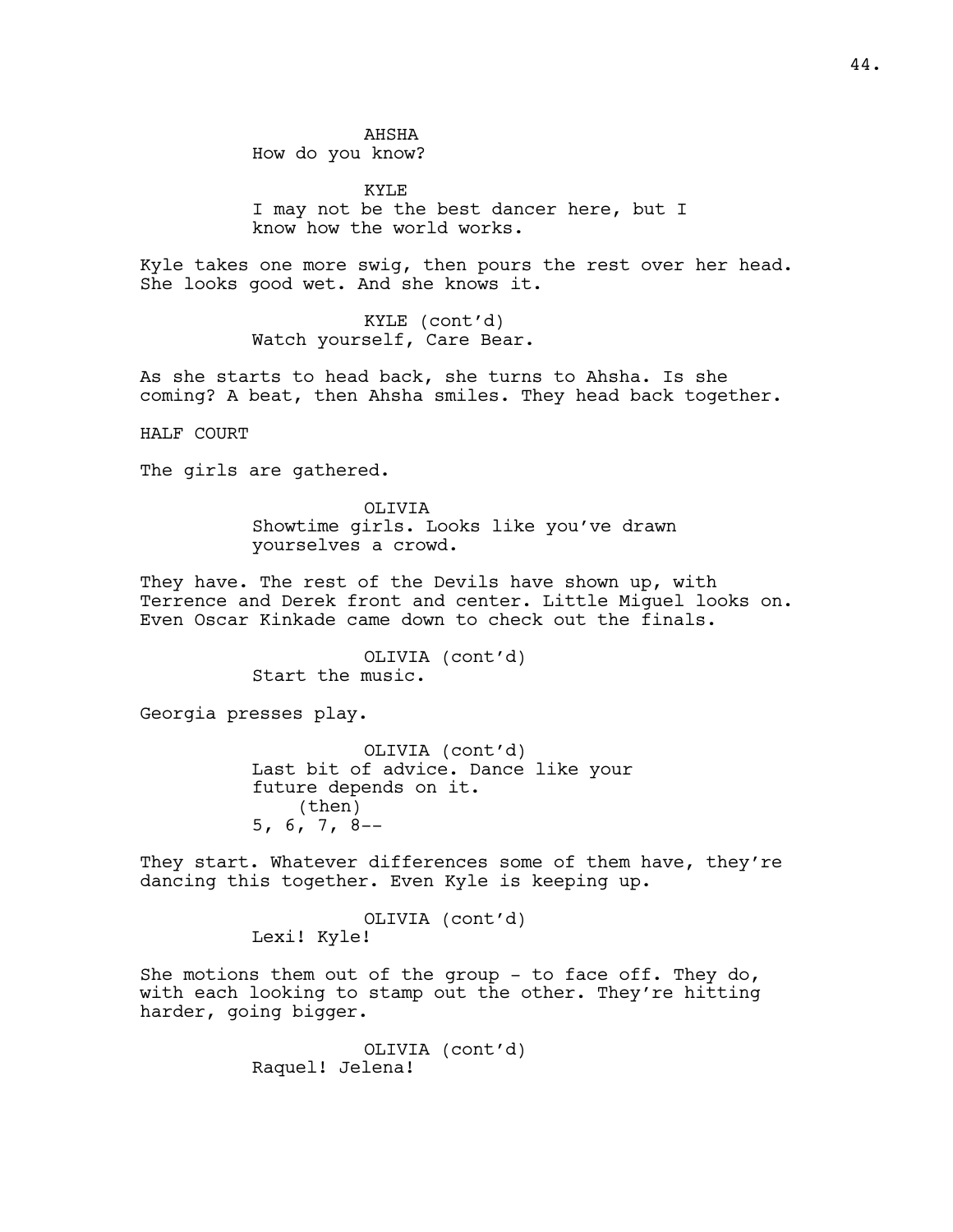They replace Lexi and Kyle. They dance hard, Jelena not shying away from the spotlight, Raquel doing her best to hold her own. She can't afford to fade now.

> OLIVIA (cont'd) Ahsha! Desiree!

Ahsha and Desiree step out. Desiree's dancing her ass off. Ahsha's doing fine, but the moment still feels too big. You can see it on her face.

And then Ahsha sees her sneaking in the door. Sloane. Her mother came, to be here for her. To have her back. And she's not alone. German's with her. It fuels Ahsha, who picks up the pace and turns it out, leaving Desiree in the dust.

The routine ENDS. To serious APPLAUSE. Even they have to clap. So does Coach Davenport.

> OLIVIA (cont'd) That was fantastic! Great job ladies. (beat, then) Unfortunately, you can't all be Devil Girls. The judges are going to get together and hash it out. When we come back, we're going to have our team.

Olivia goes to confer with Coach Davenport and Georgia.

AT THE DOOR

Ahsha runs over to her mother and German and throws her arms around them.

> AHSHA (to German) I thought you had to work?

German shrugs. She looks to her mother.

SLOANE I had to see my baby dance.

It means everything to Ahsha.

There's so much going on for Sloane. More than Ahsha could possibly understand.

> AHSHA I want to introduce you guys to someone.

SLOANE Go ahead. I'll be right there.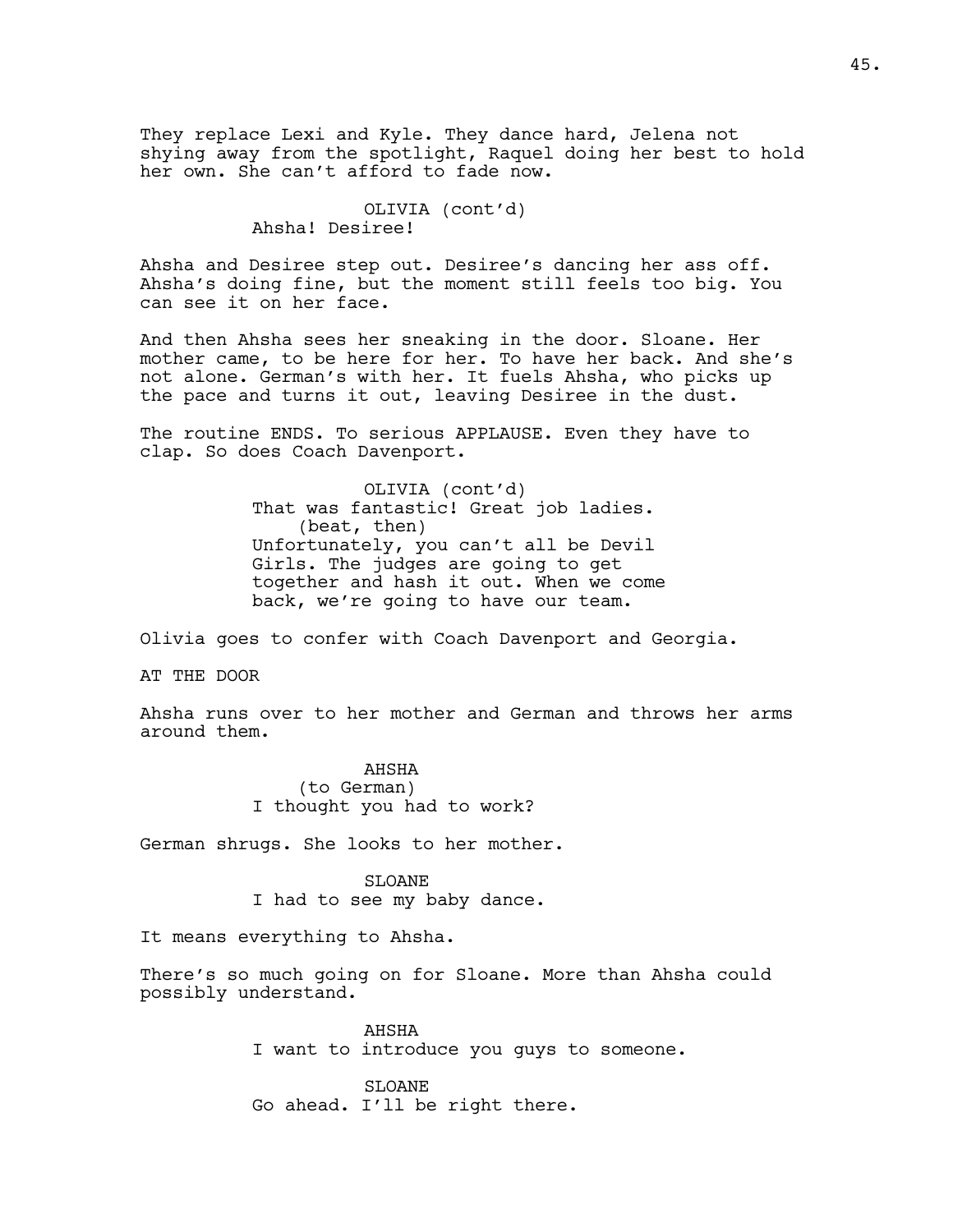Ahsha leads German over to Raquel. Along the way, German grabs a basketball and shoots from the three-point line. Nothing but net. What he wouldn't give.

Alone, Sloane takes the place in. The stir of echoes...

OLIVIA (O.S.) I was wondering if you'd show up.

Sloane turns to find Olivia.

OLIVIA (cont'd) Wow Sloane, I haven't seen you in...years.

SLOANE I see you all the time. On the TV.

OLIVIA Could've been you on the TV too.

**SLOANE** There's only ever room for one at the top. You had what it took. I didn't. But I did okay.

Olivia smiles. There's mutual respect, judgment and jealousy all rolled into one for both women.

OLIVIA

You did. You have a great daughter. I have to say, I'm surprised you wanted her to do this. All things considered.

SLOANE This is all her. At this point, the only one who could stop this is you. (beat, then) Excuse me.

Sloane heads back to Ahsha. Olivia's watching after her when Jelena appears beside her, nonchalant.

> JELENA Raquel and Ahsha. No.

> > OLIVIA

(looks at her) Raquel's your friend. She's going through some custody thing with Jesse. And Ahsha, Ahsha was bred for this, they're two of the strongest girls here.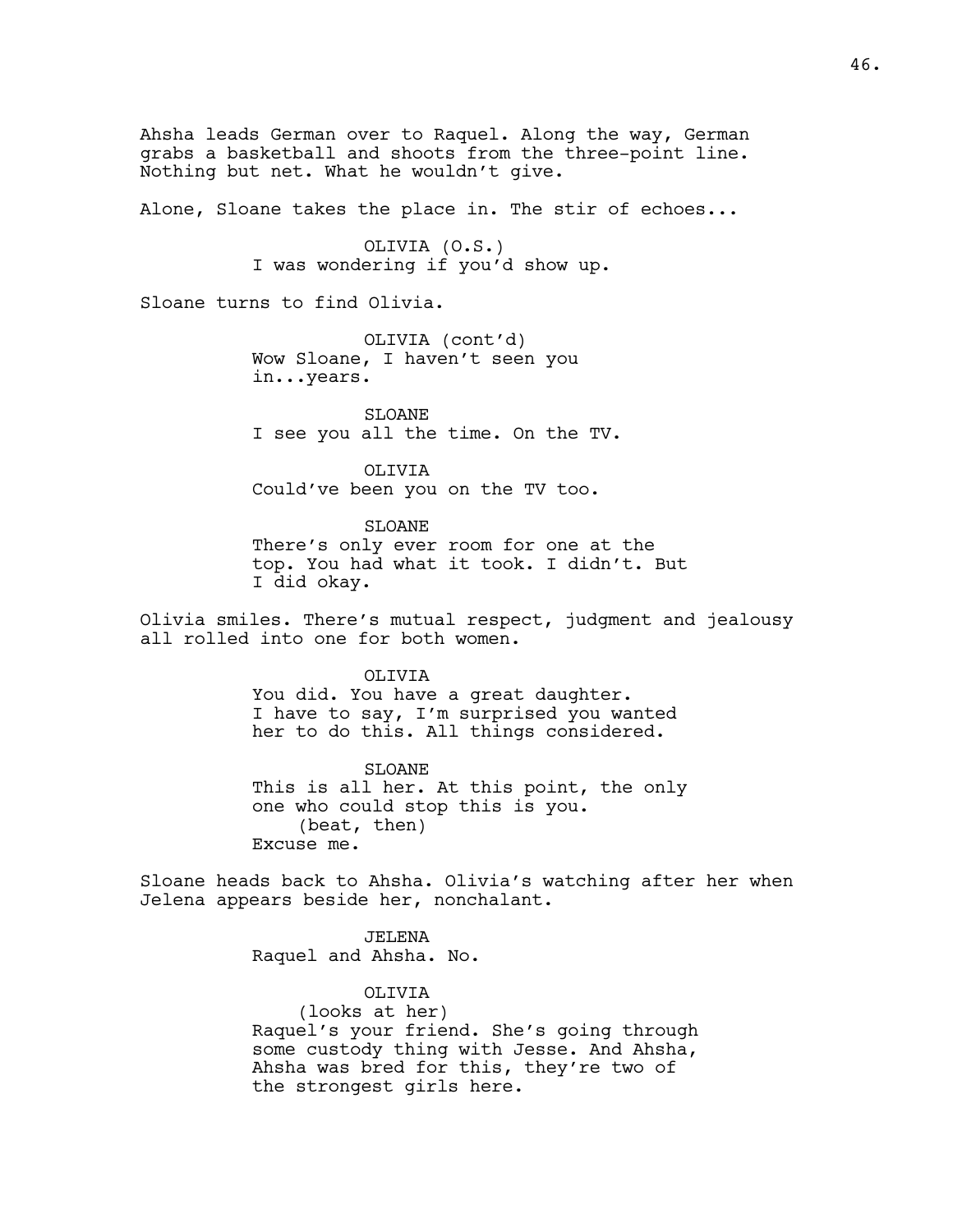JELENA

This team is about chemistry.

#### OLIVIA

This team is about fantasy. Raquel knows how to deliver it. And Ahsha is a fantasy. She's sexy without being threatening to women. She's got a great personality. She's the whole package.

JELENA

I want what's best for the team.

OLIVIA Best for the team or best for you?

JELENA Some might say that's one and the same.

OLIVIA

Some might.

Stalemate.

OLIVIA (cont'd) (beat, finally) And if I can only get rid of one?

Jelena considers. She leans in and tells her. What she tells her we don't hear.

Olivia looks over at Ahsha and Raquel trying to put Miguel's shoe back on. Olivia nods at Jelena and heads back.

Jelena looks back at Ahsha and Raquel, each trying to lift the other's spirits. One of these two is going home.

END OF ACT FOUR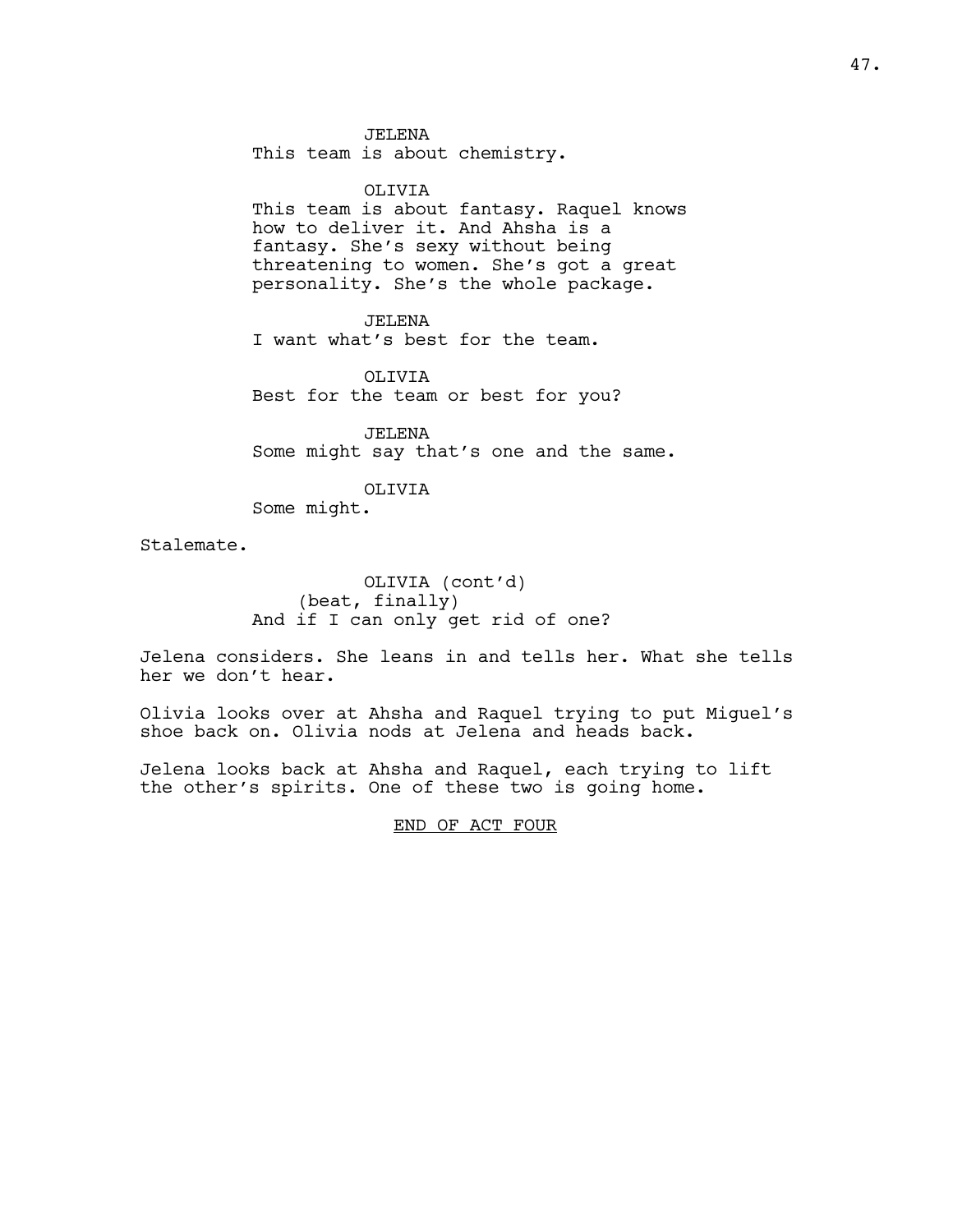#### ACT FIVE

INT. DEVILS STADIUM - MAIN COURT - DAY

The girls are lined up. And beside themselves. Ahsha, Raquel, Kyle... Everything is resting on this for each and every one of them.

Olivia steps from behind the judge's table, clipboard in hand.

> OLIVIA Ladies, you worked your asses off. Whatever happens, just know you impressed the hell out of all of us.

What more can she say? She takes them in groups of five. Kyle and Lexi are the first group.

> OLIVIA (cont'd) (reading from her clipboard) Arelly, Kyle, step back.

They do.

OLIVIA (cont'd) (then, to the girls in front) Hopefully I'll see you at try-outs next year.

LEXI What? Are you serious?

Olivia's not hearing any backtalk. Kyle beams and gives Lexi a wink as she's shown the door.

Olivia takes the next group of five.

OLIVIA Jelena, Desiree, step back. (then, to the girls in front) I'm sorry.

Ahsha studies all the girls packing up their things and leaving, their dreams crushed. She's lost in it.

```
OLIVIA (cont'd)
    (snapping her out of it)
Ahsha.
```
There are only two girls left. Raquel's one, Ahsha the other.

OLIVIA (cont'd) Ahsha, step forward.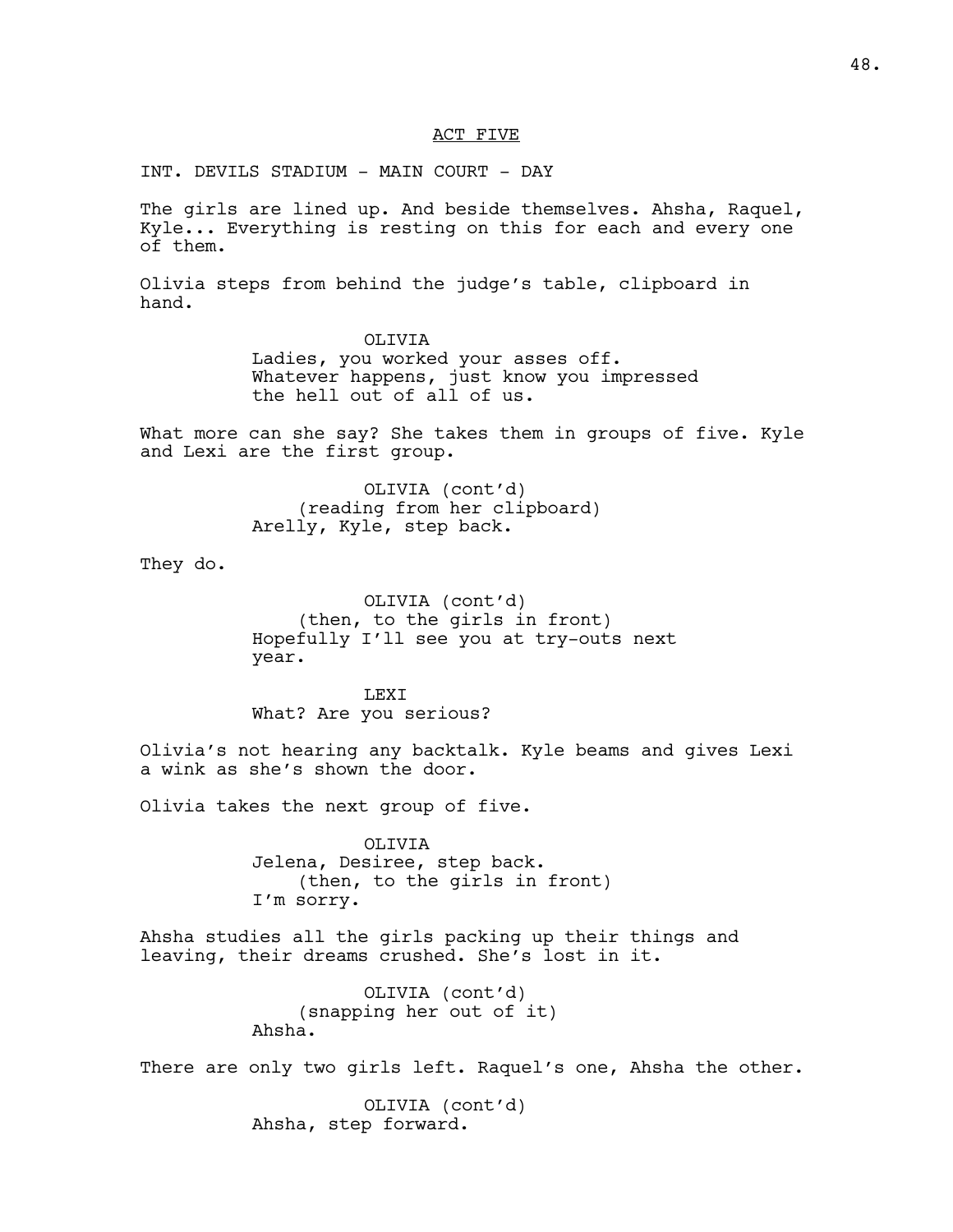Ahsha's tearing up before Olivia's even said a word. German's praying, Sloane's heart is pounding.

Raquel looks at Jelena and sees the smile on her face. It hits her all at once. This was a set up. But which one of them is the target?

> OLIVIA (cont'd) (to Ahsha) Don't be late tomorrow.

# GERMAN

YEAH!!

Ahsha breaks down in tears. Raquel is just stunned. Along with everyone else.

Sloane can't believe it. As she and Olivia lock eyes, it's a hundred different emotions at once.

> OLIVIA I'm sorry Raquel.

And she means it.

AHSHA I'm sorry, too.

RAQUEL Don't be. I'm still getting my babysitting.

Ahsha laughs through the tears. Raquel gets some hugs from the others and goes to get her things.

We're left with our squad.

OLTVTA You've got 5 minutes.

They're each tossed a brown paper bag. They open them. DEVIL GIRLS UNIFORMS.

> OLIVIA (cont'd) What are you waiting for?

Huge smiles as they all scatter to change, leaving Jelena behind. She doesn't look particularly victorious.

> JELENA You asked me to make a choice. That wasn't the choice I made.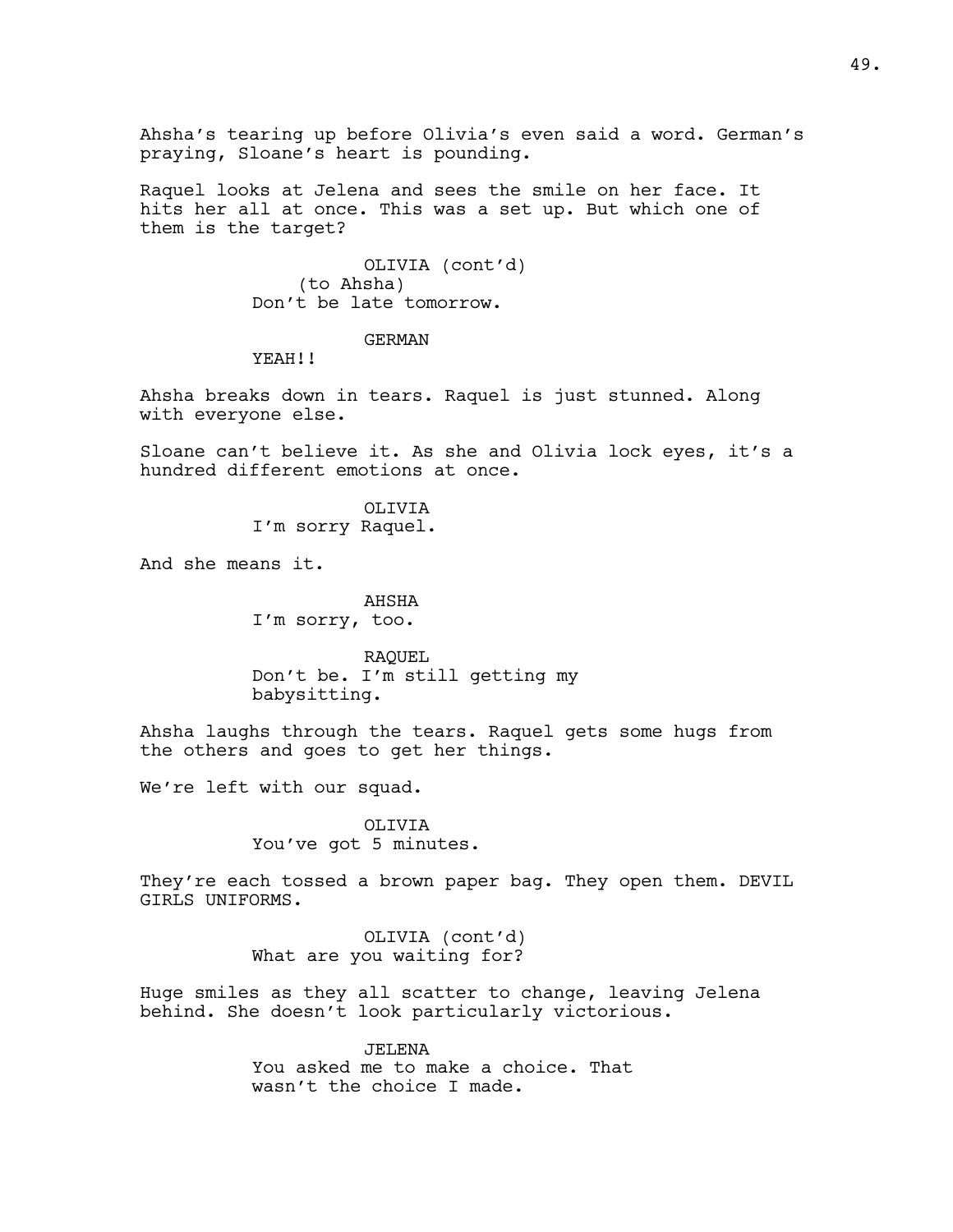OLIVIA I thought you'd be happy. (beat, try again) Ahsha was too good. JELENA So was Mia. Jelena walks on. Olivia realizes Jelena might not have been so innocent in that after all. AHSHA (approaching, empty-handed) I didn't get one. OLIVIA (looking in a bag) Here. She hands it to her. Mia's uniform. Ahsha starts off. OLIVIA (cont'd) Hey. She turns back. OLIVIA (cont'd) Be careful. AHSHA (thinking she means the uniform) I will! Olivia just watches her go, hoping Ahsha's strong enough to run with the wolves. Ahsha heads straight to her mom. AHSHA (cont'd) Think you can help me into this? Sloane takes the uniform. It even smells the same. SLOANE Once you put this on, it becomes real hard to take it off. Ahsha nods. She just wants it on her, immediately. SLOANE (cont'd) (finally, warily) Let's see how it fits. Ahsha snatches it and they head off.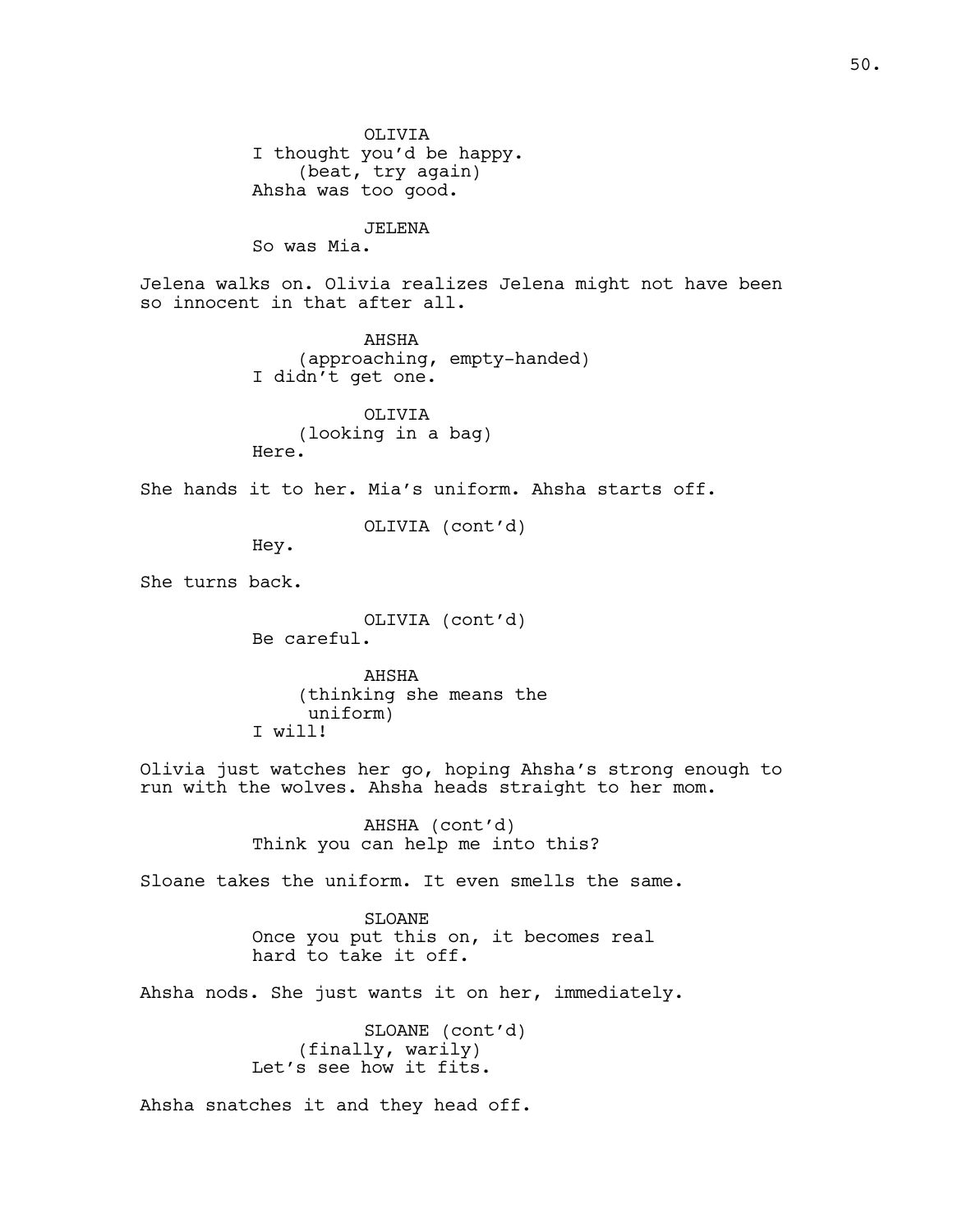Kyle shamelessly changes right there on the court. Oscar Kinkade passes by on his way out. She blows him a kiss. He catches it...and puts it down his pants.

AT THE JUDGE'S TABLE

Coach Davenport cracks open a beer. He deserves it God damn it. He sees someone making her way out. Raquel, holding Miguel's hand. He puts the beer down to intercept them.

#### COACH DAVENPORT

Raquel.

She stops. He hasn't said word one to anyone all day. This can't be good.

> COACH DAVENPORT (cont'd) Listen. I didn't fight for anyone. (beat, then) I fought for you.

RAQUEL (beat, thrown) Me? Why?

COACH DAVENPORT Let's just say I'm extra sensitive to people doing their best to get by. (beat, then) Plus, I'm a fair guy. Whatever I think of all of this...you deserved better.

Despite everything, Raquel smiles. Which makes him smile. When he's not scowling, he's actually damn attractive. Is that a spark?

She takes a last look behind him, at the gym. Finally--

RAQUEL Maybe I'll see you around.

With that, she takes Miguel and walks out.

INT. DEVILS STADIUM - MAIN COURT - DAY

All suited up, the Devil Girls run through the routine together. Their chemistry is amazing. Ahsha looks over, sees German and Derek standing right by each other. Each has a smile for her. Despite her best effort, each one lands with impact. Oh God. Be careful is right.

Looking on, Sloane sidles up beside Coach Davenport.